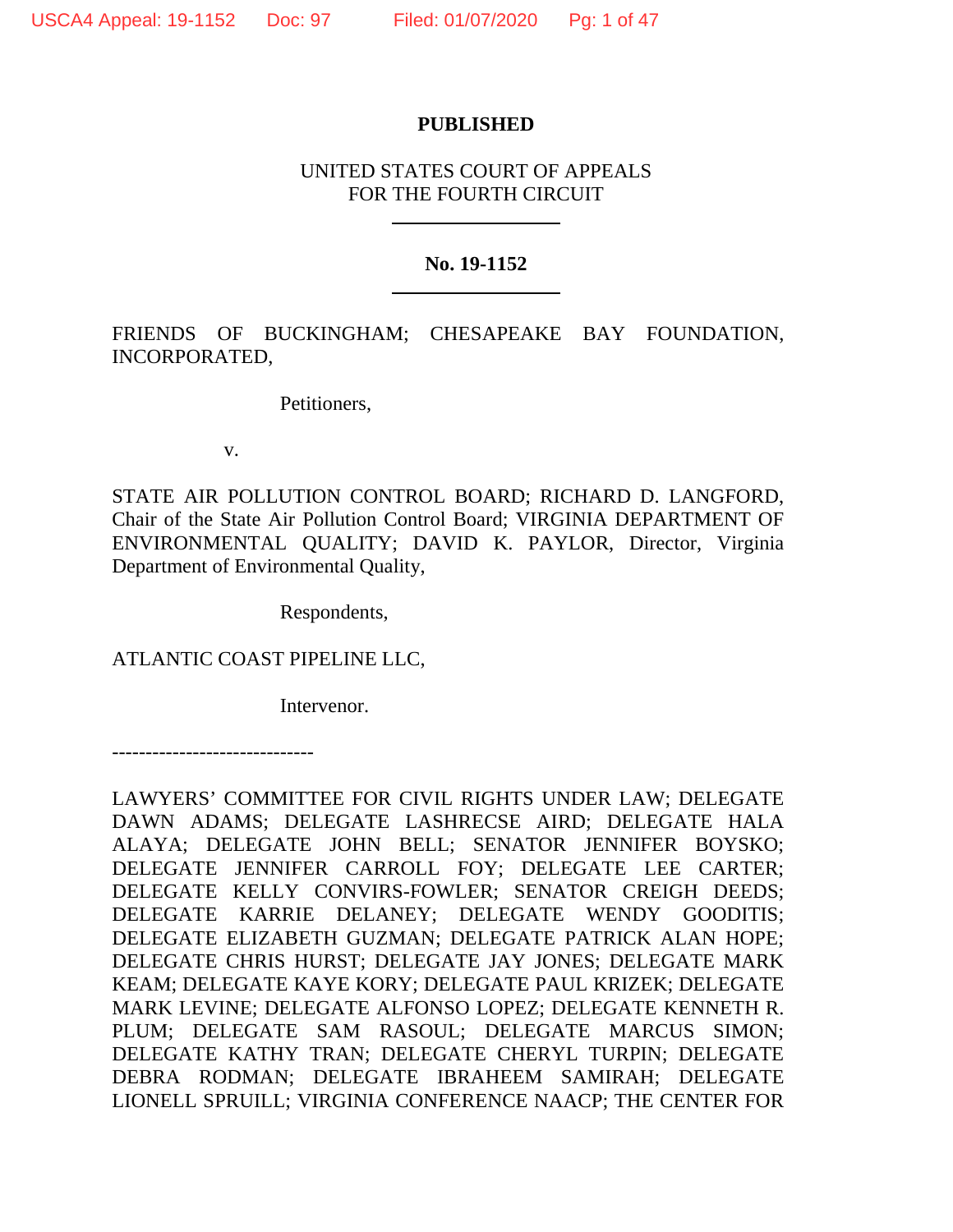EARTH ETHICS; VIRGINIA STATE CONFERENCE OF NAACP BRANCHES; UNION GROVE MISSIONARY BAPTIST CHURCH; SIERRA CLUB; VIRGINIA INTERFAITH POWER AND LIGHT; KAIROS CENTER FOR RELIGIONS, RIGHTS, AND SOCIAL JUSTICE,

Amici Supporting Petitioners.

------------------------------

JOSEPH SCRUGGS; GERALD WASHINGTON; CRAIG WHITE,

Amici Supporting Respondents/Intervenor.

On Petition for Review of a Decision of the State Air Pollution Control Board and the Virginia Department of Environmental Quality. (Permit No. 21599)

Argued: October 29, 2019 Decided: January 7, 2020

Before GREGORY, Chief Judge, and WYNN and THACKER, Circuit Judges.

Petition for review granted; vacated and remanded by published opinion. Judge Thacker wrote the opinion, in which Chief Judge Gregory and Judge Wynn joined.

**ARGUED:** David L. Neal, SOUTHERN ENVIRONMENTAL LAW CENTER, Chapel Hill, North Carolina; Jon Alan Mueller, CHESAPEAKE BAY FOUNDATION, INC., Annapolis, Maryland, for Petitioners. Martine Elizabeth Cicconi, OFFICE OF THE ATTORNEY GENERAL OF VIRGINIA, Richmond, Virginia, for Respondents. Elbert Lin, HUNTON ANDREWS KURTH LLP, Richmond, Virginia, for Intervenor. **ON BRIEF:** Gregory Buppert, Charmayne G. Staloff, SOUTHERN ENVIRONMENTAL LAW CENTER, Charlottesville, Virginia, for Petitioner Friends of Buckingham. Margaret L. Sanner, CHESAPEAKE BAY FOUNDATION, INC., Annapolis, Maryland, for Petitioner Chesapeake Bay Foundation, Inc. Mark R. Herring, Attorney General, Donald D. Anderson, Deputy Attorney General, Paul Kugelman, Senior Assistant Attorney General, Toby J. Heytens, Solicitor General, Michelle S. Kallen, Deputy Solicitor General, Brittany M. Jones, John Marshall Fellow, OFFICE OF THE ATTORNEY GENERAL OF VIRGINIA, Richmond, Virginia, for Respondents. Harry M. Johnson, III, Timothy L. McHugh, Aaron C. Alderman, Richmond, Virginia, Stuart A. Raphael, HUNTON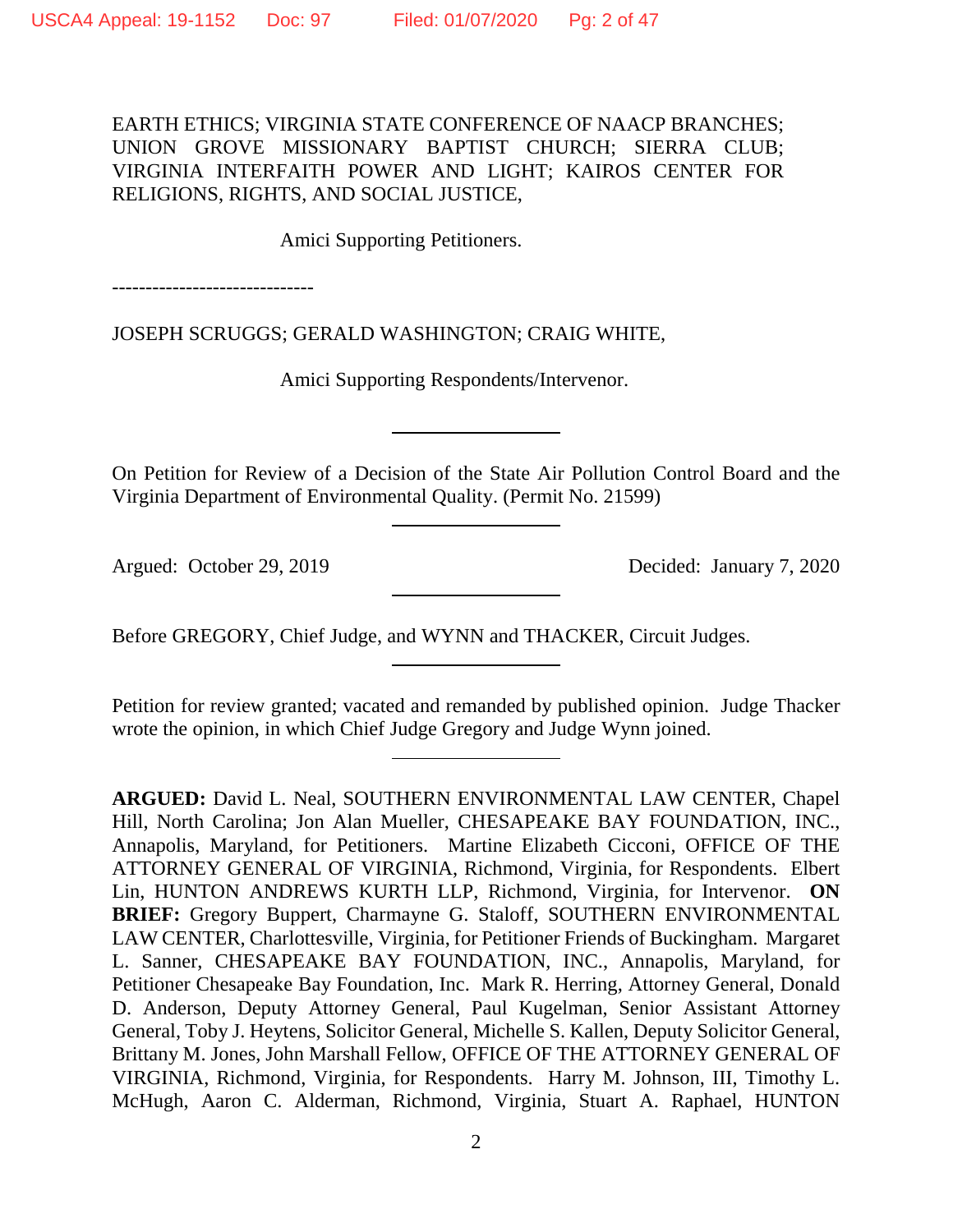ANDREWS KURTH LLP, Washington, D.C., for Intervenor Atlantic Coast Pipeline, LLC. Kristen Clarke, Jon Greenbaum, Dorian L. Spence, Maryum Jordan, LAWYERS' COMMITTEE FOR CIVIL RIGHTS UNDER LAW, Washington, D.C., for Amicus Lawyers' Committee for Civil Rights Under Law. Elizabeth F. Benson, SIERRA CLUB, Oakland, California, for Amici Virginia State Conference NAACP, Union Grove Missionary Baptist Church, Sierra Club, Virginia Interfaith Power & Light, and Kairos Center for Religions, Rights, and Social Justice. Aderson B. Francois, Taylor Blatz, Civil Rights Clinic, GEORGETOWN UNIVERSITY LAW CENTER, Washington, D.C., for Amici 28 Members of the Virginia General Assembly, Virginia State Conference NAACP, and the Center for Earth Ethics. Andrew P. Sherrod, Jaime B. Wisegarver, HIRSCHLER FLEISCHER, P.C., Richmond, Virginia, for Amici Joseph Scruggs, Gerald Washington, and Craig White.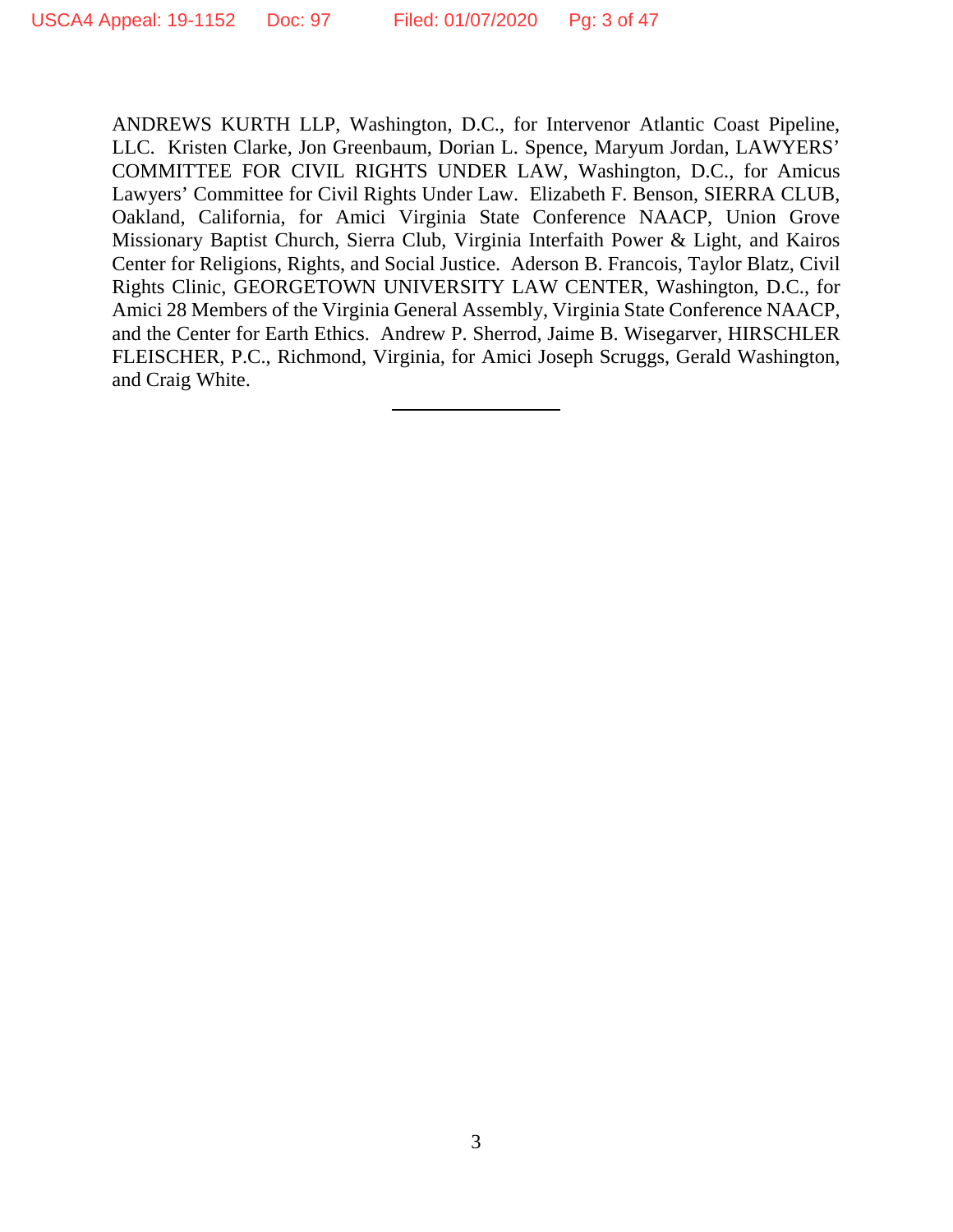THACKER, Circuit Judge:

Friends of Buckingham and the Chesapeake Bay Foundation, Inc. (collectively, "Petitioners") challenge the Virginia Air Pollution Control Board ("Board")'s award of a permit for construction of a compressor station on behalf of Intervenor Atlantic Coast Pipeline, LLC ("ACP") in the historic community of Union Hill in Buckingham County, Virginia (the "Compressor Station"). The Compressor Station is one of three such stations planned to support the transmission of natural gas through the ACP's 600-mile pipeline (the "Pipeline"), which is projected to stretch from West Virginia to North Carolina.

Petitioners filed this petition for review against the Board and its chairman, and the Virginia Department of Environmental Quality ("DEQ") and its director (collectively, "Respondents"), raising two assignments of error. First, Petitioners contend the Board erred in failing to consider electric turbines as zero-emission alternatives to gas-fired turbines in the Compressor Station. Second, they contend the Board erred in failing to assess the Compressor Station's potential for disproportionate health impacts on the predominantly African-American community of Union Hill, and in failing to independently evaluate the suitability of that site.

As explained below, we agree with Petitioners and vacate and remand to the Board.

4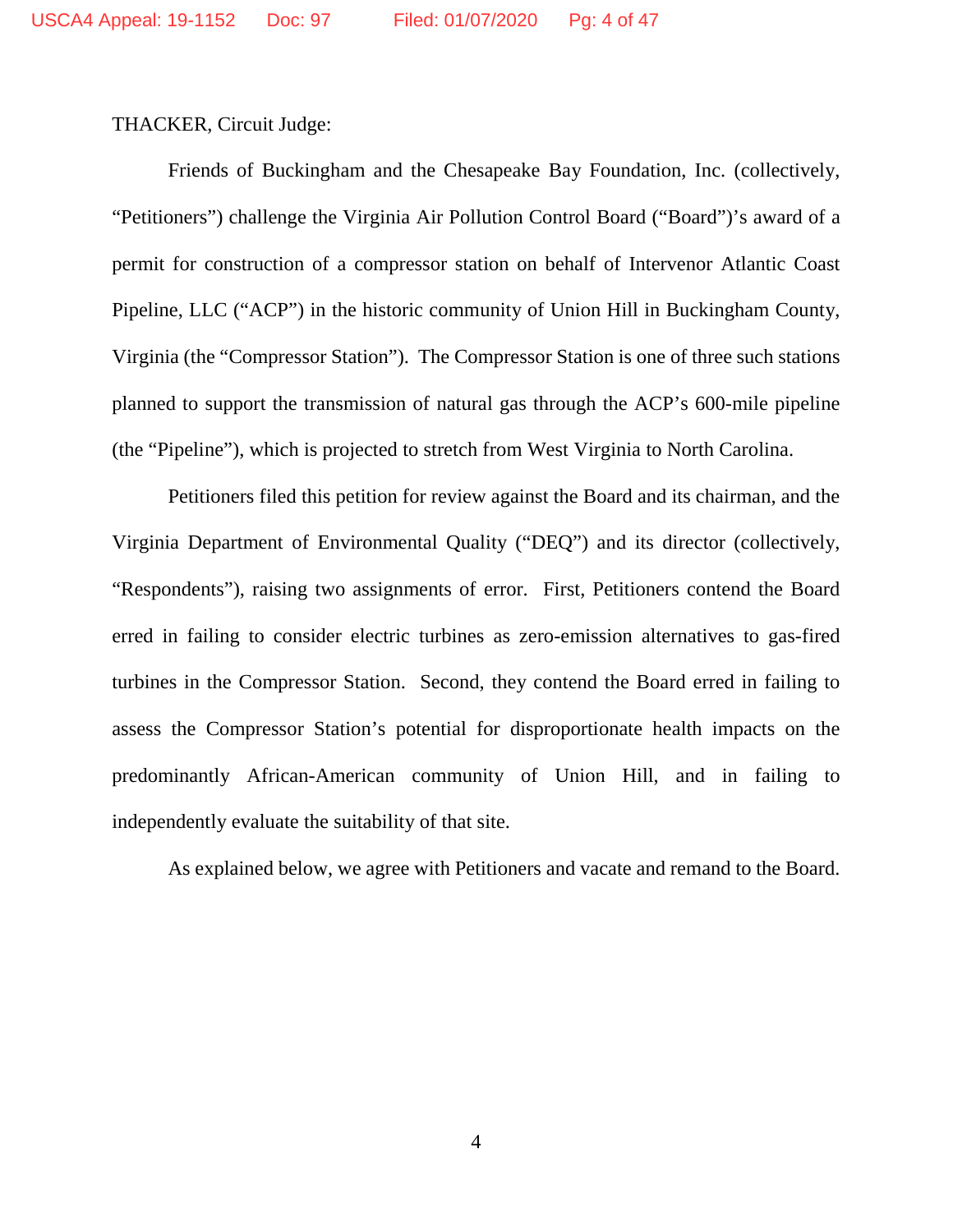## I.

# A.

# Legal Background

This petition for review is governed by a complex intertwining of local, state, and federal laws and regulations. Therefore, we first set forth the law at play before turning to the facts at hand.

1.

# The Clean Air Act

a.

# National Air Quality Standards

Pursuant to the Clean Air Act ("CAA"), 42 U.S.C. §§ 7401–7671q, the Environmental Protection Agency ("EPA") is tasked with establishing national ambient<sup>[1](#page-4-0)</sup> air quality standards ("NAAQS") for certain "criteria" pollutants. 42 U.S.C. § 7409. Criteria pollutants are pollutants which EPA has determined may endanger the public health or welfare, and they include: sulfur dioxide, carbon monoxide, nitrogen dioxide (referred to herein as "NOx"), ozone, particulate matter, and lead. *See generally* 40 C.F.R. Part 50.

There are both primary and secondary NAAQS. The primary NAAQS for a given pollutant are the acceptable concentrations of pollutants in the ambient air required to

<span id="page-4-0"></span><sup>&</sup>lt;sup>1</sup> "Ambient air" means "that portion of the atmosphere, external to buildings, to which the general public has access." 40 C.F.R. § 50.1(e).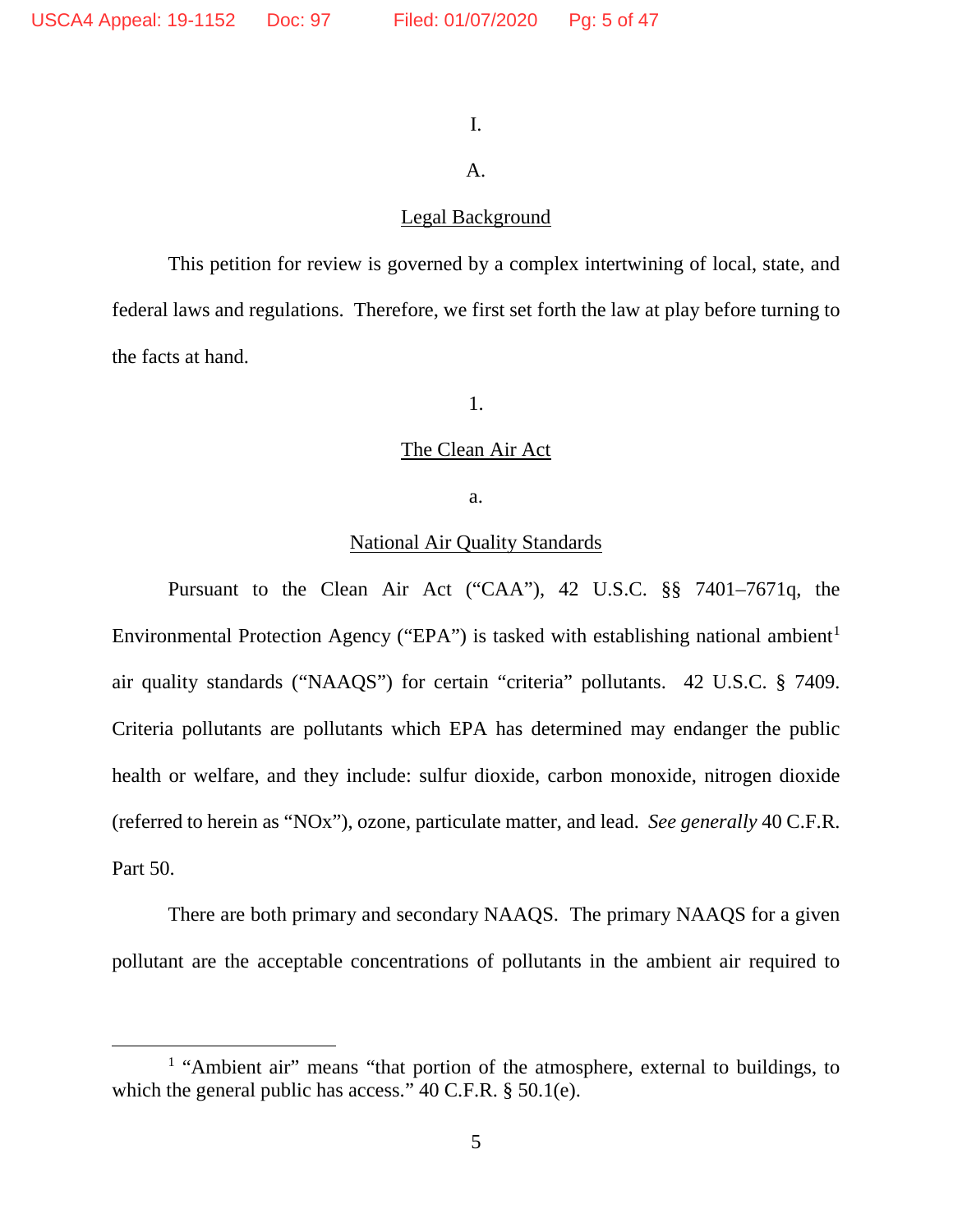"protect the public health," allowing an "adequate margin for safety." 42 U.S.C. § 7409(b)(1). The secondary NAAQS are the levels set to "protect the public welfare," including environmental and economic interests such as "soils, water, crops," "manmade materials," "visibility," and "climate," in addition to "effects on economic values and on personal comfort." *Id*. § 7409(b)(2), 7602(h).

Once set by the EPA, the NAAQS are then implemented by nationwide limitations on mobile sources like vehicles, and on new or modified stationary sources; and, relevant here, by state implementation plans ("SIP"s), which implement the NAAQS through emission limitations on stationary and mobile sources. *See* 42 U.S.C. §§ 7409–10.

There are two types of stationary sources: major emitting sources and minor emitting sources. A major source is one that has the "potential to emit two hundred and fifty tons per year or more of any air pollutant," and a minor source is one that falls below that benchmark. 42 U.S.C. § 7479(1). The Compressor Station is indisputably a minor source, as it has the potential to emit 43 tons per year.

#### b.

### Best Available Control Technology ("BACT")

The CAA also requires major source facilities (but not minor ones) to be subject to "the best available control technology [BACT] for each pollutant subject to regulation under this chapter emitted from, or which results from, such facility." 42 U.S.C. § 7475(a)(4). BACT is a guarantee that the emitting source is using the best available technology to limit emissions of regulated pollutants. It is defined in the CAA as: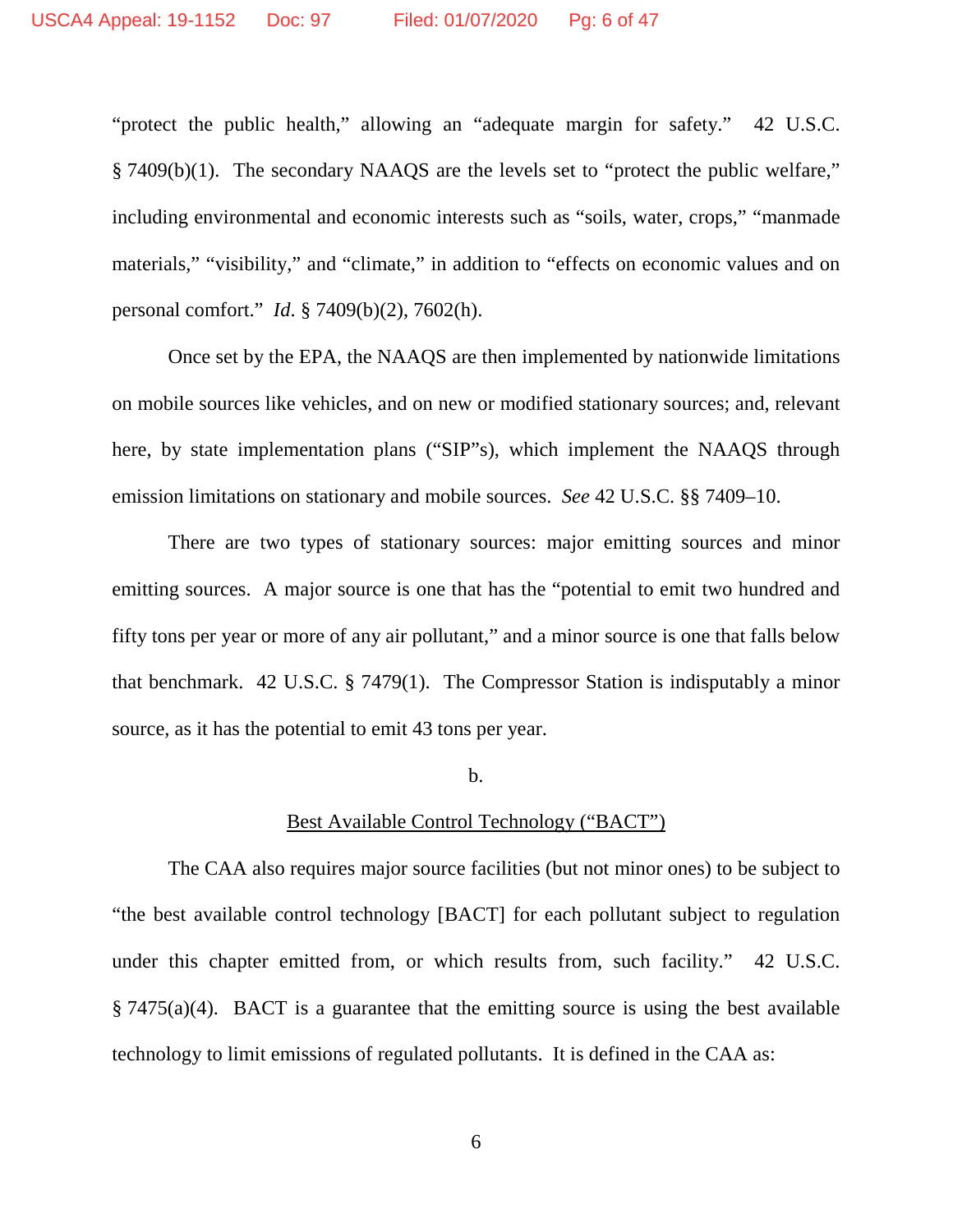an emission limitation based on the maximum degree of reduction of each [regulated] pollutant . . . emitted from or which results from any major emitting facility, which the permitting authority, on a case-by-case basis, taking into account energy, environmental, and economic impacts and other costs, determines is achievable for such facility through application of production processes and available methods, systems, and techniques, including fuel cleaning, clean fuels, or treatment or innovative fuel combustion techniques for control of each such pollutant.

42 U.S.C. § 7479(3).

#### c.

#### "Redefining the Source"

Control technologies "are those technologies that have 'a practical potential for application to the emissions unit and the regulated pollutant under evaluation.'" *Helping Hand Tools v. U.S. Envtl. Prot. Agency*, 848 F.3d 1185, 1190 (9th Cir. 2016) (quoting EPA, *New Source Review Workshop Manual*, at B.5 (1990)). Generally, under federal law the failure to consider available alternative control technologies (also referred to as "control alternatives") in BACT analysis "constitutes clear error." *Id*. at 1194. However, the EPA "does not have to consider [a] control alternative[]" -- even if it is effective at reducing emissions -- if it "redefines the source." *Id.* "[A] control alternative redefines the source if it requires a complete redesign of the facility. In a classic and simple example, a coalburning power plant need not consider a nuclear fuel option as a 'cleaner' fuel because it would require a complete redesign of the coal-burning power-plant." *Id*.

"Redefining the source" in the federal administrative world is applicable to projects certified under the prevention of significant deterioration ("PSD") program. The PSD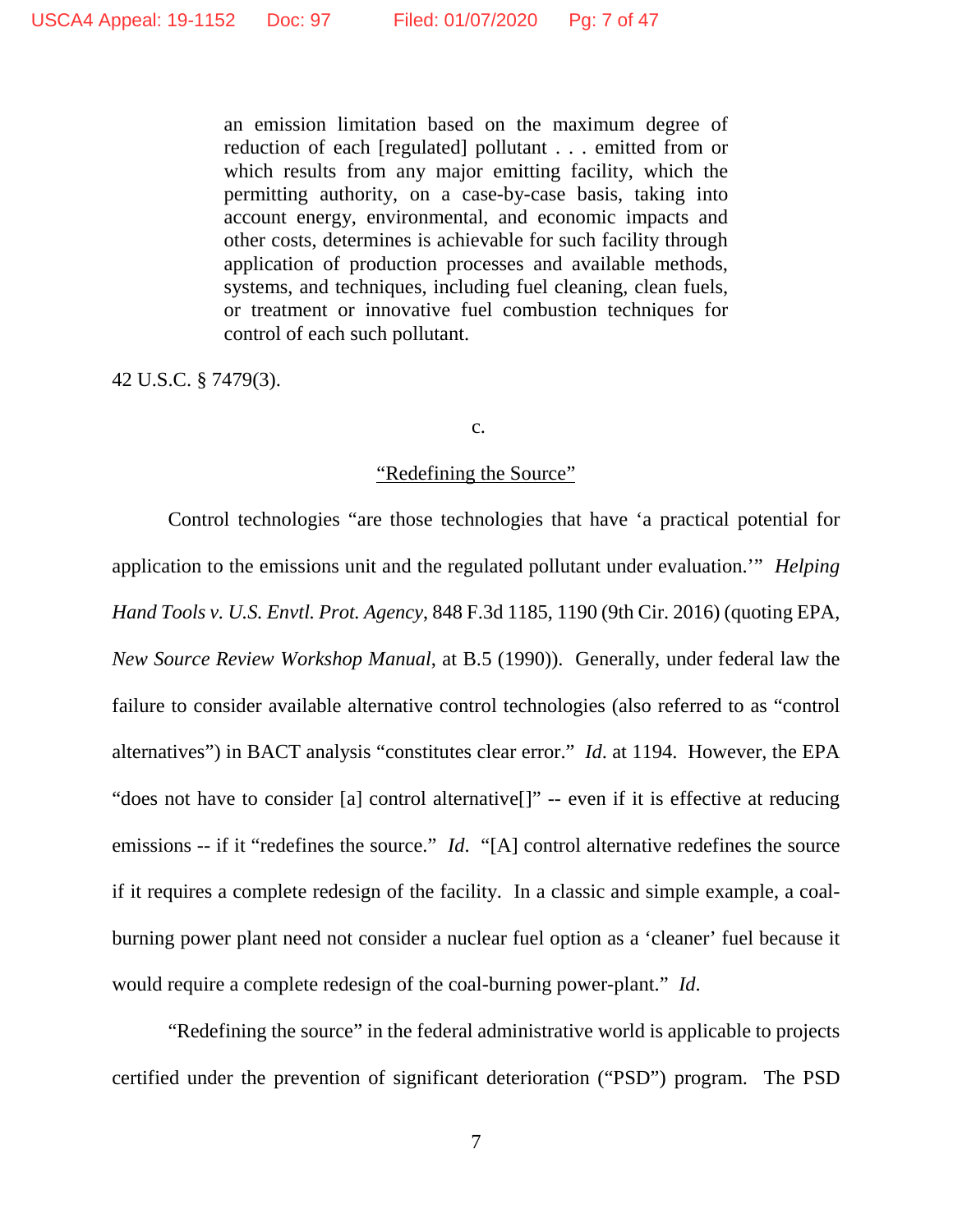provisions were added to the CAA in 1977 to focus on "facilities which, due to their size, are financially able to bear . . . substantial regulatory costs . . . and which, as a group, are primarily responsible for emissions of the deleterious pollutants that befoul our nation's air." *Ala. Power Co. v. Costle*, 636 F.2d 323, 353 (D.C. Cir. 1980). The purpose of the PSD program is to "protect public health and welfare from any actual or potential adverse effect which in [EPA's] judgment may reasonably be anticipate[d] to occur from air pollution . . . notwithstanding attainment and maintenance of all [NAAQS]." 42 U.S.C. § 7470(1). The PSD program was designed to "combat incumbency by ensuring that, in addition to new facilities, existing facilities will eventually have to satisfy stringent technology-based requirements when they make major modifications." Sage Ertman, *Climate Change and the PSD Program: Using BACT to Combat the Incumbency of Fossil Fuels*, 47 Envtl. L. 995, 1006 (2017).

The "redefining the source" doctrine was developed by the EPA to resolve an ambiguity in the CAA. Specifically, some hearing officers and courts had recognized the "tension between" two CAA requirements in the PSD program. *In re Prairie State Generating Co*., 13 E.A.D. 1, 2006 WL 2847225, at \*16 n.15 (Aug. 24, 2006), *aff'd sub nom. Sierra Club v. Envtl. Prot. Agency*, 499 F.3d 653 (7th Cir. 2007) (citing § 7475(a)(1)). First, there is an "obligation to conduct the BACT analysis on the 'proposed facility.'" *Id*. Second, there is a "concurrent obligation to consider as BACT 'application of production processes and available methods, systems, and techniques,' including lower-emitting fuels." *Id.* (citing § 7479(3)). According to the EPA's Office of Air and Radiation, the redefining the source doctrine "reasonably harmonizes" these competing obligations in that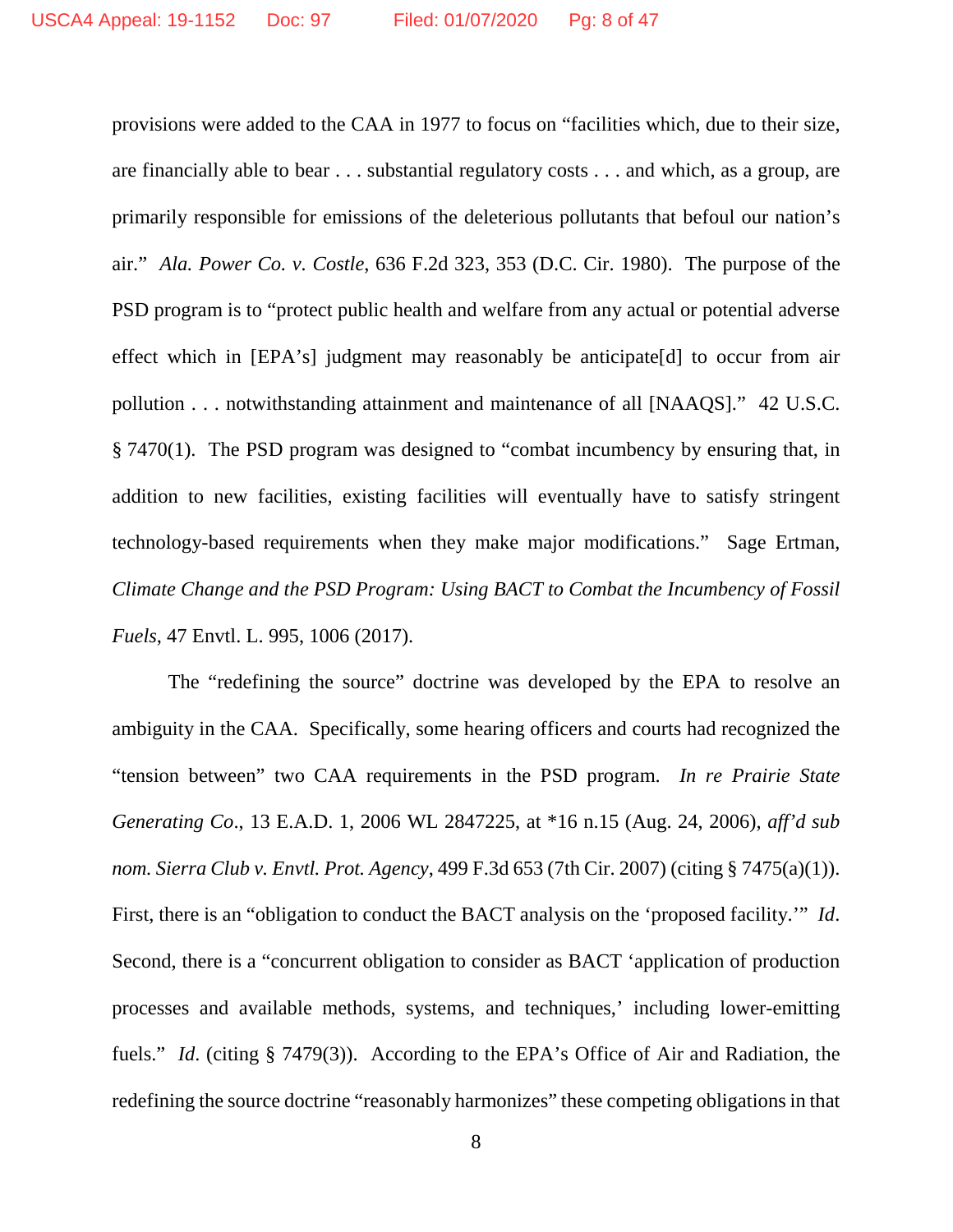the entity issuing the permit "review[s] the project as proposed -- not something fundamentally different," but also "review[s] all elements of the proposed project's design and, in particular, consider[s] whether lower emissions are achievable through application of production processes and available methods, systems, and techniques." *Id*. at \*16 (internal quotation marks omitted).

The EPA has clarified that, under the redefining the source doctrine, BACT review depends on a company's proposed plans and purpose. Thus, for the PSD program, a permitting agency must consider all means of lowering emissions, as long as those means would not "regulate the applicant's objective or purpose for the proposed facility" or require a redesign of a proposed facility. *Helping Hand*, 848 F.3d at 1195; *see also Sierra Club*, 499 F.3d at 654 ("EPA's position is that [BACT] does not include redesigning the plant proposed by the permit applicant" (citing EPA, *New Source Review Workshop Manual: Prevention of Significant Deterioration and Nonattainment Area Permitting* B.13 (1990))); John-Mark Stensvaag, *Preventing Significant Deterioration Under the Clean Air Act: The BACT Determination – Part I*, 41 Envtl. L. Rep. News & Analysis 11101, 11112 (2011) ("EPA will not insist on a BACT technology that would redefine the permit applicant's facility."). For example, "[w]hen a fuel source is co-located with a facility, EPA need not consider in the BACT analysis fuel sources that are not readily available, because it would redefine the source." *Helping Hand*, 848 F.3d at 1195. Therefore, in the context of major source PSD permits, the EPA does not have to consider control alternatives that would "redefine the source" in a given project.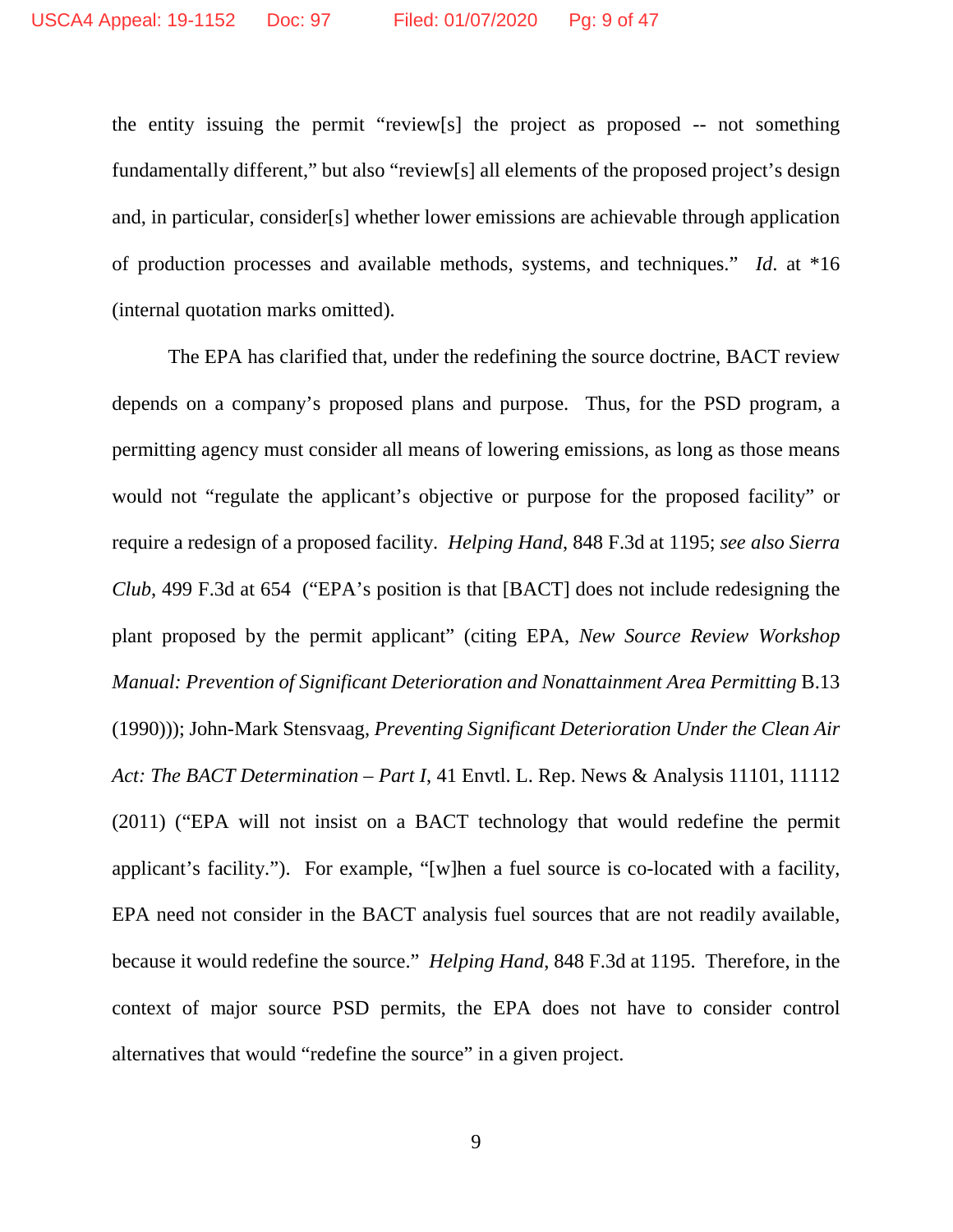To our knowledge, this federal redefining the source doctrine has never been applied to a non-PSD, minor source by a state pollution board, which is what we have here. [2](#page-9-0)

2.

### Virginia Law

a.

## Virginia's State Implementation Plan

The CAA "establishes a program of cooperative federalism that allows the [s]tates, within limits established by federal minimum standards, to enact and administer their own regulatory programs, structured to meet their own particular needs." *Virginia v. Browner*, 80 F.3d 869, 883 (4th Cir. 1996) (internal quotation marks omitted). The federal NAAQS are merely "[pollutant] concentration ceilings," *In re Prairie*, 2006 WL 2847225, at \*5, that "allow[] an adequate margin of safety,"  $42$  U.S.C. § 7409(b)(1), and "protect not only average healthy individuals, but also 'sensitive citizens' -- children, for example, or people with asthma, emphysema, or other conditions rendering them particularly vulnerable to air pollution," *North Carolina v. TVA*, 615 F.3d 291, 310 (4th Cir. 2010) (internal quotation marks omitted). However, the CAA makes clear that "air pollution control at its source is the primary responsibility of States and local governments." 42 U.S.C. § 7401(a)(3).

<span id="page-9-0"></span> <sup>2</sup> *Snyder v. Pa. Department of Environmental Protection*, cited by all parties here, does not apply the federal redefining the source doctrine to a non-PSD state permitting procedure. *See* 2015 WL 9590755 (Pa. Envtl. Hrg. Bd. Dec. 21, 2015). There, the state Environmental Hearing Board merely explained, "Whether Pennsylvania law permits the [BACT] analysis to look at the design elements of a facility is a separate inquiry from what the federal program allows . . . ." *Id*. at \*7.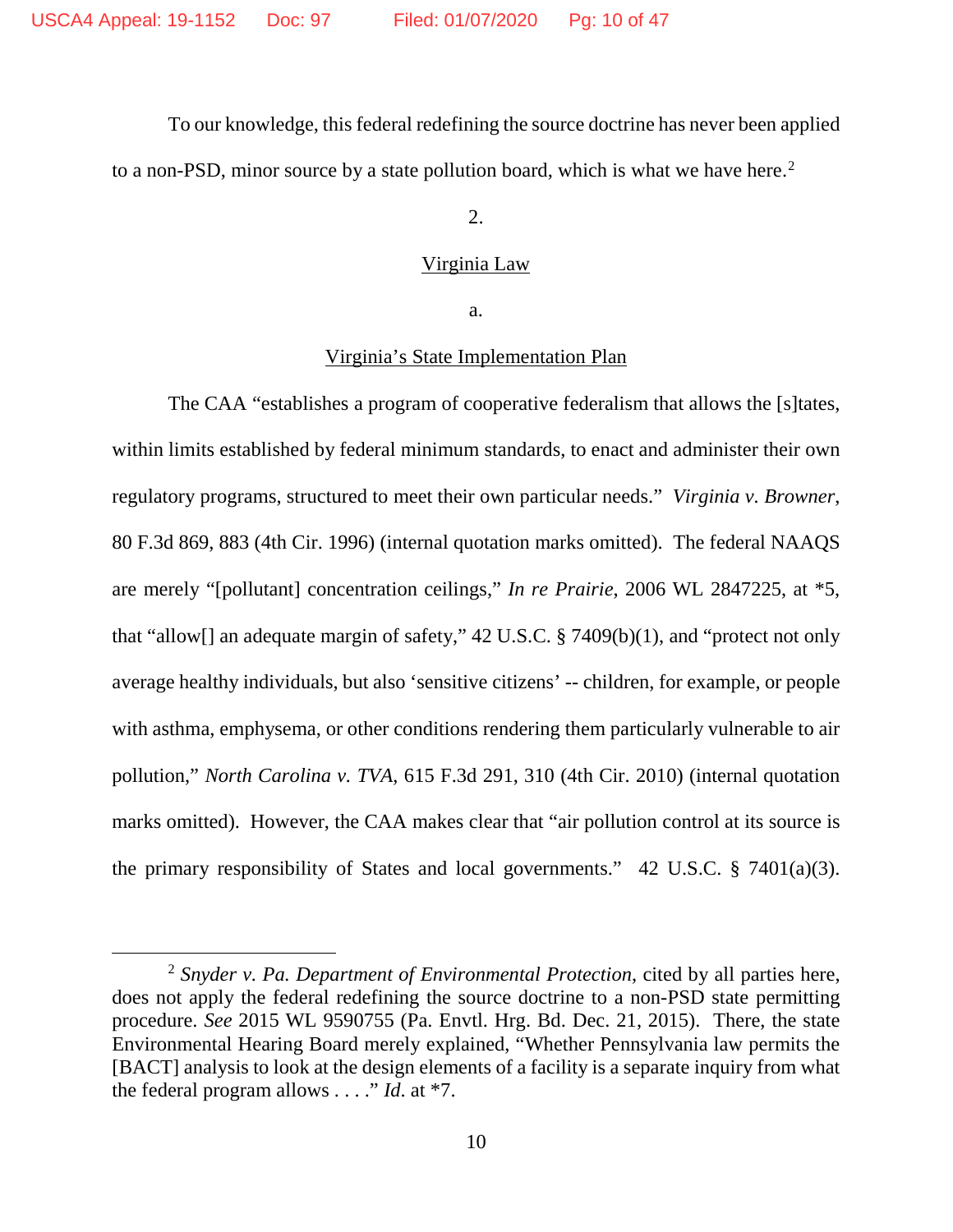Therefore, states are tasked with adopting a SIP "which provides for implementation, maintenance, and enforcement of [primary and secondary NAAQS] in each air quality control region (or portion thereof) within such State." *Id*. § 7410(a)(1).

Virginia's SIP is set forth predominantly in Title 9 of the Virginia Administrative Code. New minor stationary sources with emissions above a certain level must receive an air permit issued pursuant to Article 6 of Chapter 80 of the Virginia Administrative Code ("Permit" or "Article 6 Permit") by DEQ or the Board. *See* 9 Va. Admin. Code § 5-80- 1120(A). ACP applied for an Article 6 Permit on September 17, 2015. DEQ took ACP's application and elevated it to the Board for approval.

Pursuant to Virginia's SIP, all new stationary sources, whether major or minor, are subject to BACT review. *See* 9 Va. Admin. Code § 5-50-260(B) ("A new stationary source shall apply best available control technology for each regulated pollutant for which there would be an uncontrolled emission rate equal to or greater than the levels in 9 Va. Admin. Code § 5-80-1105 [providing charts of exemption levels in tons per year for various pollutants]."). This is so even though *federal* law does not require a BACT analysis of minor sources.

Virginia's BACT relies on emission reduction per emissions unit via production processes, methods, or techniques. *See* 9 Va. Admin. Code § 5-50-260(C) ("This [BACT] requirement applies to *each affected emissions unit* in the project." (emphasis supplied)). Specifically, Virginia's BACT analysis requires the development of "an emissions limitation . . . based on the maximum degree of emission reduction . . . which the [B]oard, on a case-by-case basis, . . . determines is achievable for the new stationary source . . .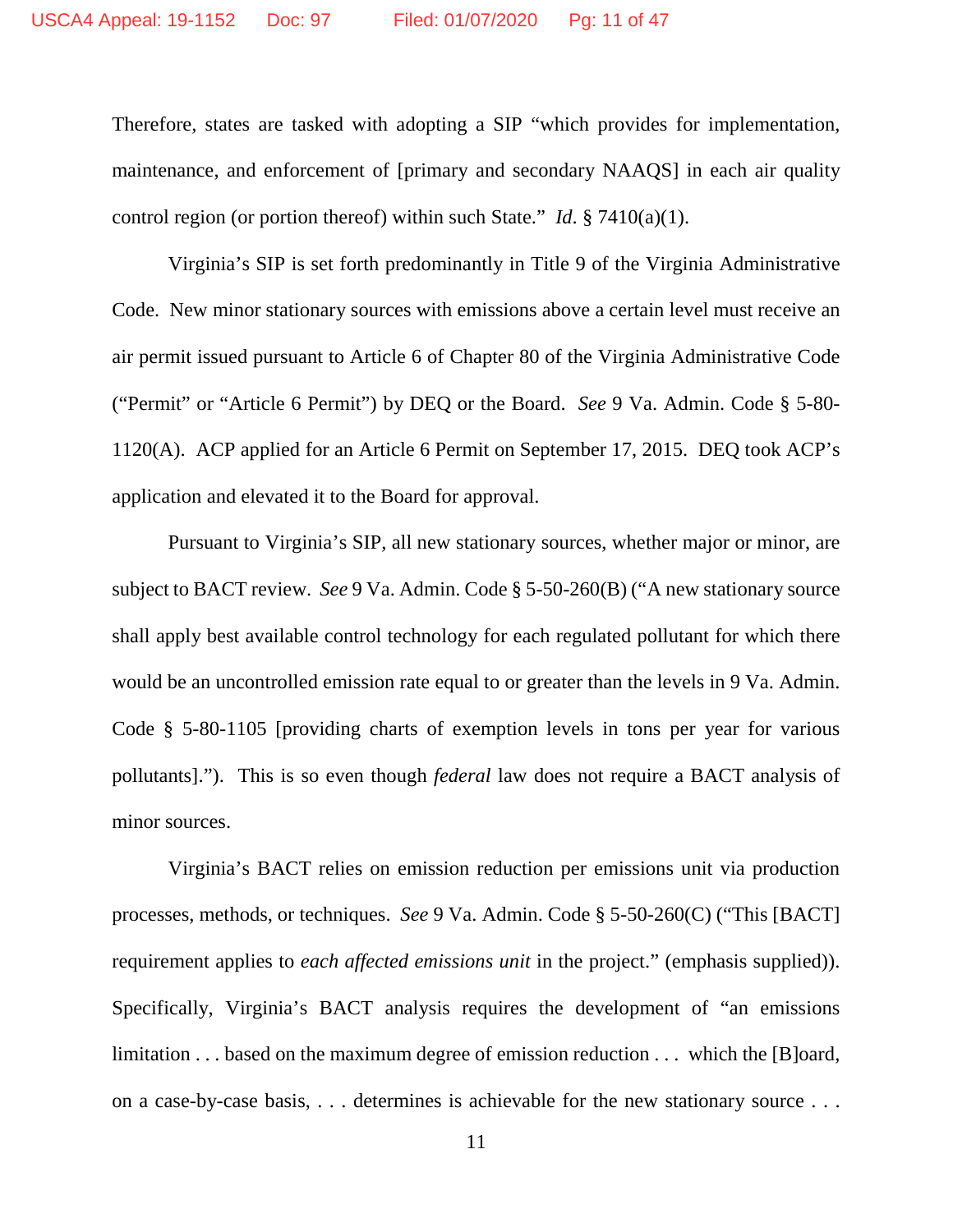through the application of production processes or available methods, systems and techniques, including fuel cleaning or treatment or innovative fuel combustion techniques." *Id*. § 5-50-250(C). Of note, there is no reference to the "redefining the source" doctrine in Virginia law or regulations.

#### b.

#### The Commonwealth Energy Policy

In addition to the SIP, Virginia law also contains a Commonwealth Energy Policy, which "[e]nsure[s] that development of new, or expansion of existing, energy resources or facilities does not have a disproportionate adverse impact on economically disadvantaged or minority communities." Va. Code Ann. § 67-102(A)(11). Likewise, one of the "[e]nergy objectives" of the Commonwealth Energy Policy is to "[d]evelop[] energy resources and facilities in a manner that does not impose a disproportionate adverse impact on economically disadvantaged or minority communities." *Id*. § 67-101(12).

c.

#### Virginia's Regulatory Structure

The Board is a seven-member citizen board selected by the Governor "from the Commonwealth at large on the basis of merit without regard to political affiliation." Va. Code Ann. § 10.1-1302; *see id*. § 10.1-1301. The Board is empowered to "make, or cause to be made, such investigations and inspections and do such other things as are reasonably necessary" to discharge its duties. *Id*. § 10.1-1306. For example, the Board may "call upon any state department or agency for technical assistance" in performing its duties. *Id*. § 10.1-1303.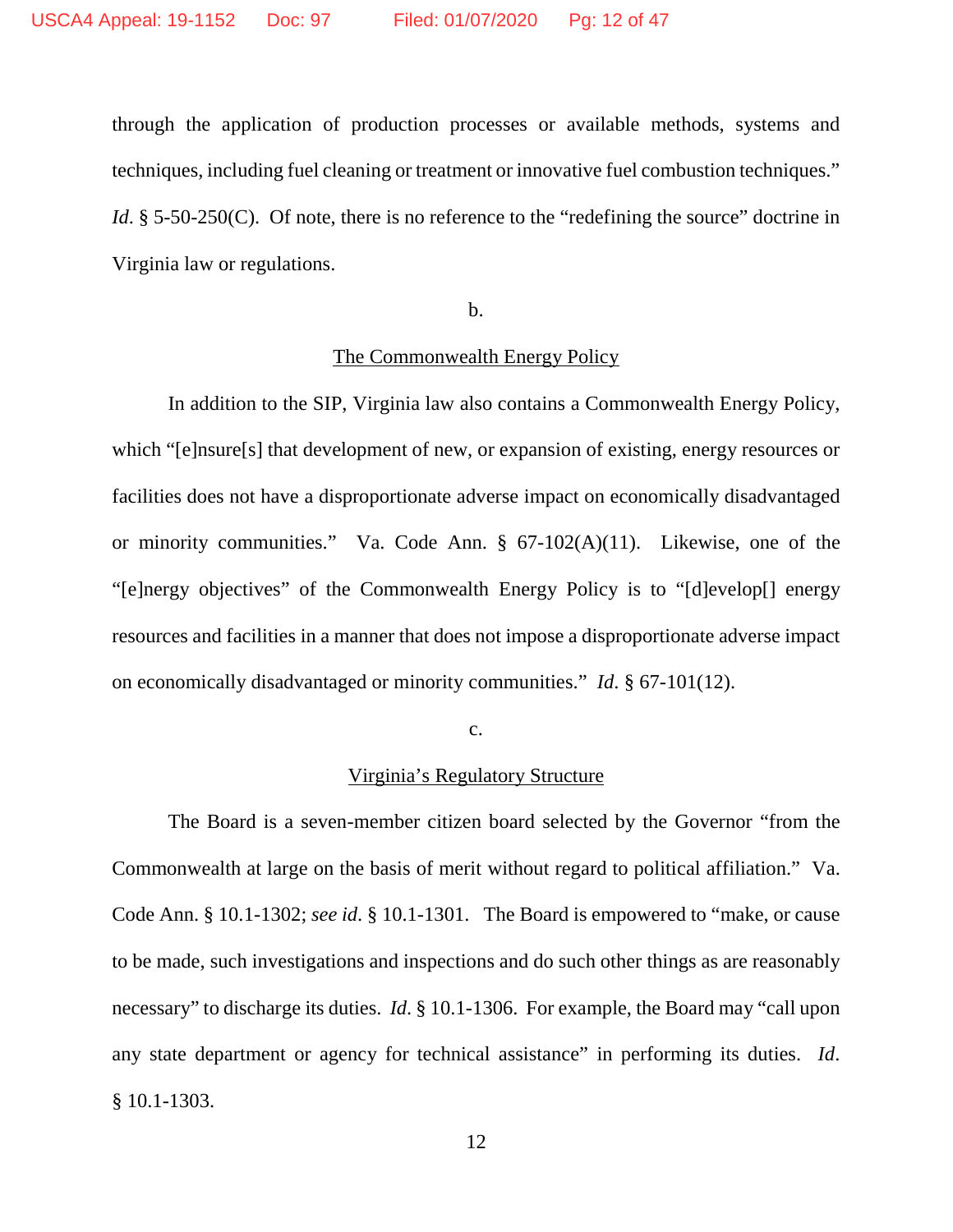The Board often calls upon DEQ to provide technical support and help the Board to fulfill its obligations. In general, DEQ can review permit applications, prepare draft permits and related documents, review and respond to comments from the public, and hold public hearings. *See Aegis Waste Sols., Inc. v. Concerned Taxpayers of Brunswick Cty*., 544 S.E.2d 660, 663 (Va. 2001); *see generally* 9 Va. Admin. Code § 5-170-180 (delegating Board's administrative functions to DEQ). Either the Board or DEQ can issue minor source Article 6 Permits, but when the Board does so, as in this case, it must consider:

> (i) the verbal and written comments received during the public comment period made part of the record, (ii) any explanation of comments previously received during the public comment period made at the Board meeting, (iii) the comments and recommendation of [DEQ], and (iv) the agency files.

Va. Code Ann. § 10.1-1322.01(P). If the Board adopts the recommendation of DEQ, it "shall provide in writing a clear and concise statement of the legal basis and justification for the decision reached." Va. Code Ann. § 10.1-1322.01(P).Likewise, if the Board's decision varies from DEQ's recommendation, the Board must "provide a clear and concise statement explaining the reason for the variation and how the Board's decision is in compliance with applicable laws and regulations." *Id*.

## 3.

# Local Permitting

Finally, before ACP can construct a compressor station in Buckingham County, it is required to obtain a separate special use permit ("SUP") from the Buckingham County Board of Supervisors. *See* Va. Code Ann. § 10.1-1321.1(A) ("No application for a permit for a new or major modified stationary air pollution source shall be considered complete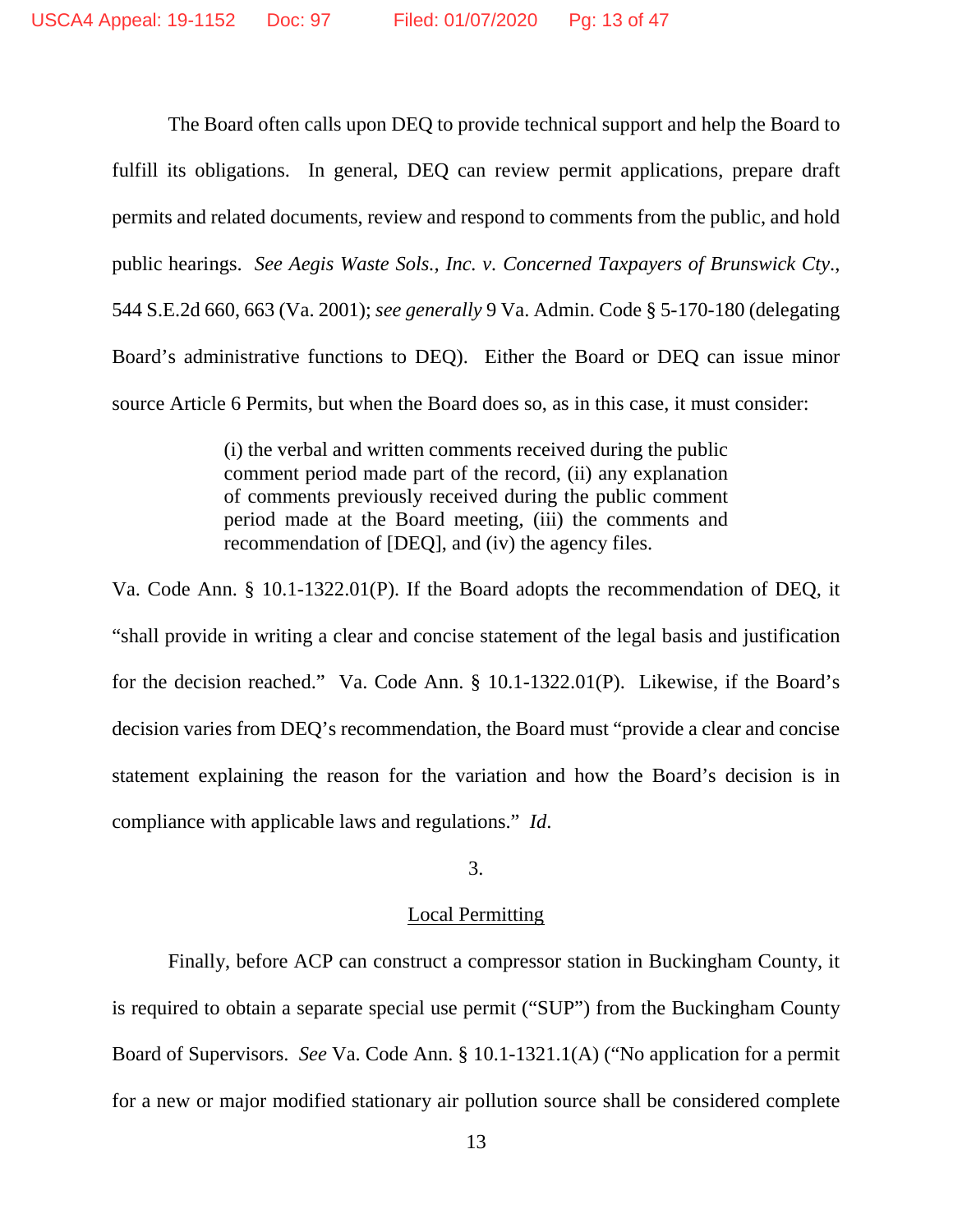unless the applicant has provided the Director [of DEQ] with notification from the governing body of the county . . . in which the source is to be located that the location and operation of the source are consistent with all [local] ordinances."). The Board of Supervisors issued the SUP in February 2017, and it contained 41 conditions for the Compressor Station. These conditions included emergency response requirements, a notification process for planned natural gas venting events, noise mitigation measures, light regulations, and zoning setbacks. Based on the SUP, Buckingham County certified to DEQ that the Compressor Station "is fully consistent with all applicable local ordinances." J.A. [3](#page-13-0)23 (bolding omitted).<sup>3</sup>

### B.

## Factual and Procedural History

Because natural gas transported through the Pipeline must remain pressurized, ACP sought to construct three compressor stations in different locations along the Pipeline - one in West Virginia, one in Virginia (the Buckingham County location at issue here), and one in North Carolina.

ACP claims the Compressor Station site in Buckingham County is "the only feasible location" because: (1) "it allows the ACP to interconnect with the existing Transco

<span id="page-13-0"></span><sup>&</sup>lt;sup>3</sup> Citations to the "J.A." refer to the Joint Appendix filed by the parties in this appeal.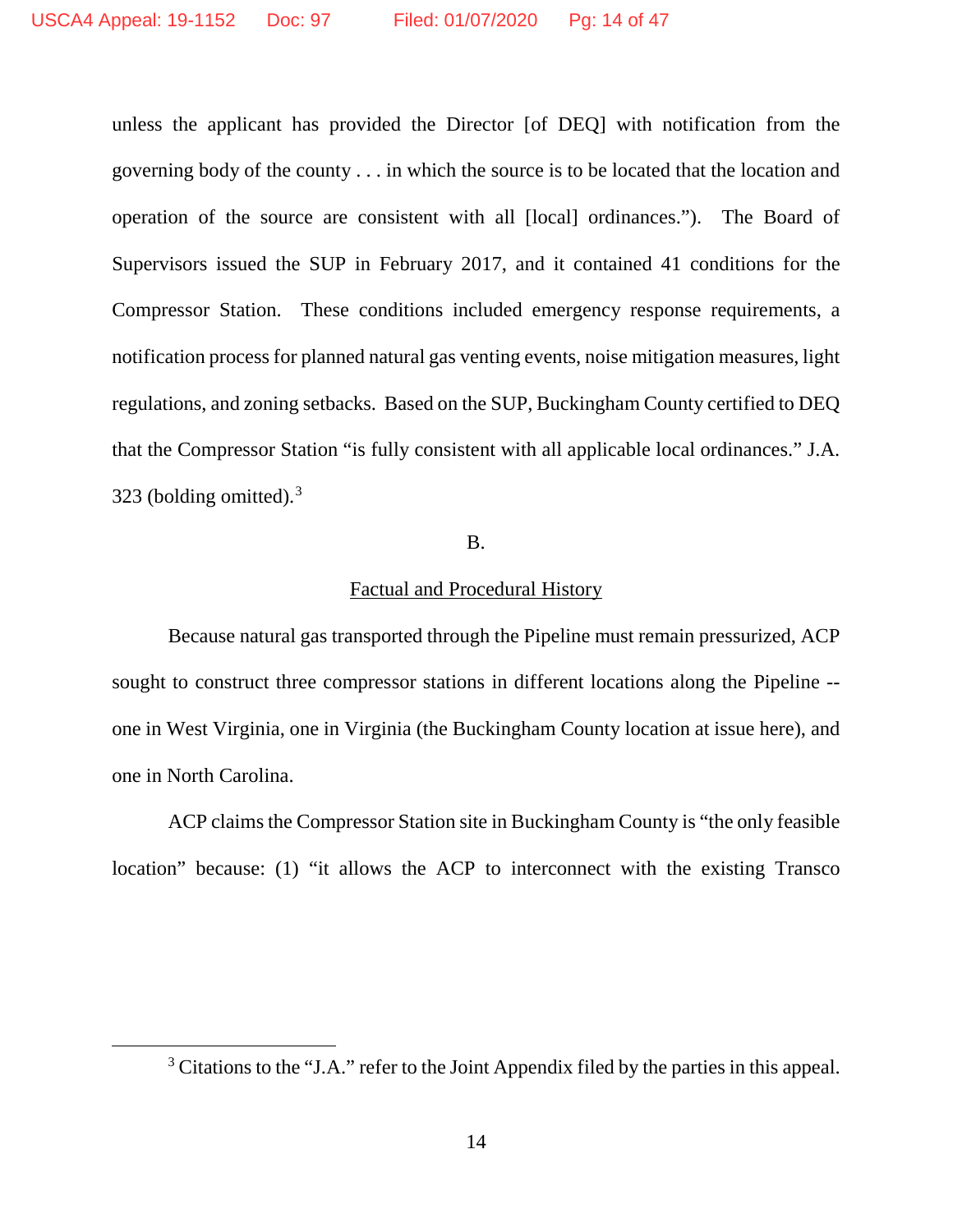pipeline";<sup>[4](#page-14-0)</sup> (2) "it was available for [ACP] to purchase commercially"; and (3) "the Federal Energy Regulatory Commission ('FERC') ruled out the only other site that met the previous two criteria [the Midland Road Site,<sup>[5](#page-14-1)</sup> which would require 1.1 miles of additional pipeline]." ACP Br. 10–11.

As stated above, on September 17, 2015, ACP filed an application with DEQ for a Permit to construct and operate the Compressor Station. DEQ deemed the application complete in the summer of 2018.

### 1.

## Public Comments and Hearings

After the Permit application was complete, DEQ provided several comment periods. On August 16, 2018, at the beginning of the first 30-day comment period, DEQ held an informational session for the residents of Buckingham County. DEQ representatives stated that, before the Board would take final action on the permit application, it would consider all comments. They also assured all public commenters that they could address the Board at a public meeting. After the comment period closed, DEQ conducted a public hearing on September 11, 2018, and heard proposed comments. Almost 200 people attended, and 60 people made oral comments. DEQ extended the comment period by 10 days. Over the 40

<span id="page-14-0"></span> <sup>4</sup> The "Transco Pipeline" is short for the Transcontinental Pipeline, a major northsouth natural gas line that is "located on the Buckingham Compressor Station site." J.A. 1548, 1694.

<span id="page-14-1"></span><sup>5</sup> The Midland Road site is a 147-acre tract located 1.9 miles southwest of the Buckingham site.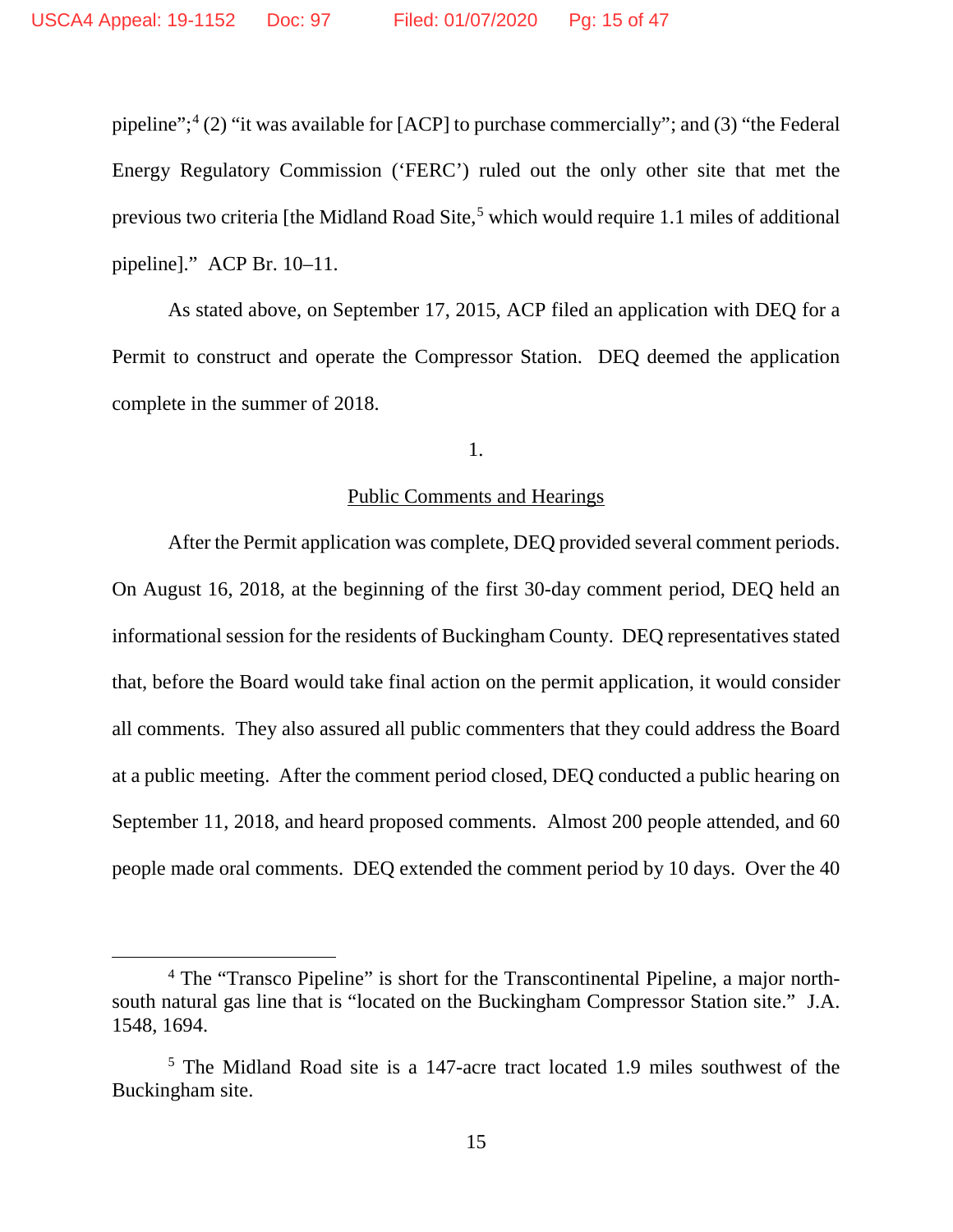day comment period, DEQ received more than 5,300 comments. "Many comments" expressed "concerns about the potential for disproportionate impacts of the proposed facility on the African American population in Union Hill." J.A. 2174.

On November 8, 2018, the seven-member Board held its first public hearing. DEQ presented its summary of public comments from the 40 day comment period for the Board's consideration. These comments included concerns such as whether the "[f]acility should use electric turbines" instead of natural gas turbines, criticism that EPA's "[a]ir quality standards [are] not adequately protective," and "[e]nvironmental [j]ustice" and "[s]ite suitability issues." J.A. 1584. More than 80 people spoke at the hearing, and the Board made the following statements to and inquiries of DEQ officials:

- "[W]hat can you tell me about the demographics of Union Hill? I'd like to know about the community. I'd like to know about the race, the age distribution, anything you know about the health status of the community." J.A. 2260.
- "I thought [DEQ presented] a very narrow construction of what environmental justice means, and the reason I feel it's important for me to point that out is because I do think that site suitability and environmental justice are wrapped up together." *Id*. at 2344.
- "[H]ow is it that DEQ interprets [the Commonwealth Energy Plan] with respect to its obligations to consider environmental justice?" *Id*. at 2285.

Based on these concerns, the Board deferred consideration of the Permit. One week later, Governor Ralph Northam removed two Board members who had voiced concerns about the disproportionate harm to Union Hill and replaced them with two new members. *See* Patrick Wilson, *Northam Removes 2 Members from Air Board Before Buckingham Project*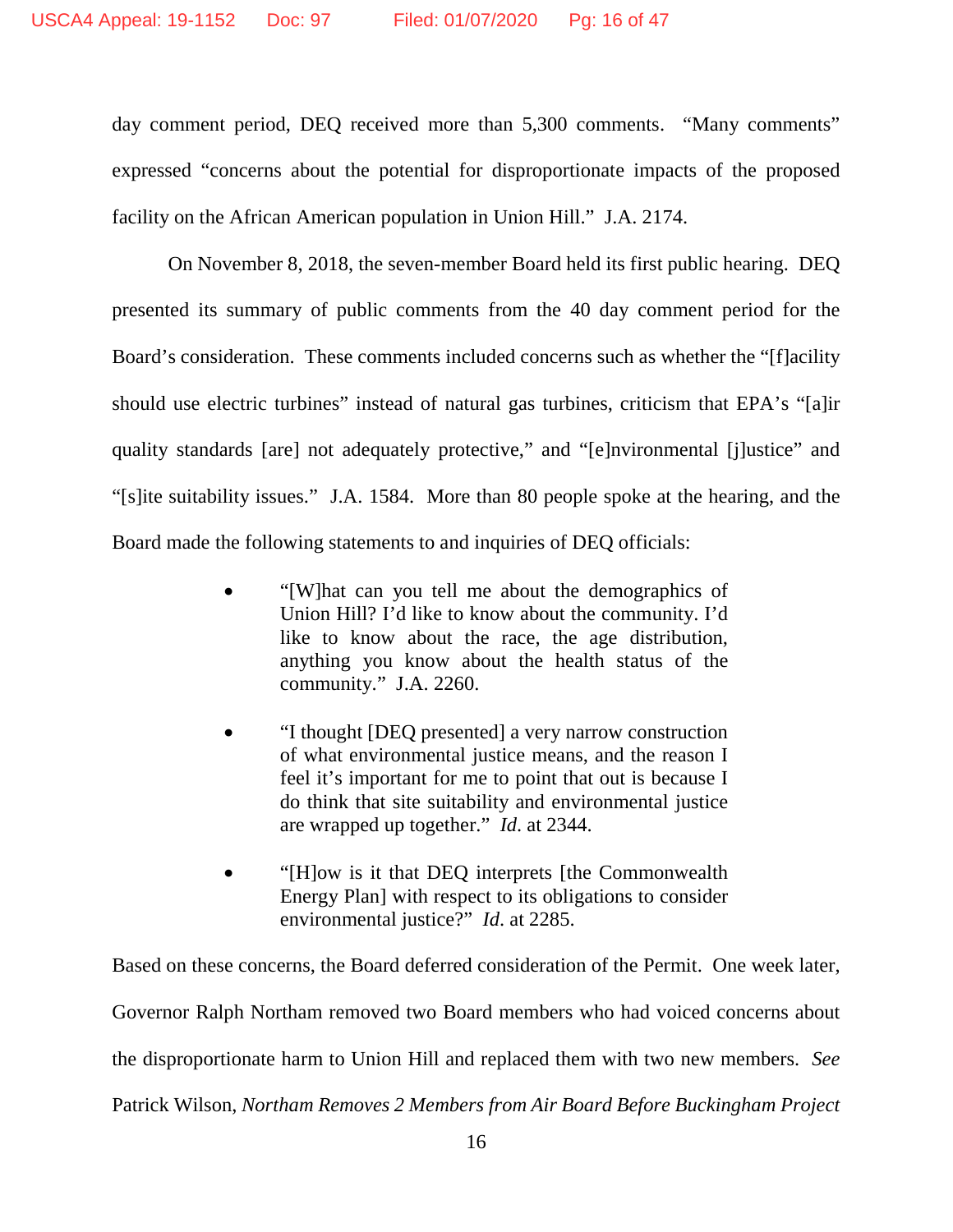*Vote*, Richmond Times-Dispatch (Nov. 15, 2018), https://bit.ly/2HvnsAU (saved as ECF opinion attachment); Press Release, Gov. Ralph S. Northam, *Governor Northam Announces Administration Appointments* (Nov. 16, 2018), https://www.governor.virginia.gov/newsroom/all-releases/2018/november/headline-

836509-en.html (saved as ECF opinion attachment). A third Board member identified a "conflict of interest in the action" and removed himself from consideration of the Permit. J.A. 2481. The Board, with only the four original members present, reconvened on December 19, 2018. It once again deferred a decision on the Permit and ordered a limited period of public comment on documents pertaining to demographics and site suitability.

## 2.

# DEQ's Recommendations and Responses

Throughout the permitting process, and relevant to the issues presented here, DEQ provided the following recommendations and responses to the public and the Board:

- Email from Southern Environmental Law Center to Patrick Corbett at DEQ (September 6 and 10, 2018): Question: "In the course of its BACT analysis, did DEQ consider electric motor turbines (which would have zero emissions at the Compressor Station) as an alternative to gasfired turbines<sup>[?]"</sup> DEQ Answer: "No, electric compressors were not considered as they would redefine the source." J.A. 1381.
- Comment and Response (Oct. 24, 2018): Comment: "Electric turbines must be considered as an alternative to natural gas combustion turbines to ensure the 'maximum degree of emission reduction for any pollutant.'"

DEQ Response: "The application of BACT for Article 6 reviews the affected emission unit(s) that is part of the facility proposed by the source. DEQ has determined that wholesale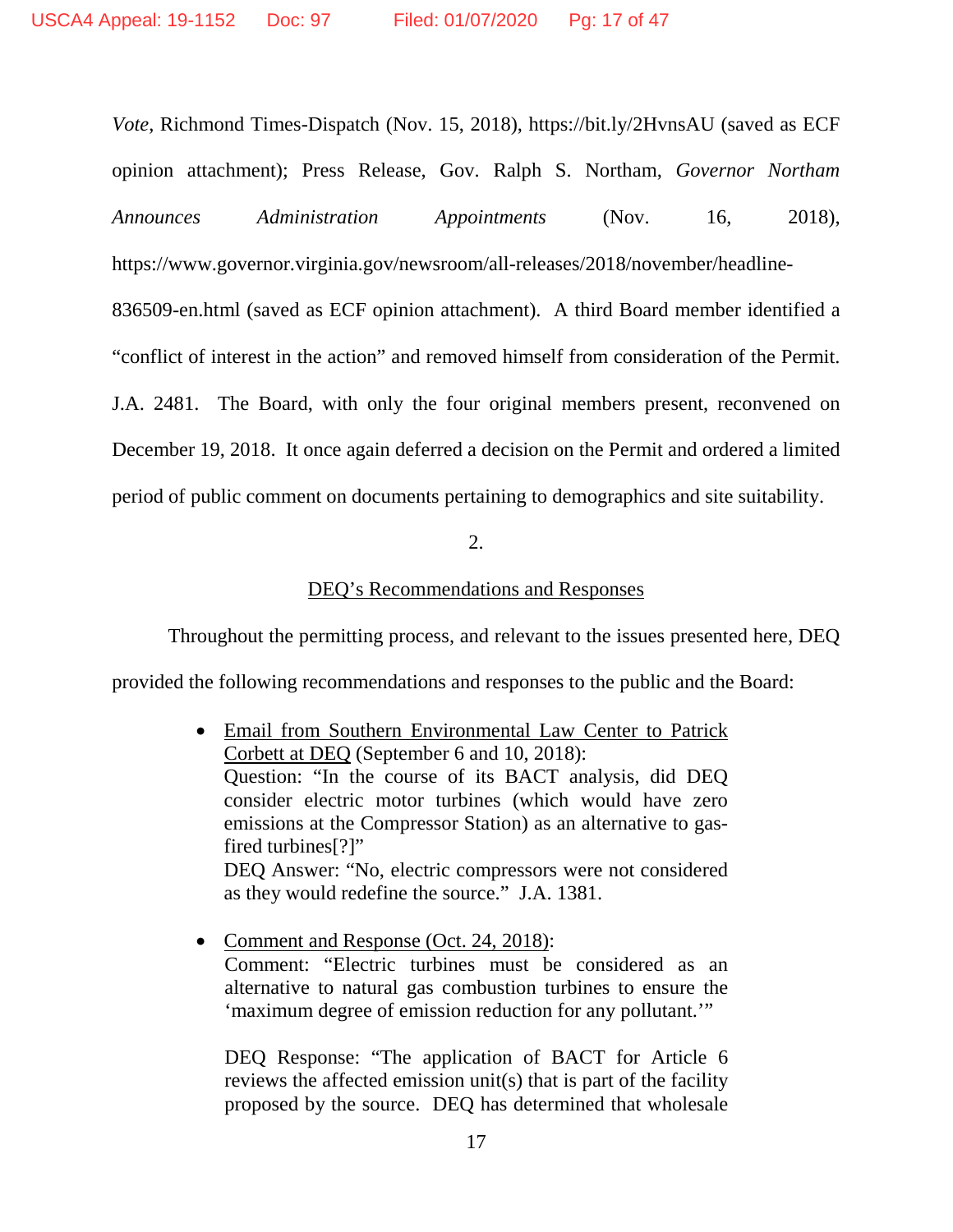replacement of a natural gas turbine (the affected emission unit) for an electric turbine (a completely different process unit with a different energy source) constitutes *redefinition of the source* and is not considered in Virginia's BACT determination for [the Compressor Station]. DEQ reviewed permits for this industry type and has determined that the BACT limits for NOx in the draft permit are the most stringent limits for natural gas compression turbines. The draft BACT determination for NOx remains unchanged." J.A. 2178 (emphasis supplied) (footnote omitted). In a footnote, DEQ states, "Natural gas also provides a consistent source of fuel as the pipeline operation provides the fuel needed. Electricity would be subject to grid issues such as power outages and other similar interruptions that would hamper operations at the site." *Id*. n.17.

• DEQ recommendation on site suitability (October 2018): "On January 5, 2017, the Buckingham County Board of Supervisors held a public hearing and then approved a Special Use Permit for the construction and operation of the compressor station. ACP must operate in compliance with the County's approval as well as any other ordinances or regulations related to land use.

A DEQ site evaluation was conducted on October 31, 2017. The land around the site is forested, with rolling terrain. The area is sparsely populated. No other existing air pollution sources were noted within one mile of the proposed site. The nearest school is approximately 9 miles from the site, with the closest hospital/nursing home located approximately 17 miles away.

Based on a review of the application, the air quality analysis, and resulting draft permit, the proposed facility complies with all regulatory requirements. Air Quality modeling results indicate compliance with all applicable ambient air quality standards. Therefore, the site is deemed suitable from an air quality perspective." J.A. 1794.

• DEQ Official Presenting to Board (Nov. 9, 2018): "Electric turbines. Our response to electric turbines is that we view the proposed emission, there's a concept called *redefining the source*.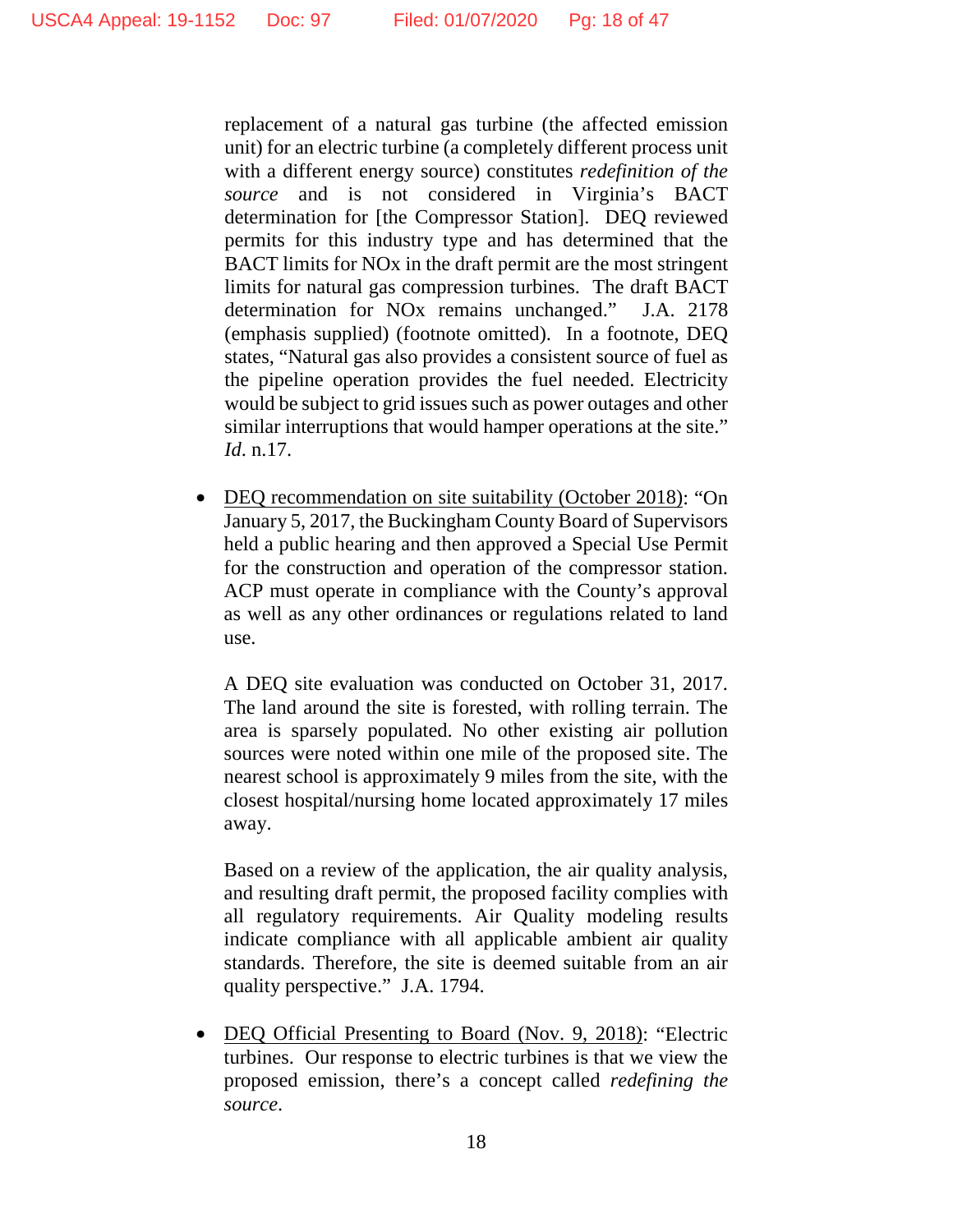Businesses have to be able to determine the activity that they're doing and how they're going to do it.

And DEQ doesn't determine how people make widgits. We look at their proposed emissions and emission units to determine how we can reduce those emissions.

So we can require them to make alterations to their system, like, say, adding catalytic reduction.

So selective catalytic reduction requires a different design than, you know, the straight compression turbine controls, but it's a minor change to the design.

Replacing a natural gas-fired turbine with an electric turbine is a wholesale replacement, and it's inappropriate in redefining in the source." J.A. 2237–38 (emphasis supplied).

- Conclusions reached by DEQ, as presented to the Board at December 19, 2018 meeting:
	- o "Air modeling indicated emissions from [the Compressor Station] will not harm human health."
	- o "Area surrounding [the Compressor Station] contains fewer existing air pollution sources and far fewer than Virginia average."
	- o "Data indicate environmental risks faced by residents of area surrounding [the Compressor Station] overall are *lower* than those faced by residents of Virginia as a whole."
	- o "No data indicate [the Compressor Station] would impose any disproportionate adverse environmental or health impacts on surrounding area when compared to Virginia as a whole." J.A. 2455.
	- o DEQ official, noting the disparity in the demographic data regarding environmental justice, stated, "regardless of the percentage of the minority population, air modeling indicates that emissions from the proposed Buckingham Compressor Station will not harm human health." J.A. 2546.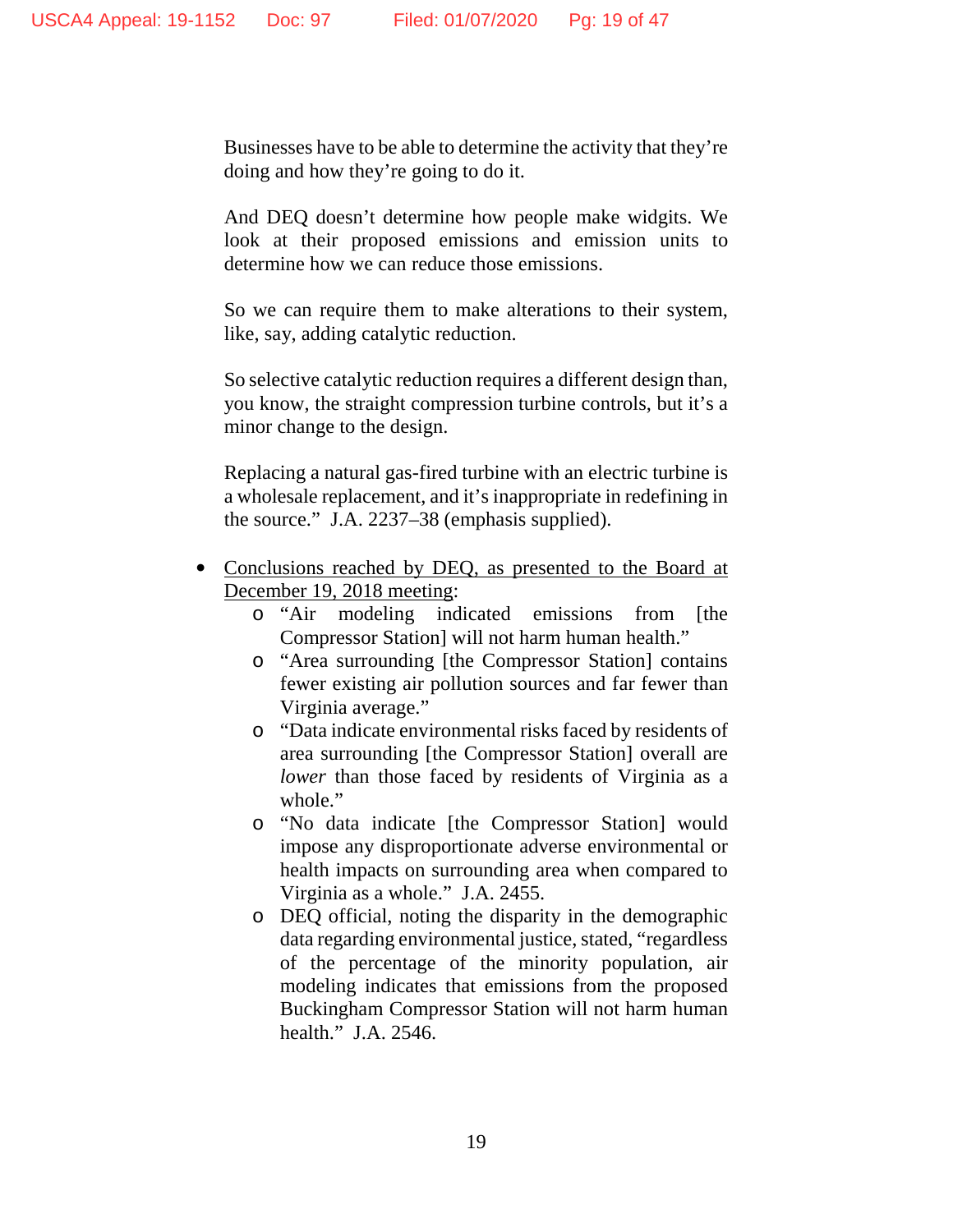3.

# The Board's Decision

On January 8, 2019, the Board held its final meeting. A DEQ official made a brief presentation, again stating that "[r]egardless of the demographics of the area surrounding the compressor station, [it] will not cause a disproportionate adverse impact to the community" for two reasons: first, the residents surrounding the Compressor Station site "are already breathing air that is cleaner than the air breathed by 90% of the residents of Virginia"; and second, although "air modeling does indicate . . . a slight increase in air pollution concentration [from the Compressor Station], the increase is slight." J.A. 2905– 06.

The same four members present at the December meeting<sup>[6](#page-19-0)</sup> voted unanimously on January 8, 2019, to adopt DEQ's recommendation and approve the Permit. In doing so, individual Board members made statements on the record. Specifically, the Board Chairman stated, "For purpose of my review, I have assumed that [the community around the Compressor Station] may be an E[nvironmental] J[ustice] community." J.A. 2923. Another member said the same. *See id*. at 2947 ("I . . . have assumed that the community at issue is an environmental justice community.").

<span id="page-19-0"></span> <sup>6</sup> Although the Governor appointed two new Board members in place of the ones he removed, they did not participate in the vote on the Permit. Nor did the Board member who had identified a conflict.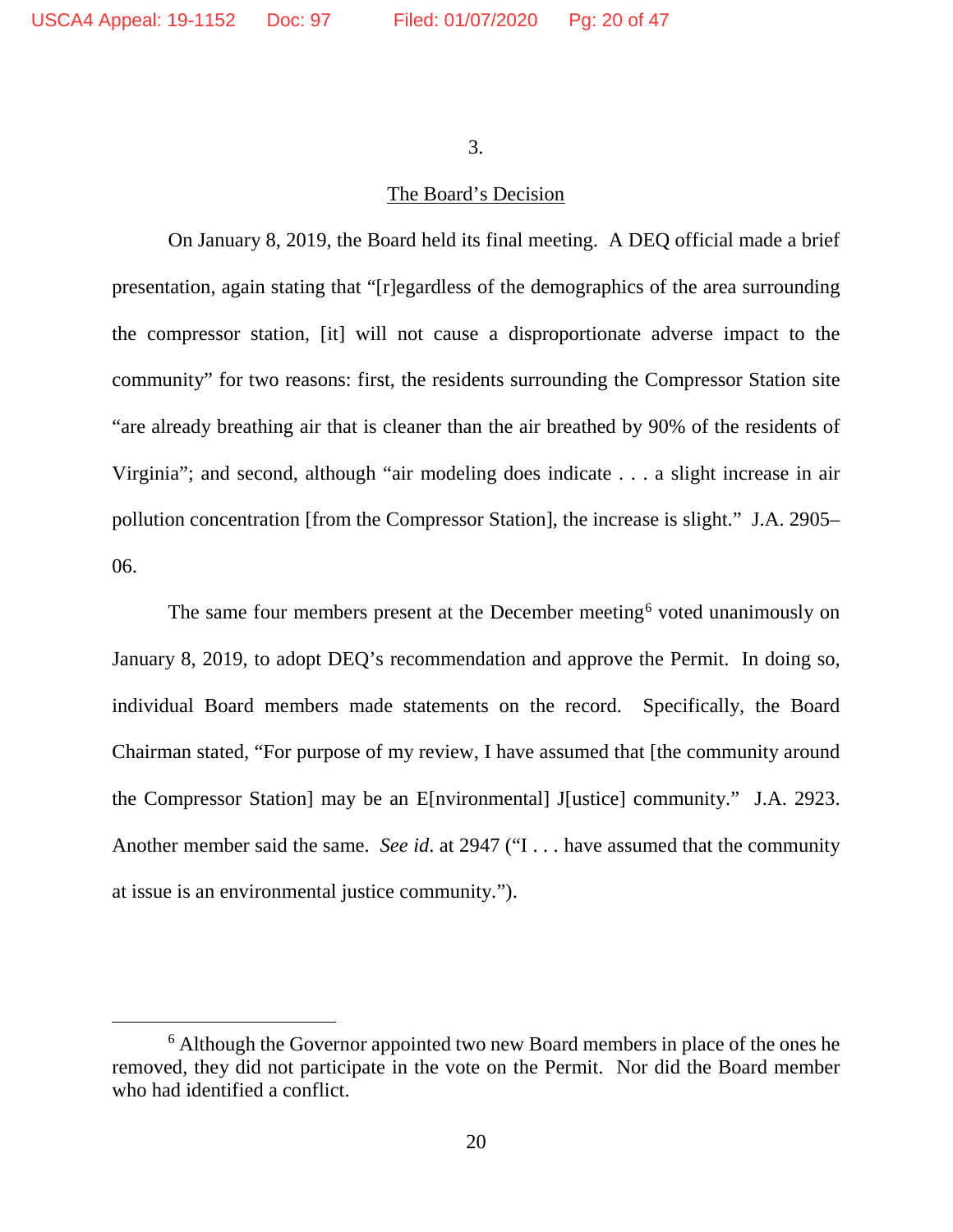The Board as a whole issued a one-page Decision Statement the same day, stating simply that the Permit was "prepared in conformance with all applicable statutes, regulations, and agency practices"; the limits and conditions in the permit "have been established to protect public health and the environment"; and "all public comments relevant to the permit [were] considered." J.A. 2999. The Board's Decision Statement specifically incorporated a November 2018 memorandum to the Board from DEQ; a permit engineering analysis from DEQ;<sup>[7](#page-20-0)</sup> DEQ's October 24, 2018 response to comments; and DEQ's December 2018 outline of possible amendments to the draft permit. *Id*. However, in a handwritten notation, the Decision Statement also stated, "[T]he Board does not adopt any legal views expressed by DEQ regarding the Board's authority under Va. Code Section 10.1-1307.E." *Id*. The Permit was issued the following day. *See id*. at 2955–80.

Petitioners filed this timely petition for review of the grant of the Permit. We possess jurisdiction pursuant to the Natural Gas Act, 15 U.S.C. § 717r(d)(1) (providing the "United States Court of Appeals for the circuit in which a [natural gas] facility . . . is proposed to be constructed . . . or operated shall have original and exclusive jurisdiction over any civil action for the review of an order or action of a . . . State administrative agency acting pursuant to Federal law to issue . . . any permit . . . required under Federal law").

<span id="page-20-0"></span> $<sup>7</sup>$  The record also contains a final permit analysis -- an updated version of the permit</sup> engineering analysis from January 2019. The Decision Statement appears to refer to the original version. In any event, the two versions are essentially identical.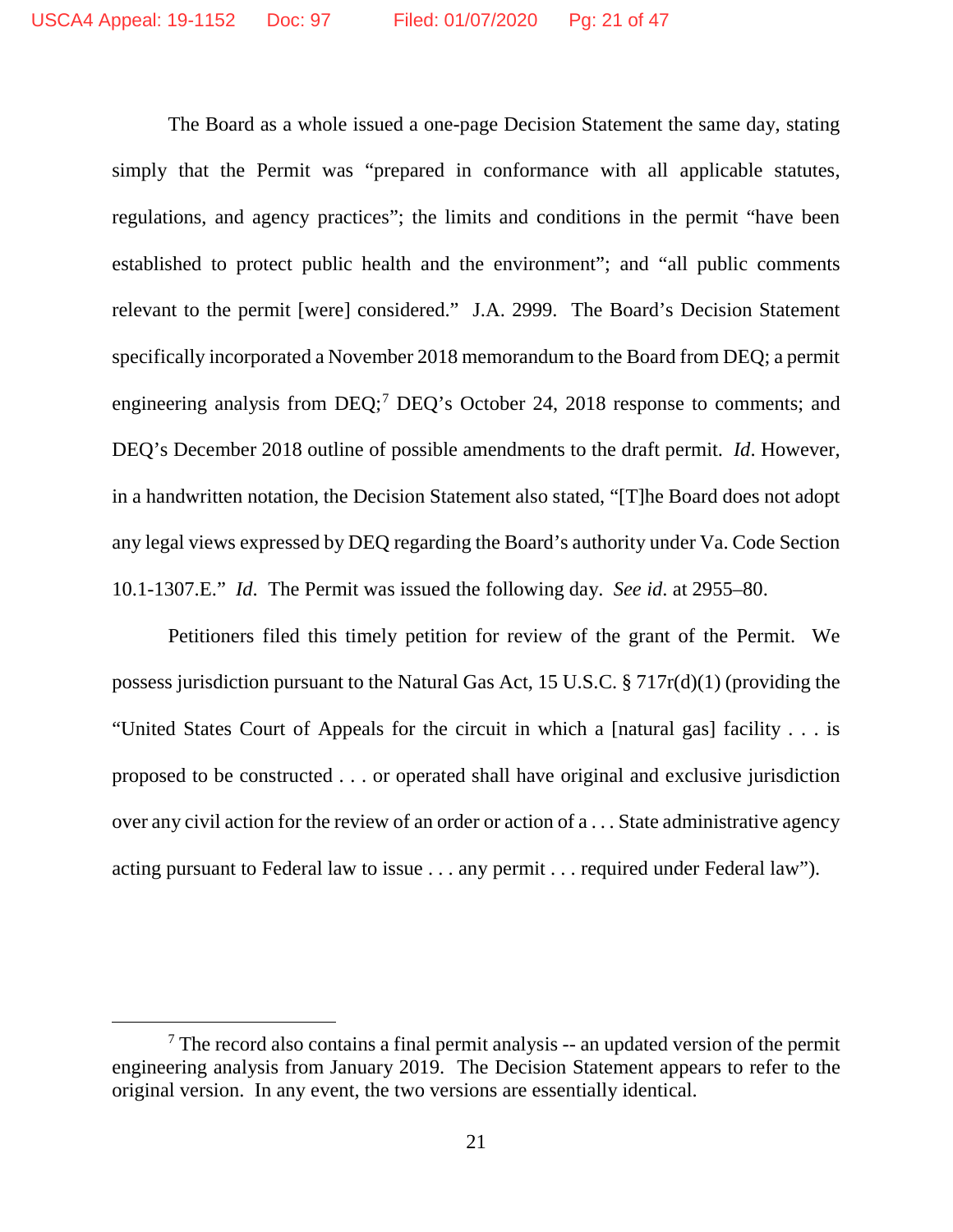### II.

The parties dispute the proper standard of review. Petitioners believe we should review the Board's decision under the arbitrary and capricious standard of review that we

normally employ when reviewing federal administrative agency actions.<sup>[8](#page-21-0)</sup>

Agency action is arbitrary and capricious if the agency relies on factors that Congress did not intend for it to consider, entirely ignores important aspects of the problem, explains its decision in a manner contrary to the evidence before it, or reaches a decision that is so implausible that it cannot be ascribed to a difference in view.

*Appalachian Voices v. State Water Control Bd*., 912 F.3d 746, 753 (4th Cir. 2019) (internal

quotation marks omitted). Further,

[i]n determining whether agency action was arbitrary or capricious, the court must consider whether the agency considered the relevant factors and whether a clear error of judgment was made. Although this inquiry into the facts is to be searching and careful, the ultimate standard of review is a narrow one. The court is not empowered to substitute its judgment for that of the agency. Deference is due where the agency has examined the relevant data and provided an explanation of its decision that includes a rational connection between the facts found and the choice made.

*Id.* (internal quotation marks omitted).

<span id="page-21-0"></span><sup>&</sup>lt;sup>8</sup> In briefing, Respondents disagreed that the arbitrary and capricious standard applies but suggested that the distinction is immaterial for purposes of resolving this appeal, arguing that Petitioners' "claims fail even under their preferred standard." Resp'ts' Br. 36 n.9. At oral argument, however, Respondents conceded that the Court's review is under the arbitrary and capricious standard. *See* Oral Arg. 34:48–52 ("[T]he question for this Court is whether the Board's decision was arbitrary."); *see also id.* at 33:26–33, 36:15– 23.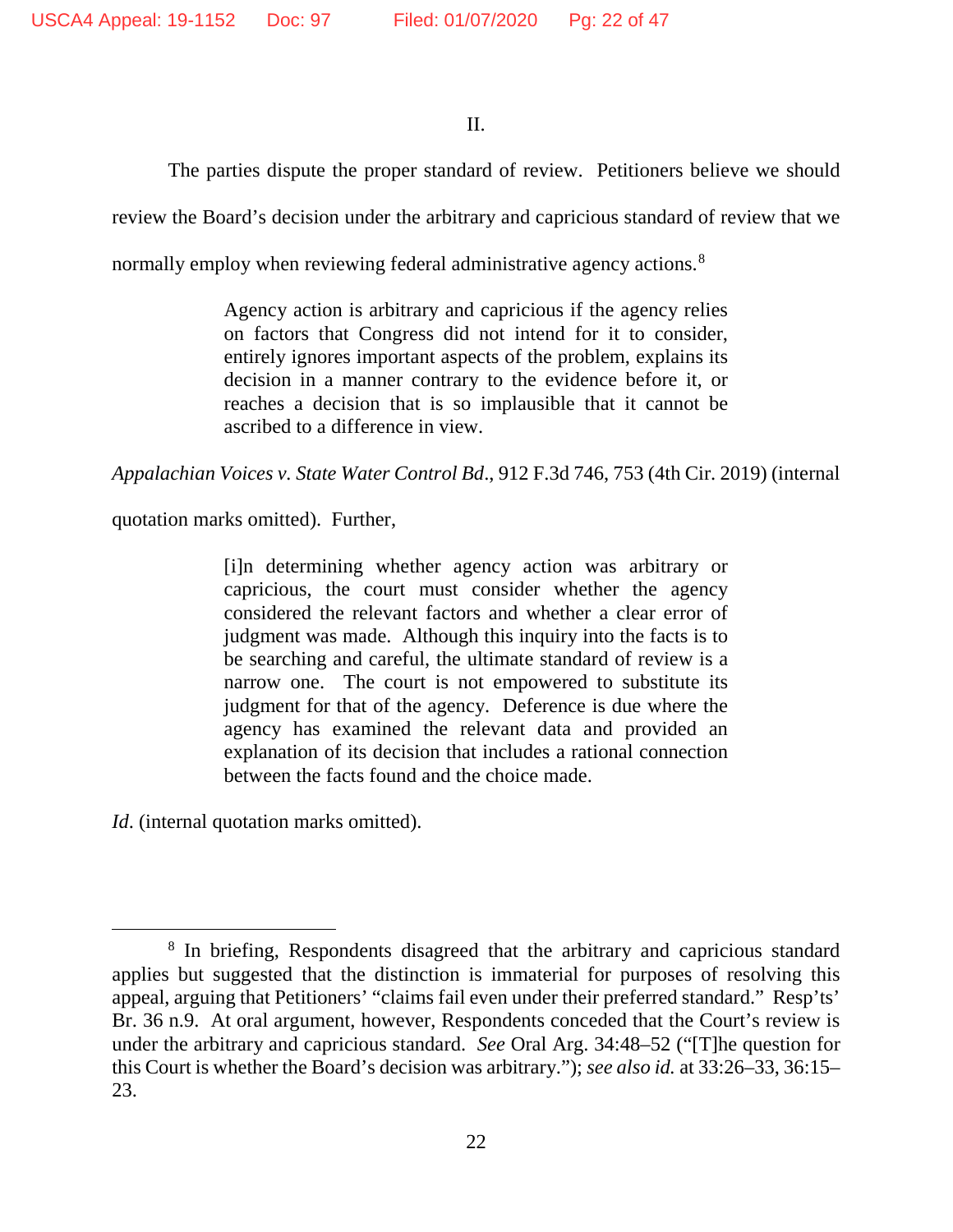ACP, however, believes we should look to Virginia law to determine the standard of review because "by its . . . terms, the federal APA does not apply to state agencies." ACP Br. 26–28. ACP notes that under Virginia's version of the APA, "[f]or factual issues, the question is 'whether there was substantial evidence in the agency record to support the agency decision.'" ACP Br. 27–28 (quoting Va. Code Ann. § 2.2-4207). But the same is true for findings of fact under the federal APA, at least in formal proceedings like the one at issue here. *Northrop Grumman Sys. Corp. v. U.S. Dep't of Labor, Admin. Review Bd.*, 927 F.3d 226, 232 (4th Cir. 2019) ("The agency's findings of fact are upheld if supported by substantial evidence.").

ACP does not articulate how the standard for review of the agency's decision arising out of its findings of fact would be different under Virginia law, and we do not believe it would be.

> If the decision under review involves an interpretation within the specialized knowledge of the agency and if the General Assembly has vested the agency with broad discretion to interpret and apply the relevant regulations, the agency's decision will be reversed only for *arbitrary or capricious* action that constitutes a clear abuse of the agency's delegated discretion.

*Frederick Cty. Bus. Park, LLC v. Va. Dep't of Envtl. Quality*, 677 S.E.2d 42, 44–45 (Va. 2009) (emphasis supplied); *see also Northrop Grumman*, 927 F.3d at 232 ("Under the [federal APA], an appellate court may only disturb the [agency]'s decision if it was arbitrary, capricious, an abuse of discretion, or otherwise not in accordance with law." (internal quotation marks omitted)). Both the federal and Virginia standards require courts to act where the agency's action was not "in accordance with law." *See* 5 U.S.C. § 706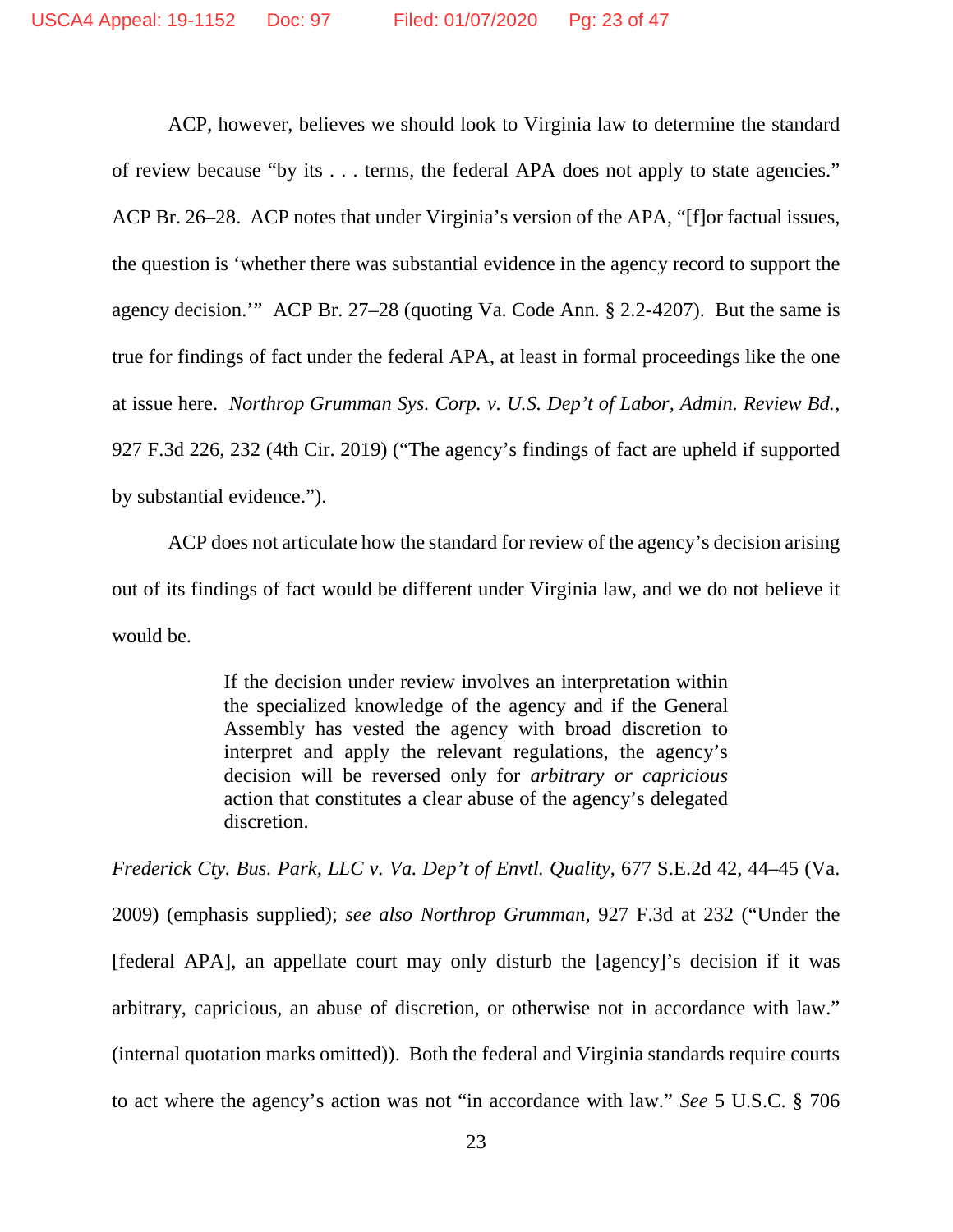(reviewing courts must "hold unlawful and set aside [such] agency action"); Va. Code Ann. § 2.2-4029 (reviewing courts must "suspend or set [such action] aside and remand the matter to the agency for further proceedings"). And Virginia law, like federal law, provides that in reviewing an agency determination, "issues of law shall be . . . review[ed] . . . de novo." Va. Code Ann. § 2.2-4027; *see South Carolina v. United States*, 907 F.3d 742, 756 (4th Cir. 2018). Accordingly, it is not surprising that the Virginia Supreme Court has suggested that "the scope of court review under" the federal and Virginia APAs "is 'virtually identical.'" *State Bd. of Health of Va. v. Godfrey*, 290 S.E.2d 875, 881 n.6 (Va. 1982) (quoting *Annual Survey of Virginia Law*, 61 Va. L. Rev. 1632, 1639 (1975)); *see also id.* at 881 (citing approvingly the discussion of the federal APA in *Citizens to Preserve Overton Park, Inc. v. Volpe*, 401 U.S. 402 (1971)).

In our prior decisions reviewing Virginia Water Control Board permitting decisions, *Appalachian Voices v. State Water Control Board* and *Sierra Club v. State Water Control Board*, the state agency argued for a substantial evidence standard of review. Nevertheless, we applied an arbitrary and capricious standard of review, noting that even under a substantial evidence standard, the result would be the same. *See Appalachian Voices*, 912 F.3d at 753 n.1; *Sierra Club*, 898 F.3d 383, 403 n.13 (4th Cir. 2018). We are content to do the same here, especially because under Virginia law, a "reviewing court may set [an] agency action aside, even if it is supported by substantial evidence, if the court's review discloses that the agency failed to comply with a substantive statutory directive." *Browning-Ferris Indus. v. Residents Involved in Saving the Env't, Inc*., 492 S.E.2d 431,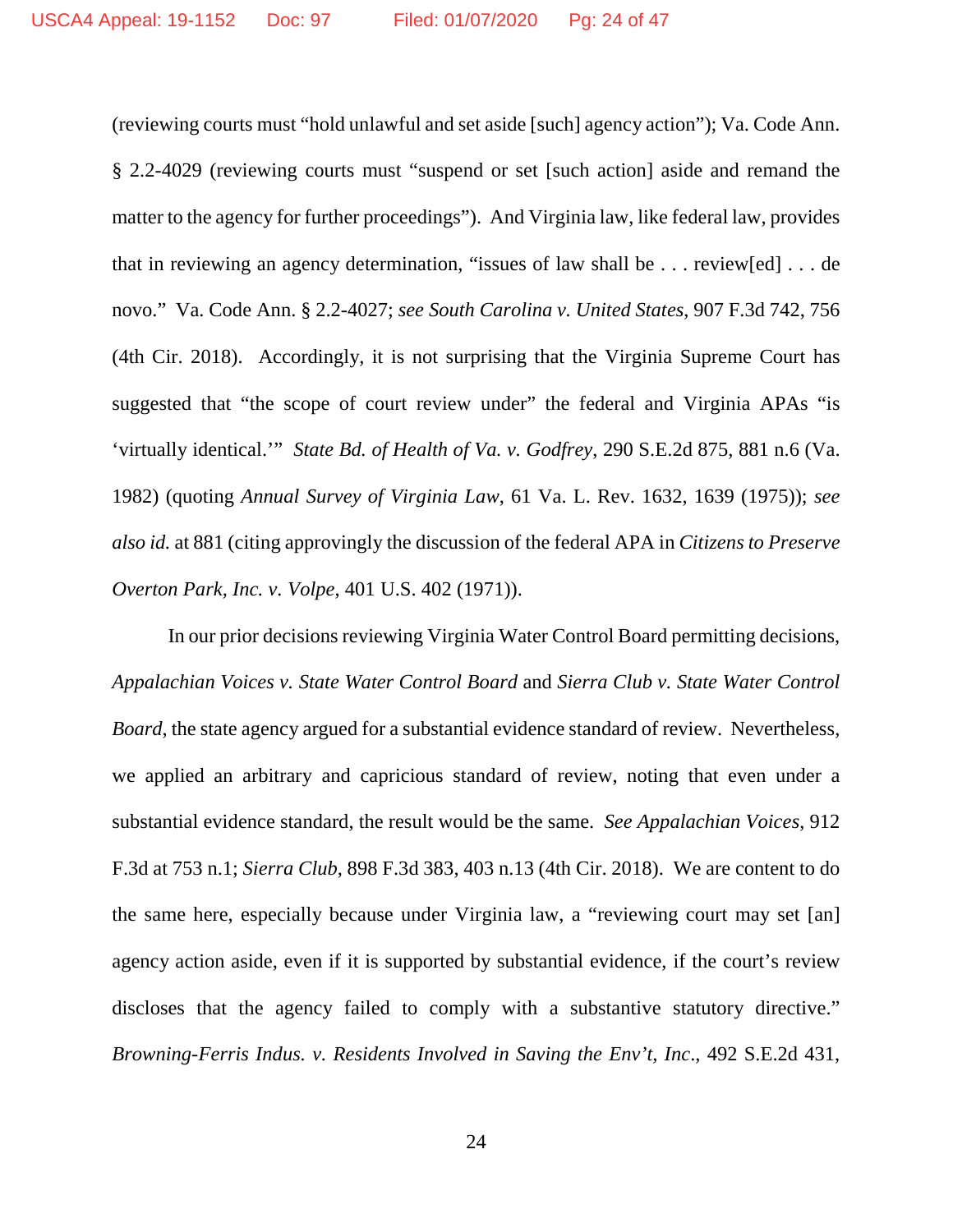434 (Va. 1997); *see also Envtl. Def. Fund, Inc. v. Va. State Water Control Bd.*, 422 S.E.2d 608, 612 (Va. Ct. App. 1992).

III.

A.

#### The Board's Failure to Consider Electric Motors

Petitioners assert that under Virginia's SIP, the Compressor Station is subject to BACT review because it is a minor emitting source and Virginia law requires such review of minor sources, even though the CAA does not. Respondents do not disagree with this statement. Then, Petitioners contend that the Board was required to evaluate BACT for each regulated pollutant emitted from the Compressor Station, but it failed to even consider a control technology that would eliminate almost all on-site pollution: electric motors. Specifically, Petitioners submit:

> Electric motors, in place of gas-fired turbines, are an available control technology that would eliminate almost all of the onsite air pollution from the Compressor Station. [DEQ and the Board] refused to consider these zero-emission alternatives based on a misapplication of EPA's "redefinition of the source" doctrine, which EPA developed to address a specific statutory ambiguity in a section of the Clean Air Act that does not apply to this Permit.

Pet'rs' Br. 21–22. Even if the redefining the source doctrine applied, say Petitioners, the Board "made no effort" to determine if using electric motors would constitute such a redefinition of the source. *Id*. at 22.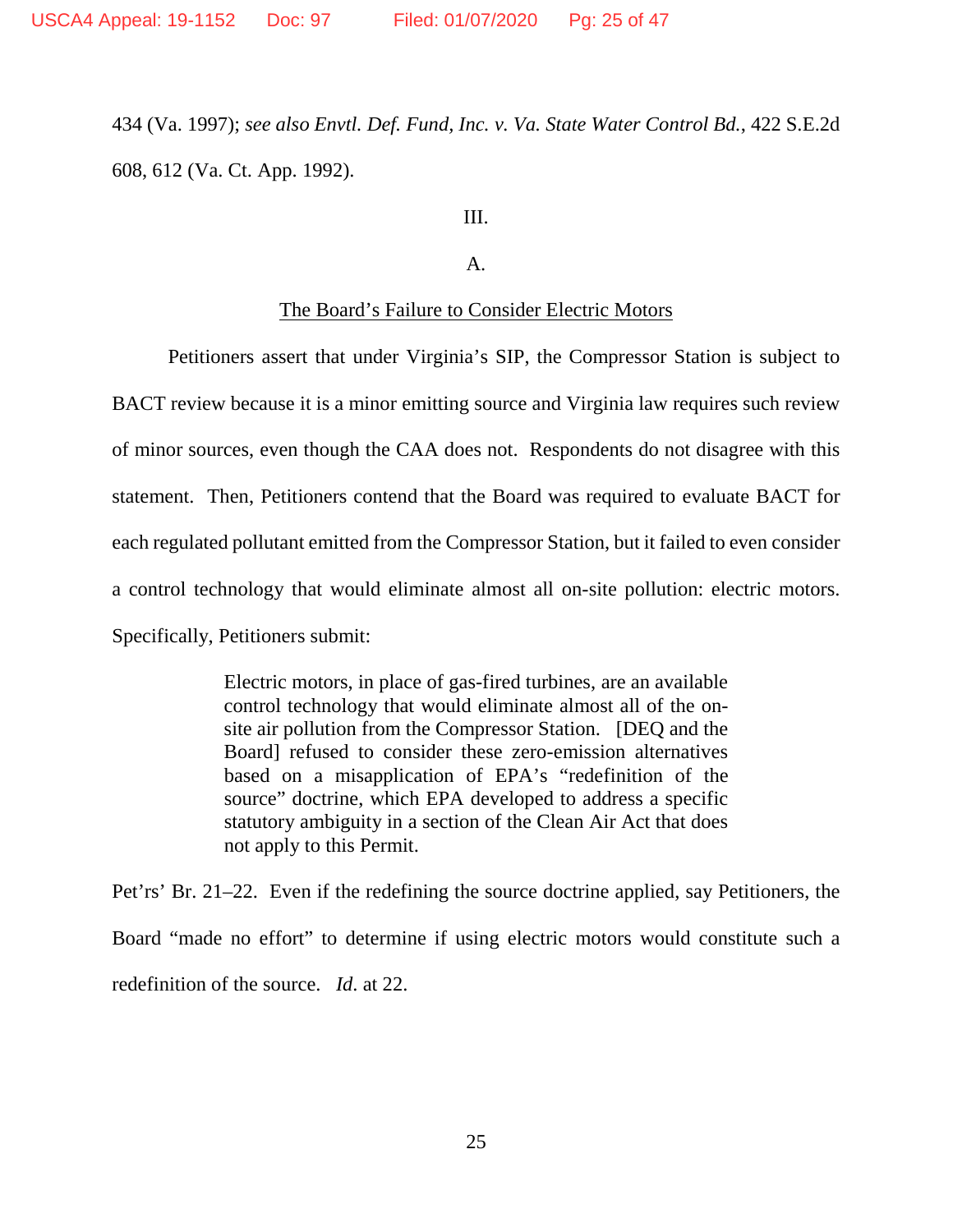1.

# Redefinition of the Source

The only rationale the Board could have ostensibly relied upon (via the Decision Statement's incorporation of DEQ's response to comments) for refusing to consider electric motors in its BACT analysis was that replacing gas-fired turbines with electric motors would constitute an impermissible "redefinition of the source." J.A. 2178 (Resp. to Comments 33) ("DEQ has determined that wholesale replacement of a natural gas turbine (the affected emission unit) for an electric turbine (a completely different process unit with a different energy source) constitutes *redefinition of the source* and is not considered in Virginia's BACT determination" (emphasis supplied)). Review of the "whole record," 5 U.S.C. § 706; *see also* Va. Code Ann. § 2.2-4027, does not suggest any additional justification. *See* J.A. 1381 (Corbett Email) (DEQ did not consider electric compressors because "they would *redefine the source*" (emphasis supplied)); *id*. at; *id*. at 2237–38 (Nov. 9, 2018 Hearing Transcript 36:22-37:17) ("Our response to electric turbines is that . . . there's a concept called *redefining the source*. Businesses have to be able to determine the activity that they're doing and how they're going to do it.... [W] e can require them to make alterations to their system, like, say, adding catalytic reduction [which is] a minor change to the design . . . . Replacing a natural gas-fired turbine with an electric turbine is a wholesale replacement, and it's inappropriate in *redefining the source*." (emphases supplied)).

Petitioners make three arguments on this point: first, if DEQ was referring to the federal EPA redefining the source doctrine, it is not applicable to the Compressor Station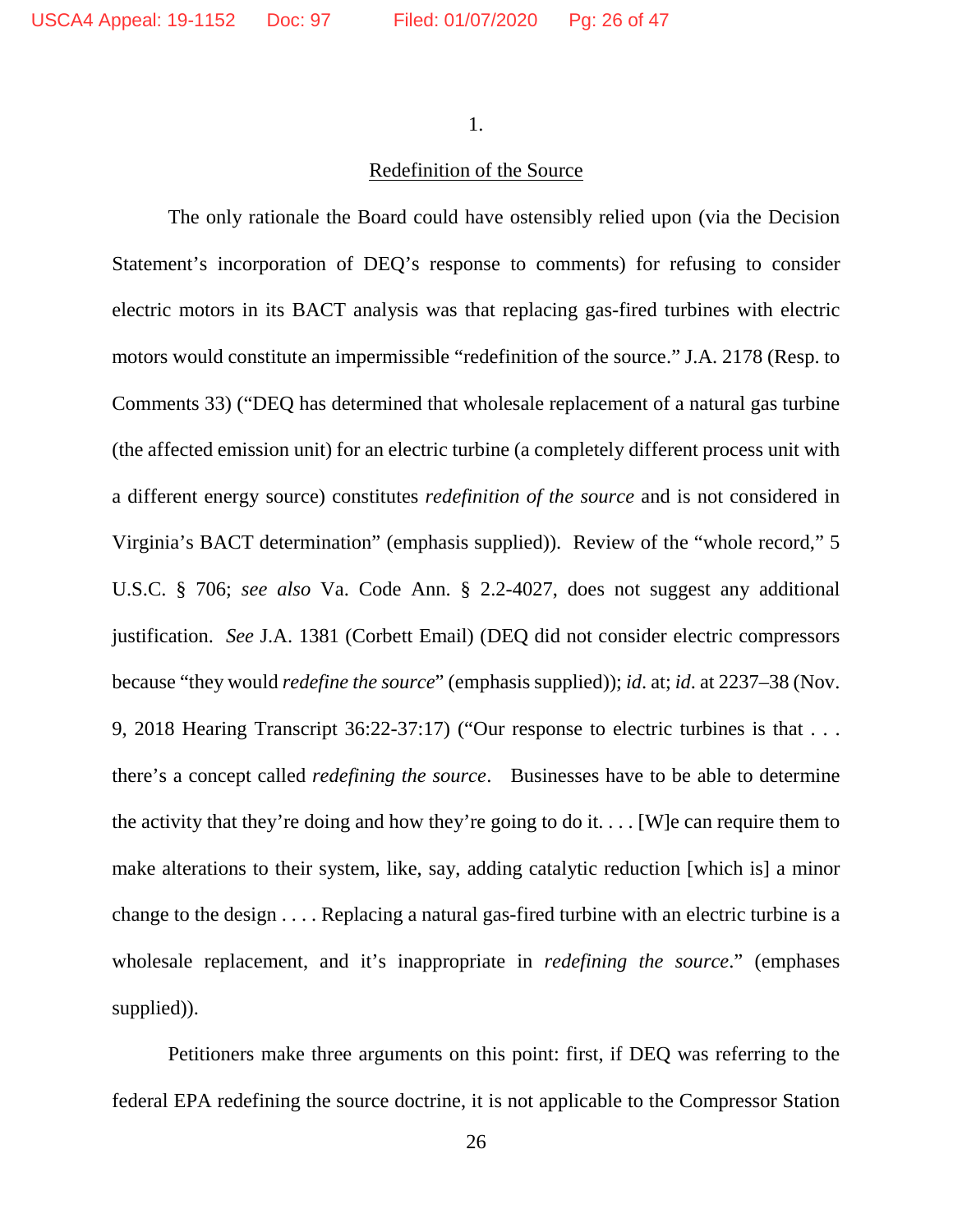project, which is a minor source outside of the PSD program; second, even if the federal doctrine were applicable here, it would not satisfy the EPA's two part test for redefining the source;<sup>[9](#page-26-0)</sup> and third, if DEQ was referring to a Virginia redefining the source doctrine, it does not exist, and neither DEQ nor the Board explained what that doctrine is or how it works. Through briefing and oral argument, Respondents conceded that they were not relying on any *federal* redefinition of the source doctrine. *E.g.*, Oral Arg. at 16:59–17:12, *Friends of Buckingham v. State Air Pollution Control Bd*., No. 19-1152 (4th Cir. Oct. 29, 2019) (hereinafter "Oral Arg."). Therefore, Petitioners' first and second arguments cited above are of no moment. We are left to address the third argument: DEQ was referring to a Virginia-specific doctrine. Indeed, ACP refers to "Virginia's redefining the source doctrine" several times in its response brief. *See, e.g*., ACP Br. 34, 36; *see also id*. at 35 (referring to a "Virginia-specific" version of the doctrine (emphasis omitted)).

2.

A state agency action survives our review if it "examined the relevant data and articulated a satisfactory explanation for its action including a rational connection between the facts found and the choice made." *Appalachian Voices*, 912 F.3d at 753 (alterations and internal quotation marks omitted); *see also Frederick Cty. Bus. Park*, 677 S.E.2d at

<span id="page-26-0"></span><sup>&</sup>lt;sup>9</sup> To determine whether a control alternative redefines the source under federal law, EPA engages in a two-step inquiry: (1) "the permit applicant . . . defines the proposed facility's end, object, aim or purpose -- that is the facility's basic design." *In re Prairie*, 2006 WL 2847225, at \*18; and (2) EPA takes a "hard look" at the proposed definition to determine which design elements are inherent to the applicant's purpose and which elements can be changed to reduce pollutant emissions without disrupting the applicant's basic business purpose. *Helping Hand*, 848 F.3d at 1194.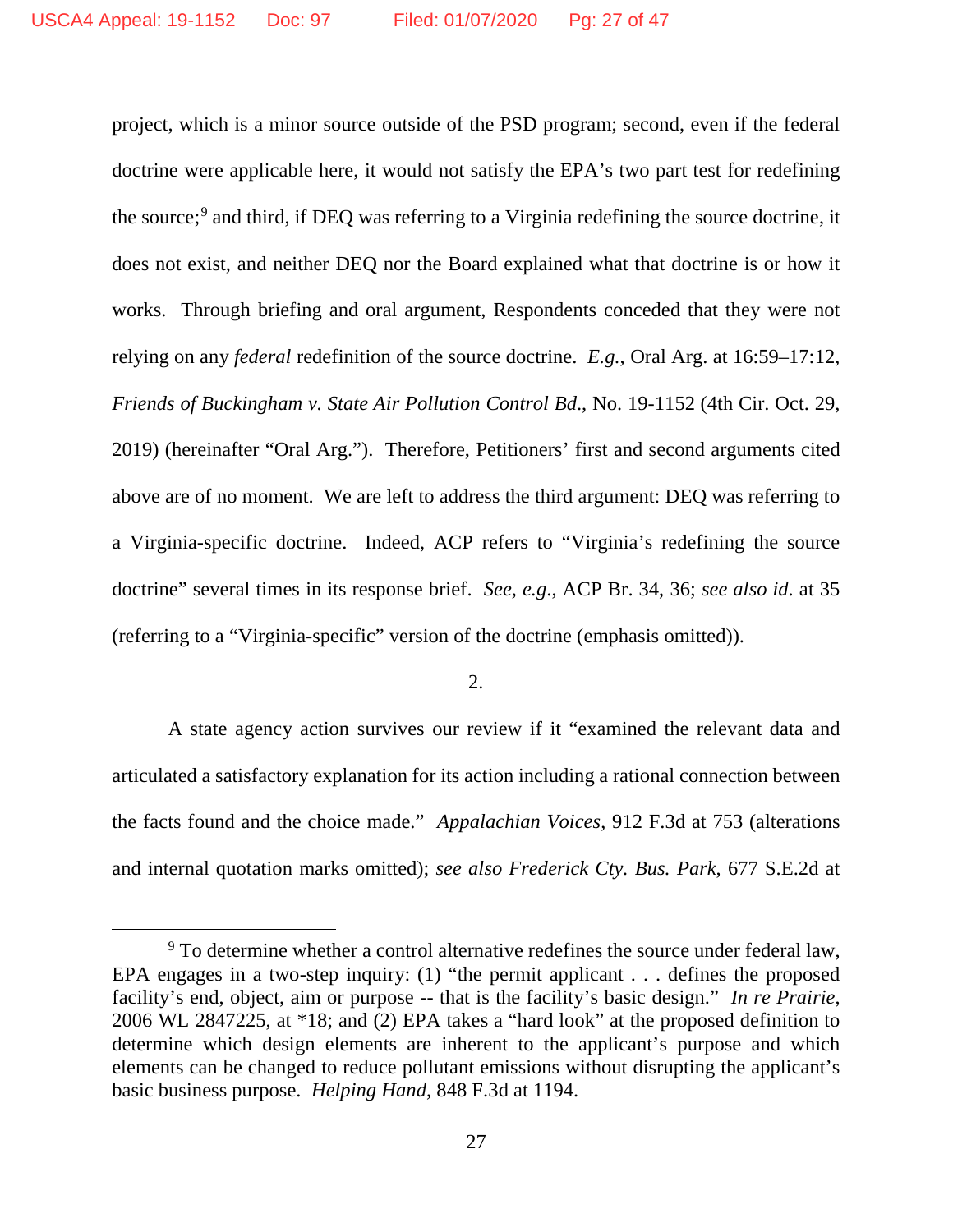44–45. Having considered the entire record, we are not satisfied that the Board provided a sufficient and rational explanation of its failure to consider electric turbines in place of gasfired turbines, and DEQ's responses to the public are likewise insufficient.

a.

Nowhere in DEQ's comments, recommendations, or the Board's Decision Statement can we find a reference to a case, regulation, other project, or common practice that would sufficiently explain what "redefining of the source" means under Virginia law. The EPA cautions that, even when applying the federal doctrine (which is actually laid out in regulations and case law, unlike the purported Virginia doctrine), "any decision to exclude an option on 'redefining the source' grounds must be explained and documented in the permit record, especially where such an option has been identified as significant in public comments." *PSD AND TITLE V PERMITTING GUIDANCE FOR GREENHOUSE GASES*, EPA Manual at 27, https://www.epa.gov/sites/production/files/2015- 07/documents/ghgguid.pdf (saved as ECF opinion attachment). There was no such explanation here. We -- and most importantly, the citizens of Virginia -- do not know what the Virginia redefining the source doctrine is, how it works, and how this project meets its requirements.

b.

Respondents and ACP have marshaled a host of post hoc justifications in an attempt to explain what DEQ meant when repeatedly using the phrase "redefinition of the source." But "courts may not accept appellate counsel's post hoc rationalizations for agency action. It is well-established that an agency's action must be upheld, if at all, on the basis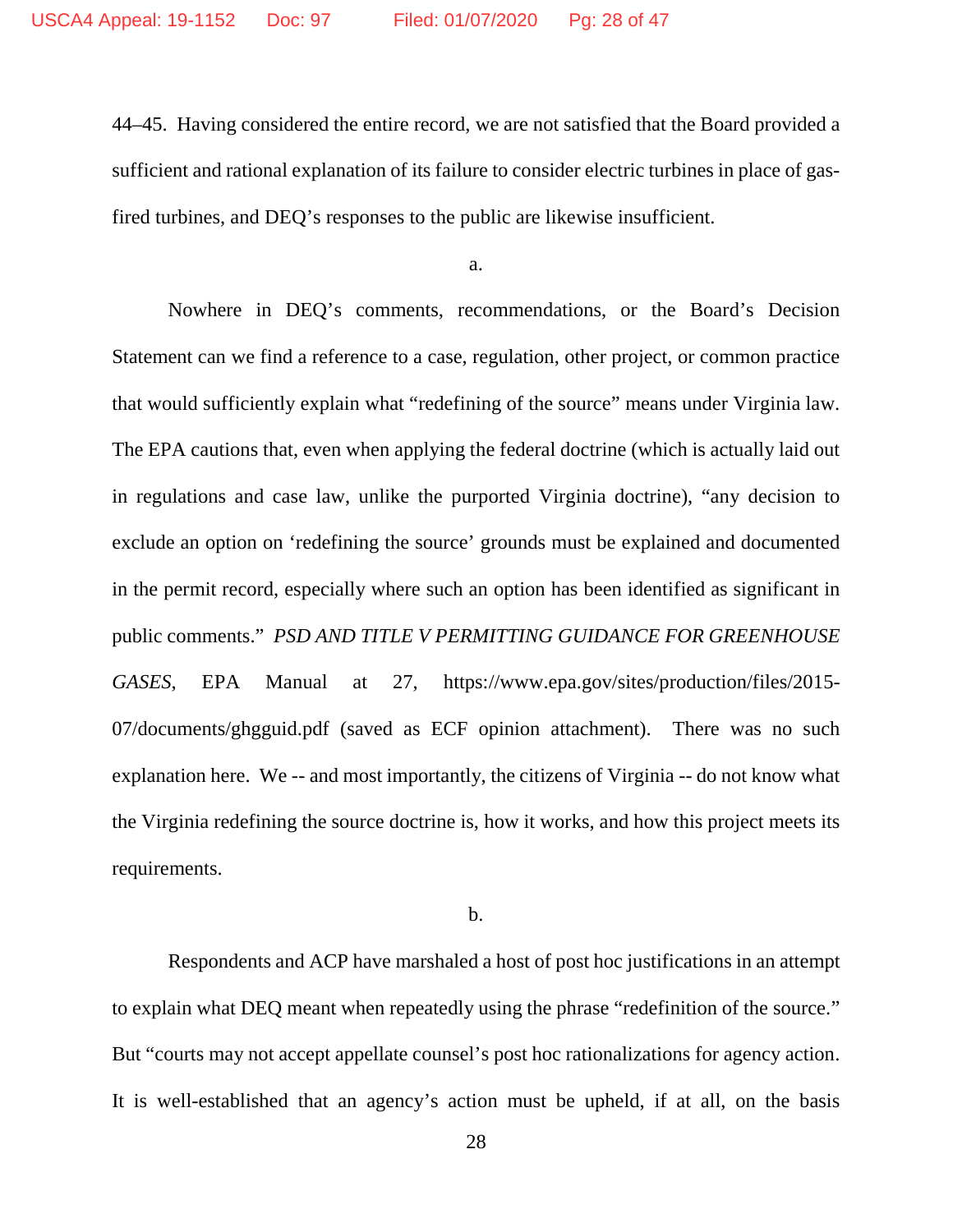articulated by the agency itself." *Motor Vehicle Mfrs. Ass'n of U.S., Inc. v. State Farm Mut. Auto. Ins. Co*., 463 U.S. 29, 50 (1983) (citation omitted); *see Va. Ret. Sys. v. Cirillo*, 676 S.E.2d 368, 372 (Va. Ct. App. 2009) (citing *Motor Vehicle Mfrs. Ass'n*, 463 U.S. at 48); *see also* Va. Code Ann. § 10.1-1322.01(P) (requiring the Board to articulate its reasoning when making a decision about a permit). Respondents and ACP claim that DEQ's use of this phrase was merely an exercise in "semantics" or "shorthand." Oral Arg. at 18:24–59 (Respondents), 37:10–37 (ACP). Indeed, at oral argument Respondents completely disavowed the notion that the redefining the source doctrine exists under Virginia law. *See id*. at 18:05–40 ("There is not a specific doctrine for minor source permits that we would call the redefining the source doctrine."). At oral argument, ACP, for its part, threw out four citations to Virginia regulations and Regulatory Town Hall guidance -- never mentioned in DEQ's response to public comments or the Board's decision -- to attempt to explain what DEQ meant. *See id*. at 39:03–40:32. But none of these arguments or regulations support the decision made by DEQ during the permitting process to decline to even *consider* electric turbines.

ACP also contends that, buried in a footnote in DEQ's response to public comments (adopted by the Board in its Decision Statement), DEQ provides a separate and sufficient reason for rejecting the electric turbines. There, DEQ states, "Natural gas also provides a consistent source of fuel as the pipeline operation provides the fuel needed. Electricity would be subject to grid issues such as power outages and other similar interruptions that would hamper operations at the site." J.A. 2178 n.17. Respondents also cite to FERC's environmental impact statement ("EIS"), which states that an electric turbine would require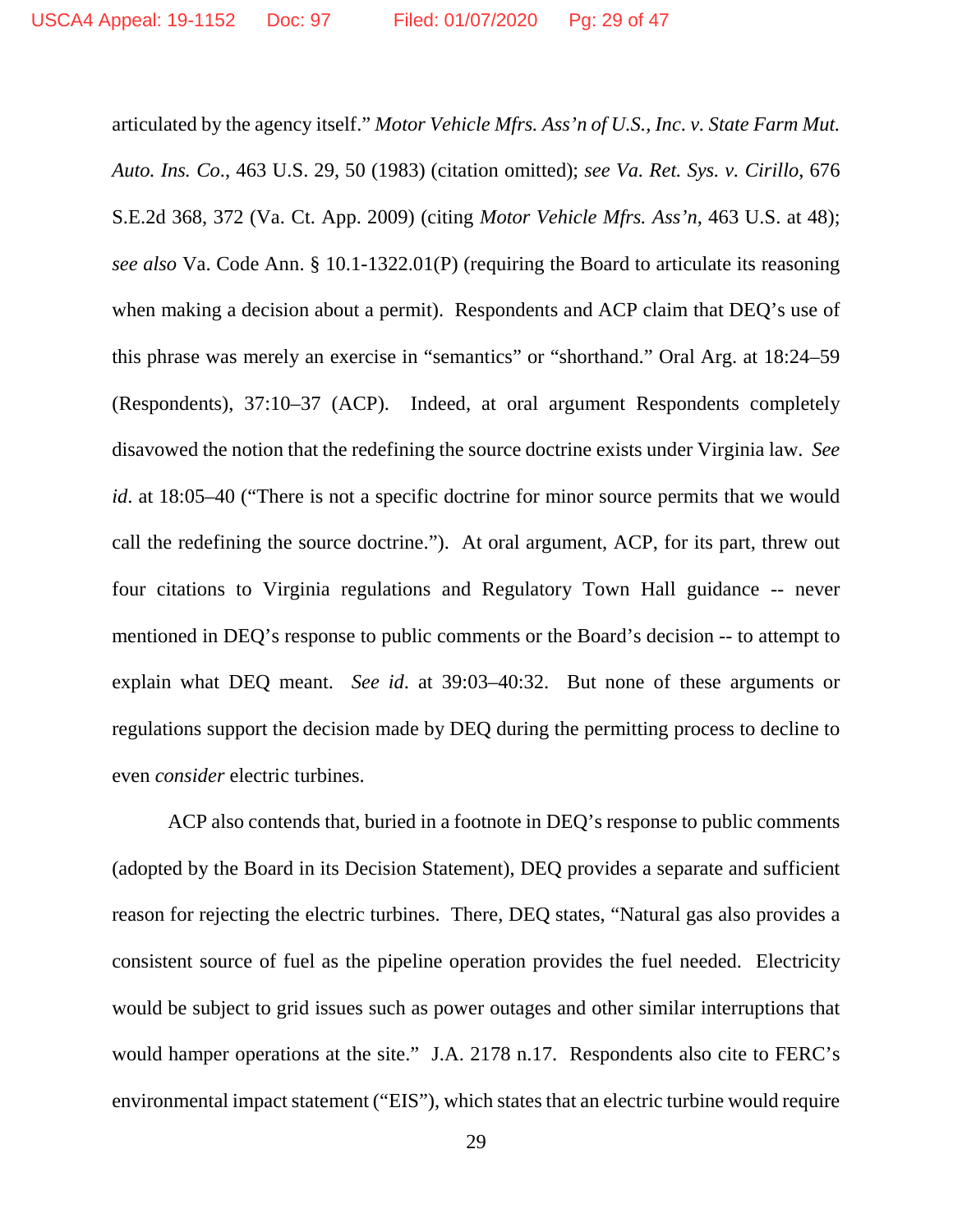the construction of 12 miles of overhead power lines and a new substation. *See* Resp's' Br. 47.

These arguments fail. We have held that a permitting agency "may adopt FERC's EIS only if it undertakes 'an independent review of the EIS' and 'concludes that its comments and suggestions have been satisfied.'" *Cowpasture River Pres. Ass'n v. Forest Serv*., 911 F.3d 150, 170 (4th Cir. 2018) (quoting 40 C.F.R. § 1506.3(c) (alteration omitted)). There is no evidence that such review happened here with regard to electric turbines. Relatedly, because DEQ relied on a nonexistent redefining the source doctrine, DEQ effectively relieved the Board from even *considering* the alternative energy source *at all*, so the Board could not have sufficiently and independently considered the impacts of electric turbines. As a result, we have no idea how much of an impact the Board thinks the electric turbines would make.

Finally, Respondents contend that we should essentially overlook any mention of redefining the source, and rather place emphasis on DEQ's statement that the natural gas turbines were the applicable "emission unit" under state law and that Virginia's BACT determination does not require "wholesale replacement" of an emission unit. *See* Resp'ts' Br. 40–41 (citing J.A. 2178). Further, they argue electric turbines are not "processes, methods, or techniques" and therefore, they are not considered "control technology" for purposes of BACT. *Id*. We decline to adopt these arguments.

In explaining its decision, an agency must be "clear enough that its path may be reasonably discerned." *Encino Motorcars, LLC v. Navarro*, 136 S. Ct. 2117, 2125 (2016) (internal quotation marks omitted); *see also Cirillo*, 676 S.E.2d at 371–72. In analyzing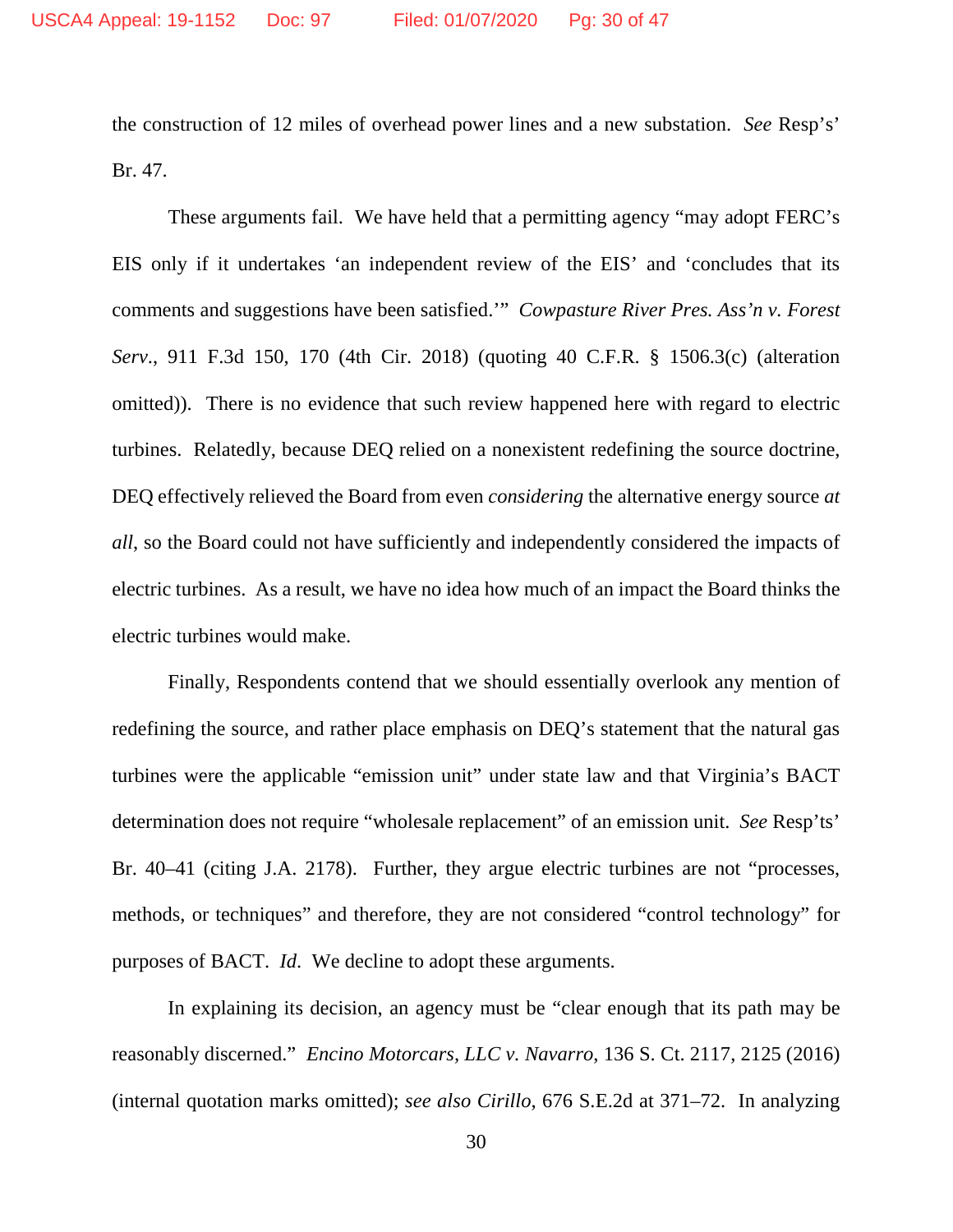the "path" the Board took here, we cannot simply ignore that by way of explanation, DEQ invoked the term of art "redefining the source." Even if DEQ understood that the turbine is an emission unit, and wholesale replacement of an emission unit is not required because it would redefine the source, DEQ did not explain why or how. Is it because, as under federal law, replacement of an emission unit would change the purpose of the Compressor Station, and natural gas turbines are inherent to that purpose? And in using this phrase, does DEQ believe the "source" is the same as an "emission unit" such that the turbine would be "redefined"? *See* J.A. 2177 (DEQ referring to "source type" by the kind of energy a compressor station uses). *But see* 9 Va. Admin. Code § 5-80-1110(C) (Virginia regulations defining "emissions unit" as "*part of a stationary source* which emits . . . any regulated air pollutant" (emphasis supplied)). DEQ itself admits that a "minor change to the design" of a source would not constitute redefinition of the source, but what constitutes a "minor" change? J.A. 2238. Clearly, DEQ's responses raise more questions than they answer. Thus, it has not "articulated a satisfactory explanation for its action including a rational connection between the facts found and the choice made." *Appalachian Voices*, 912 F.3d at 753. And, we cannot simply guess.

For these reasons, the Board's decision was arbitrary and capricious and unsupported by substantial evidence. As Petitioners point out, ACP's and Respondents' arguments on appeal read as "convenient litigation position[s]." Pet'rs' Reply Br. 8. Nothing more. We vacate and remand for further explanation of reliance on the redefining the source doctrine, and/or why electric turbines are not required to be considered in Virginia's BACT analysis of the Compressor Station.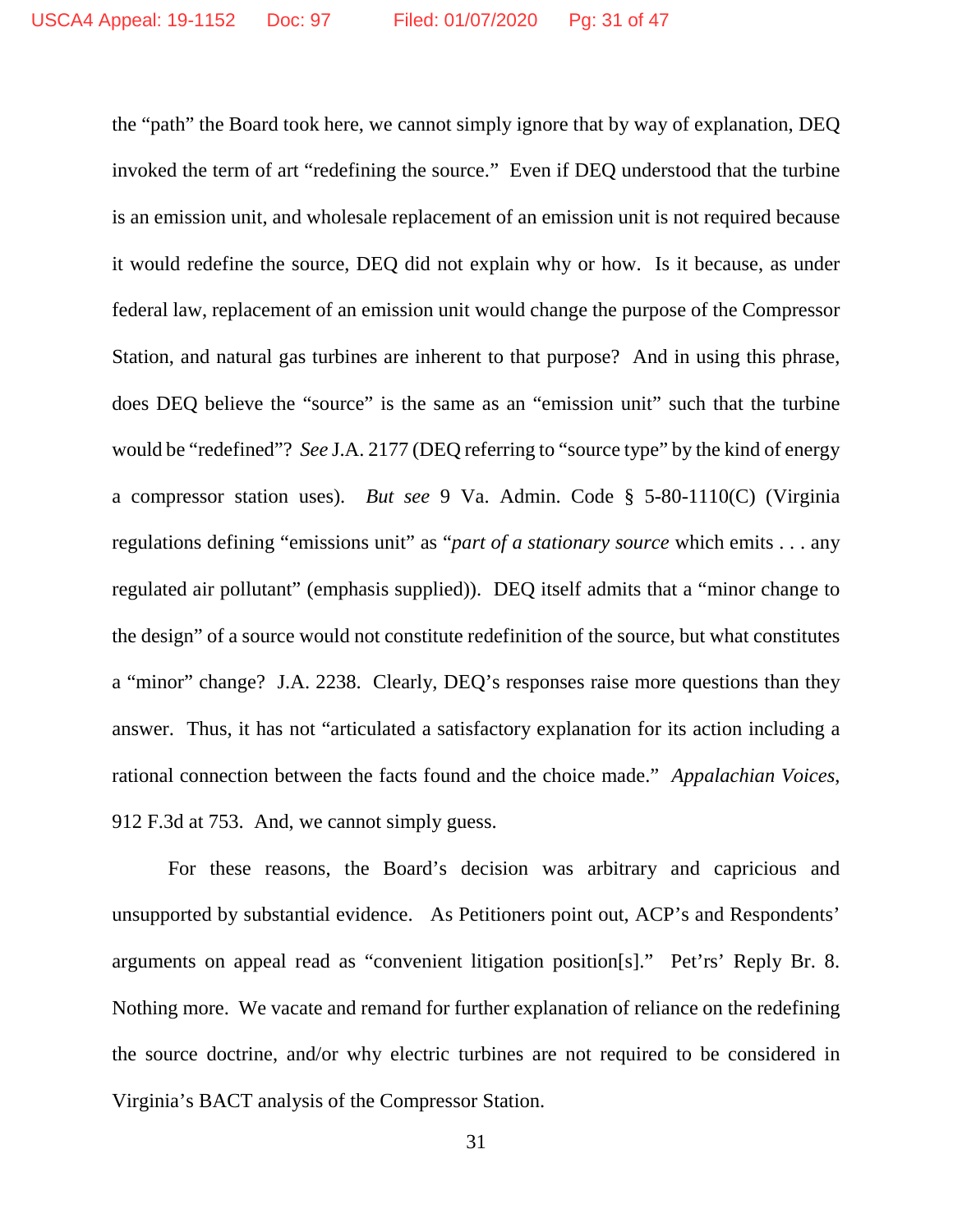B.

### The Board's Health Risk and Site Suitability Assessment

Petitioners' second argument is that the Board arbitrarily and capriciously decided issues of health risk and site suitability.

1.

#### **Background**

Union Hill is a historic community with a high population of African-Americans whose ancestors established the community in the aftermath of the Civil War. Community members founded the Union Hill Baptist Church, as well as the Union Grove Missionary Church, and have buried their dead there for generations. In 2015, ACP bought a neighboring 68.5-acre plot of land and chose that site for the placement of the Compressor Station.

According to the ACP permit application, the Compressor Station's four turbines, with a combined 58,162 horsepower, would burn gas 24 hours a day, 365 days a year. Together, the turbines' combustion of gas accounts for 83% of the facility's projected nitrogen oxide emissions and 95% of its emissions of particulate matter (PM,  $PM_{2.5}$ , and PM10), and also generates emissions of toxic materials such as formaldehyde and hexane. FERC determined that the Compressor Station will increase the area's amount of nitrogen oxide pollution and fine particle  $(PM_{2.5})$  pollution, and emit known carcinogens into the community. FERC likewise recognized that pollutants from compressor stations "are known to increase the effects of asthma and may increase the risk of lung cancer." J.A. 2601 (footnote omitted).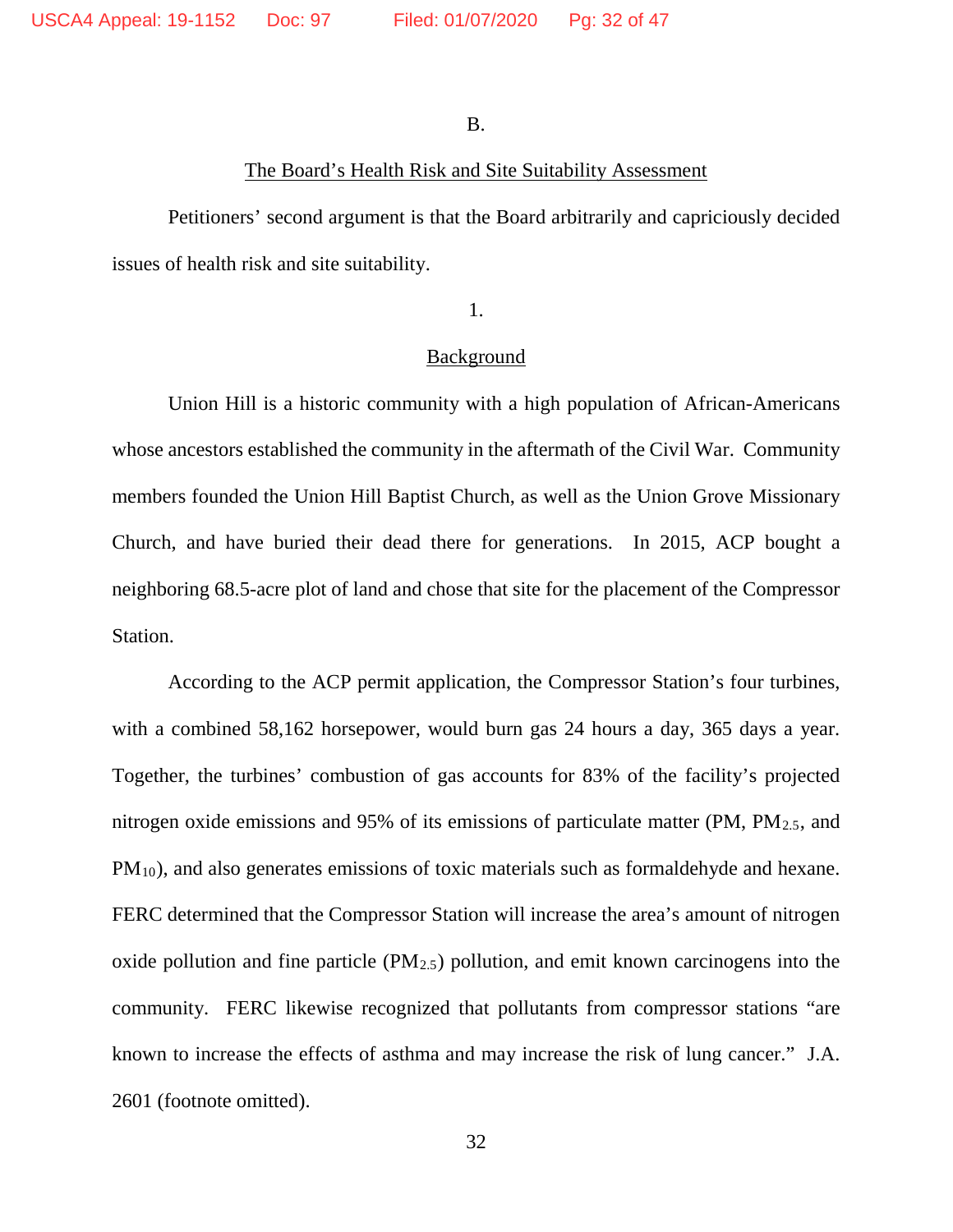Friends of Buckingham, Inc., a group of Buckingham County citizens, conducted a

demographic survey (the "Friends of Buckingham Survey"). According to Petitioners:

The study indicated that about 84% of [Union Hill] residents are nonwhite, most of African-American descent -- a percentage far higher than the county-wide percentage of African Americans (34.7%). Of the 67 households for which a full set of responses exists, 42 (or 62.6%) are known descendants of formerly enslaved people from area plantations. Eight households reported unmarked slave and Freedmen graves on their property or nearby. An independent analysis found that the area within one mile of the proposed Compressor Station has a population density 51% higher than the county average -- and 77% higher than either A[CP] or DEQ identified in community profiles they prepared during the Compressor Station permitting process.

The Friends of Buckingham study also revealed a prevalence of health conditions consistent with national data showing higher rates of respiratory sickness among the African-American population. Thirty-five households reported preexisting medical diagnoses, chiefly respiratory and heart conditions. Residents of Union Hill, including many elderly residents, reported suffering from chronic ailments including asthma, chronic obstructive pulmonary disease, chronic bronchitis and pneumonia, heart disease, and other conditions that would make them particularly susceptible to air pollution from the Compressor Station.

Pet'rs' Br. 10–11 (citations omitted).

2.

# Health Impacts and Site Suitability

Petitioners contend that the Board (and to the extent its recommendations were adopted, DEQ), violated Virginia law by "failing to assess the Compressor Station's disproportionate health impacts on the predominantly African-American Union Hill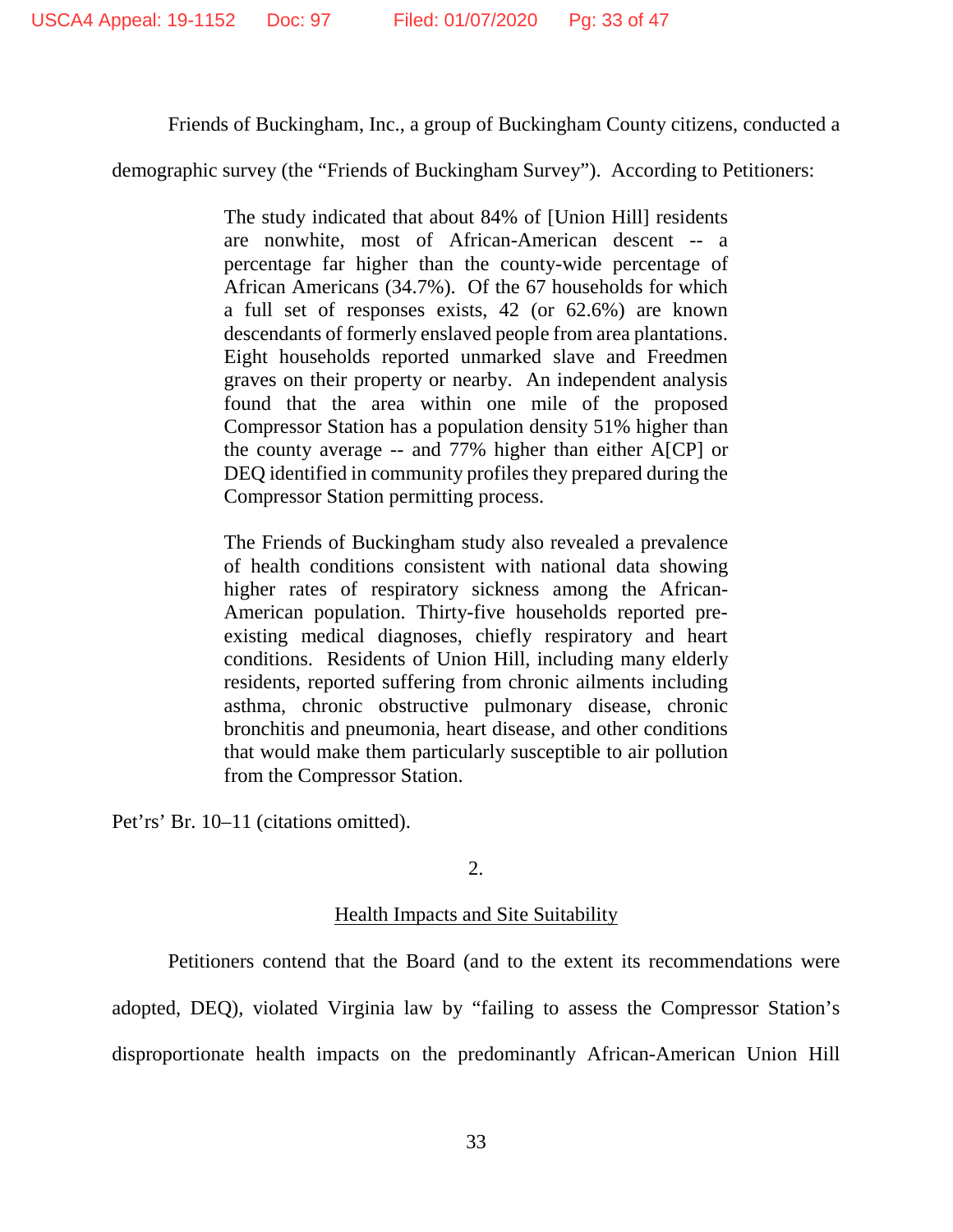community and the suitability of the site." Pet'rs' Br. 38 (capitalization omitted). These

arguments are grounded in a Virginia statute, which provides:

The Board in . . . approving . . . permits . . . , shall consider facts and circumstances relevant to the reasonableness of the activity involved and the regulations proposed to control it, including:

- 1. The character and degree of injury to, or interference with, safety, health, or the reasonable use of property which is caused or threatened to be caused;
- 2. The social and economic value of the activity involved;
- 3. The suitability of the activity to the area in which it is located; and
- 4. The scientific and economic practicality of reducing or eliminating the discharge resulting from such activity.

Va. Code Ann. § 10.1–1307(E). Petitioners argue the Board failed to consider the potential for disproportionate health impacts under  $(E)(1)$ , and made an incomplete and misinformed site suitability determination under (E)(3).

We conclude that the Board thrice erred in performing its statutory duty under sections  $10.1-1307(E)(1)$  and  $(E)(3)$ : (1) it failed to make any findings regarding the character of the local population at Union Hill, in the face of conflicting evidence; (2) it failed to individually consider the potential degree of injury to the local population independent of NAAQS and state emission standards; and (3) DEQ's final permit analysis, ostensibly adopted by the Board, relied on evidence in the record that was incomplete or discounted by subsequent evidence.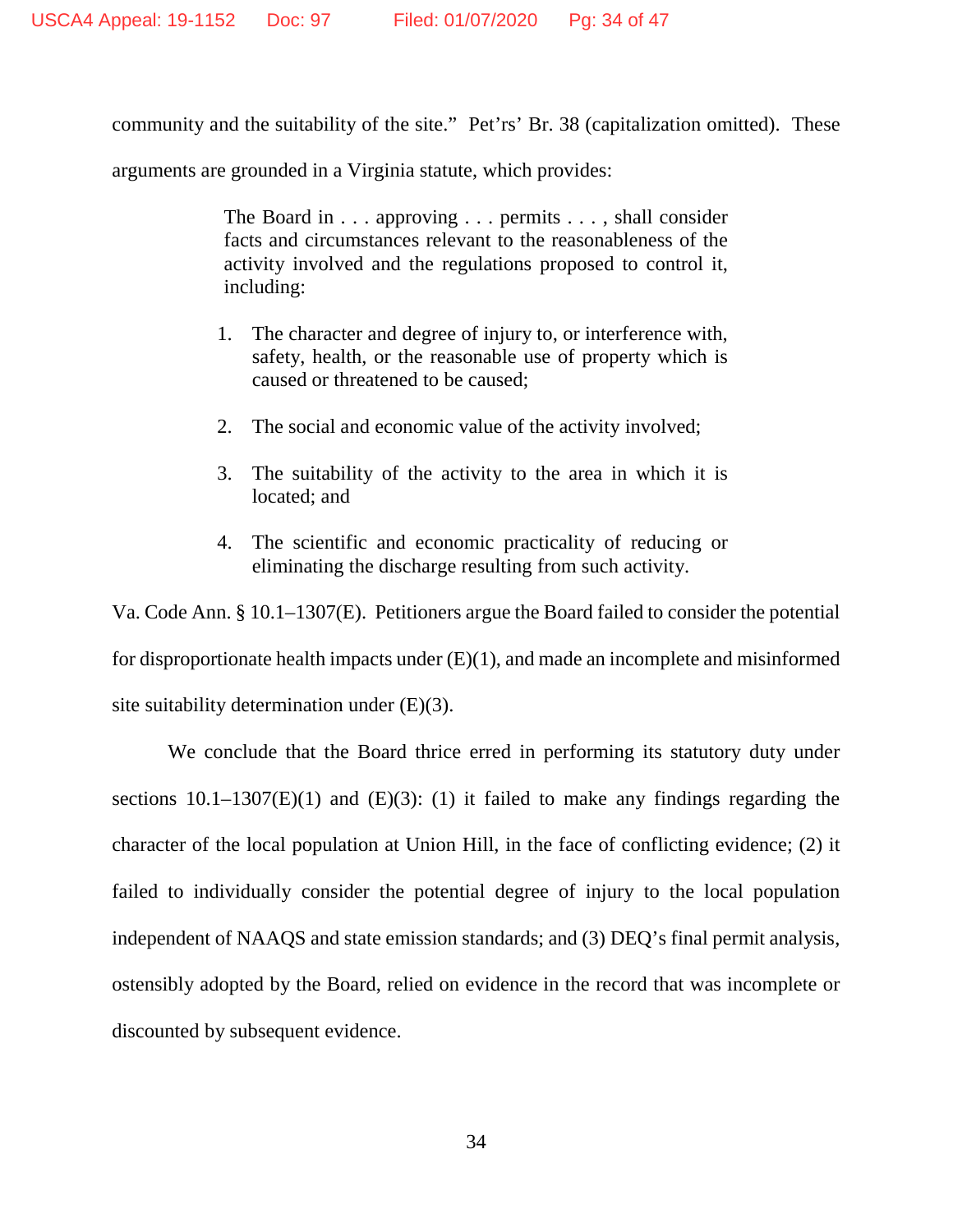Before delving into these issues, we begin with a discussion of environmental justice ("EJ").

a.

#### Environmental Justice

"As Justice Douglas pointed out nearly [fifty] years ago, '[a]s often happens with interstate highways, the route selected was through the poor area of town, not through the area where the politically powerful people live.'" *Jersey Heights Neighborhood Ass'n v. Glendening*, 174 F.3d 180, 195 (4th Cir. 1999) (King, J., concurring) (quoting *Triangle Improvement Council v. Ritchie*, 402 U.S. 497, 502 (1971) (Douglas, J., dissenting)); *see also* Nicky Sheats, *Achieving Emissions Reductions for Environmental Justice Communities Through Climate Change Mitigation Policy*, 41 Wm. & Mary Envtl. L. & Pol'y Rev. 377, 382 (2017) ("There is evidence that a disproportionate number of environmental hazards, polluting facilities, and other unwanted land uses are located in communities of color and low-income communities."). "The purpose of an environmental justice analysis is to determine whether a project will have a disproportionately adverse effect on minority and low income populations." *Mid States Coal. for Progress v. Surface Transp. Bd*., 345 F.3d 520, 541 (8th Cir. 2003). "Although the term 'environmental justice' is of fairly recent vintage, the concept is not." *Jersey Heights*, 174 F.3d at 195 (King, J., concurring).

Of note, on August 16, 2018, Governor Northam's own Advisory Council on Environmental Justice recommended suspending the permitting decision for the

35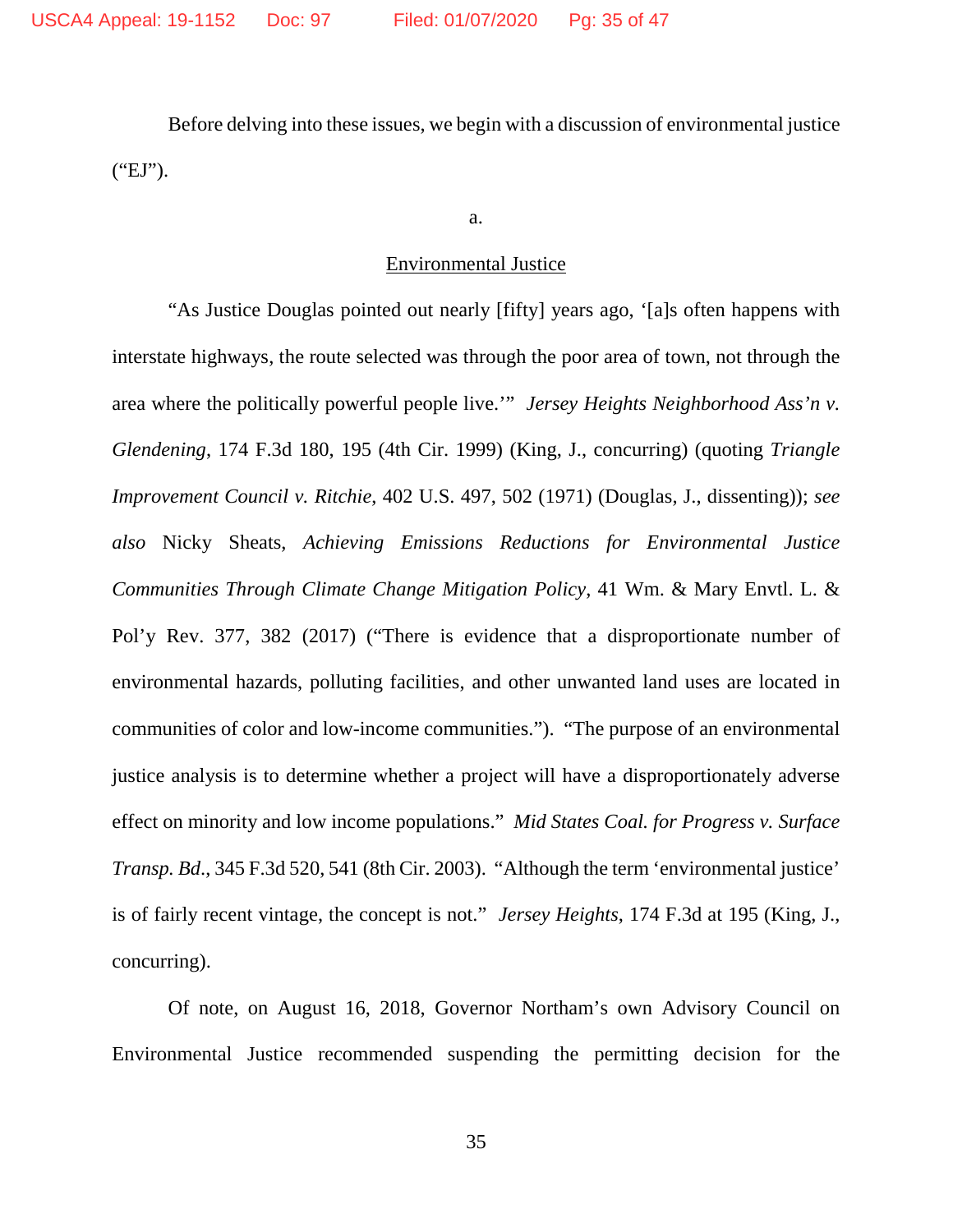Compressor Station "pending further review of the station's impacts on the health and the lives of those living in close proximity." J.A. 2791.

Indeed, under Virginia law, the Board is *required* to consider "character and degree of injury to . . . health," and "suitability of the activity to the area." Va. Code Ann. § 10.1– 1307(E). Both Respondents and ACP acknowledge that Virginia law -- including the Commonwealth Energy Policy and factors outlined in § 10.1-1307(E)(3) – "require[s] the Board to consider the potential for disproportionate impacts to minority and low income communities." Resp'ts' Br. 53; *see also* ACP Br. 19 n.6 ("Environmental justice is a component of the Commonwealth Energy Policy."). In fact, no party argues that the Board was excused from considering EJ in its analysis. Therefore, we accept that the Board was required to consider EJ in the Compressor Station Permit approval process. Underpinning Petitioners' arguments here is the idea that not only did the Board consider EJ separate and apart from site suitability, it did not give this point enough consideration.

As explained below, it is clear to us that the Board's EJ review was insufficient, which undermines the Board's statutory duties and renders the Board's Permit decision arbitrary and capricious, and unsupported by substantial evidence.

### b.

## No Findings Regarding the Character of Local Population

To begin, Petitioners contend, "Despite access to a wealth of information, the Board failed to make any findings regarding the demographics of Union Hill that would have allowed for a meaningful assessment of the likelihood of disproportionate harm." Pet'rs' Br. 51. We agree. The Board was presented with conflicting evidence about whether and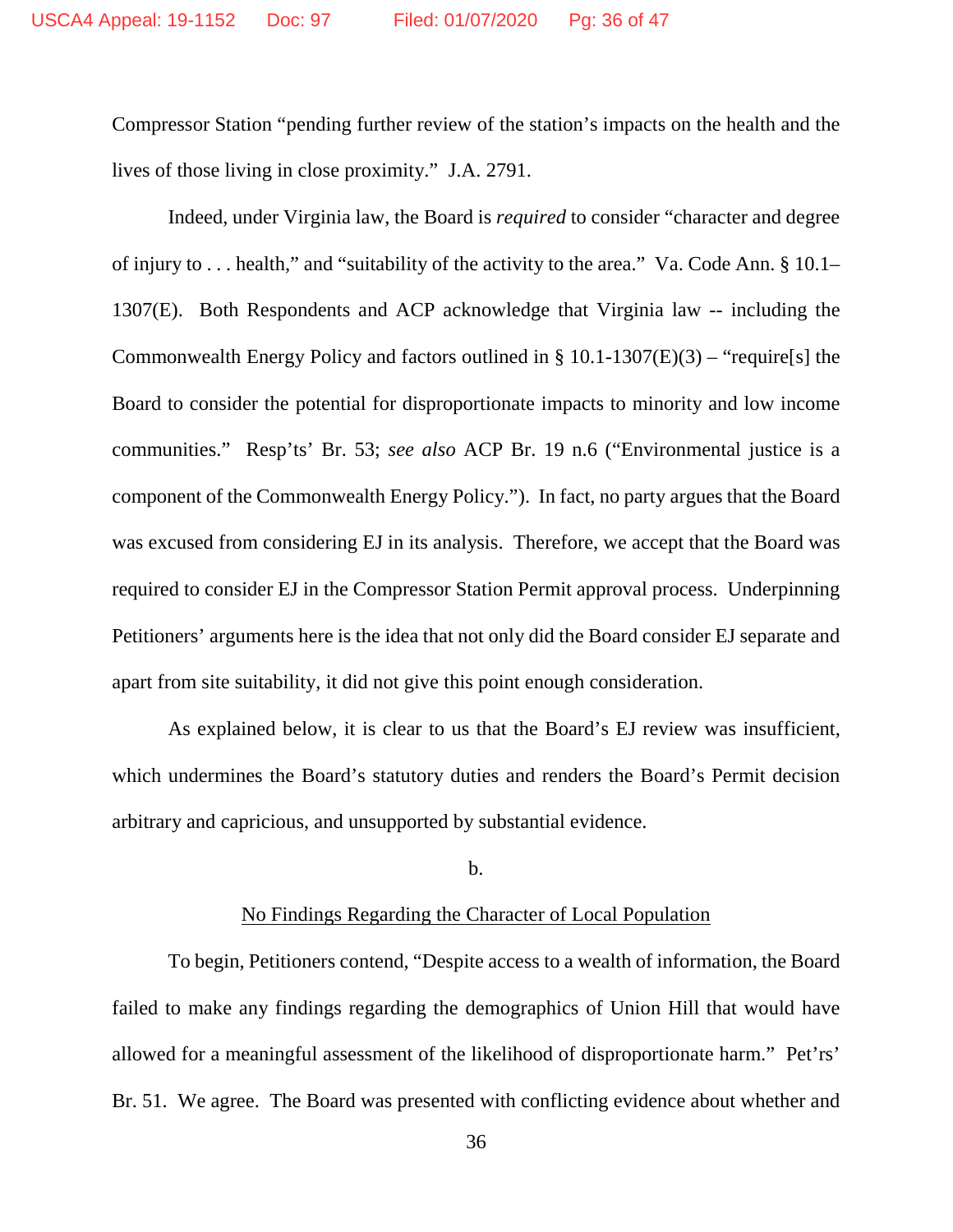how Union Hill was a "minority" EJ population, and it made no finding as to its resolution of this conflict. This is improper under both federal law, and Virginia administrative law.

i.

Throughout the public comment period and public meetings, one of the main points of dispute was whether the Union Hill community could be deemed a "minority" EJ community. As noted by the Board and ACP, the Board deferred its vote twice in order to obtain more information on this issue. Yet in the end, it did not even bother to make a finding on this issue. Rather, at least two Board members "assumed" that Union Hill was an EJ minority community without performing further analysis on what that means.

The minority EJ community designation is important because, if Union Hill is considered a minority EJ community, then information about "African American populations hav[ing] a greater prevalence of asthma" and other health issues is an important consideration. J.A. 2373 (FERC analysis, relied upon by DEQ). For example, FERC's analysis in the EIS -- upon which DEQ originally relied -- outlined all the risks to African Americans from the Compressor Station, e.g., increased risk of asthma and lung cancer, and even noted that African Americans were an "especially sensitive" community for these conditions. *Id*. at 2372–73. But because the African American population around the Compressor Station did not "exceed the threshold[] for environmental justice populations," it was of no moment. *Id*. at 2373; *see also id*. at 2372 ("None of the three census tracts within 1 mile of the [Compressor Station] are designated minority [EJ] populations [based on a methodology involving 2013 census data].").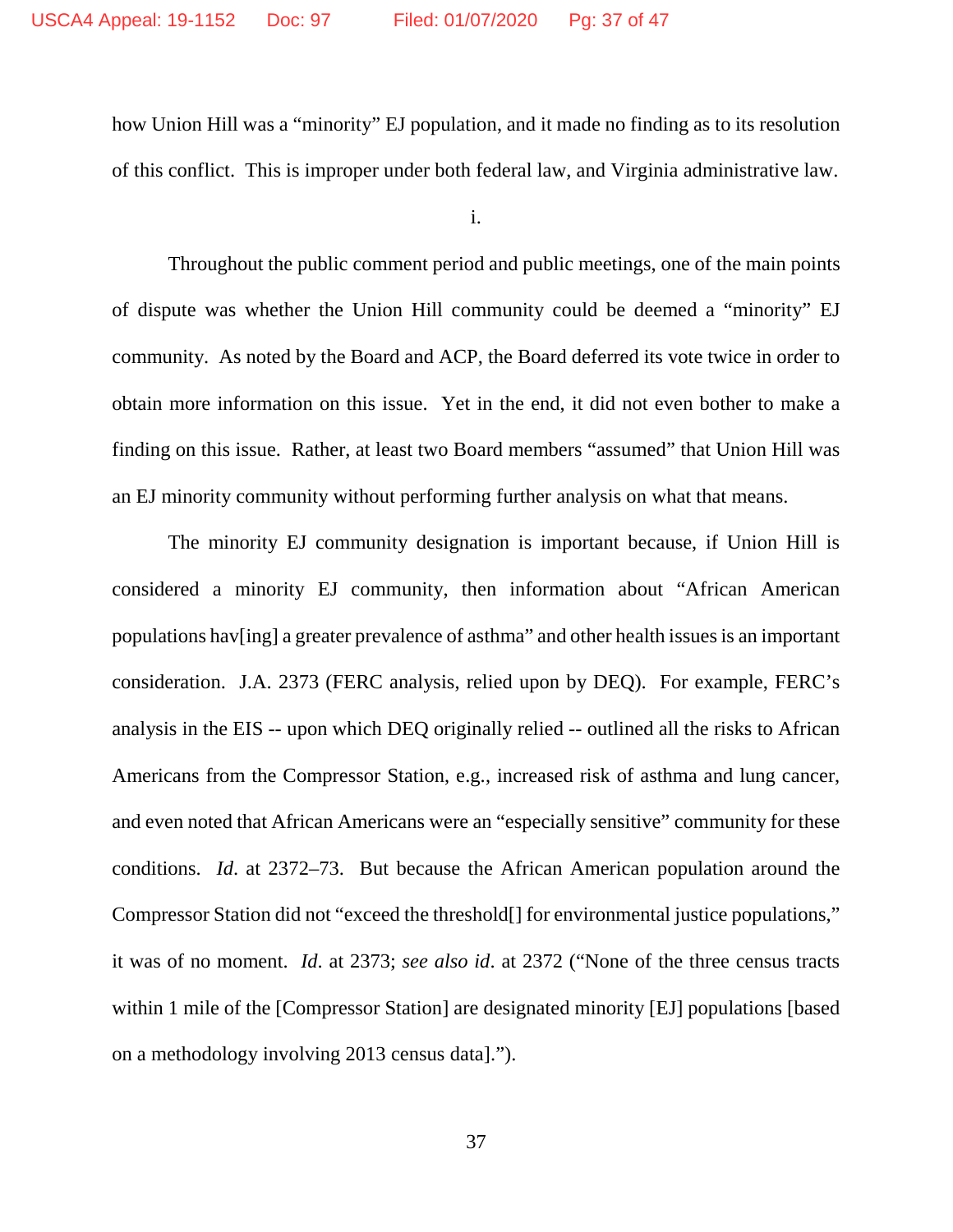## ii.

There are multiple pieces of conflicting evidence about the minority population of

Union Hill in this record, presented to DEQ and the Board:

- FERC's analysis, which is based on 2013 census data, states that in Virginia, "minorities comprise 30.8 percent of the total population." J.A. 2371. However, on December 9, 2018, DEQ told the Board that Virginia has an average 37% minority. *See id*. at 2536.
- FERC stated that "[n]one of the three census tracts within 1 mile of the [Compressor Station] are designated minority environmental justice populations." J.A. 2372. But the Friends of Buckingham Study (also called the Fjord Study or Household Study) demonstrates that "the area surrounding the [Compressor Station] is clearly an environmental justice area for minority population." *Id*. at 2545 (DEQ comments to the Board).[10](#page-37-0) Indeed, a September 2018 version of this Study found that, in an actual door-to-door household survey, minorities make up 83% of residents, with African Americans comprising around 62%. *See id*. at 2618. After more households were reached, in January 2019, the percentage of minorities increased to 83.5%. *See id*. at 2733 (77% of households responding).
- DEQ also presented an "EJSCREEN" study from the EPA that "found the minority population around the compressor station to be in the range of 37 to 39%." J.A. 2545–46. Yet at an earlier presentation, a DEQ staff member had told the Board, "I wouldn't really rely on" EJSCREEN. *Id*. at 2261.
- There is yet another study called the "Environmental Systems" Research Institute's Demographic and Income Profile Report"

<span id="page-37-0"></span><sup>&</sup>lt;sup>10</sup> Interestingly, counsel for Respondents conceded at oral argument that the Friends of Buckingham Study contained accurate results as to the percentage of minorities around the Compressor Station. *See* Oral Arg. 31:40–57 (conceding that "84–85% of the people who live in the 1.1 [mile] band of the Compressor [Station] are people of color predominantly African Americans," explaining, "I have no reason to doubt the validity of the door-to-door study").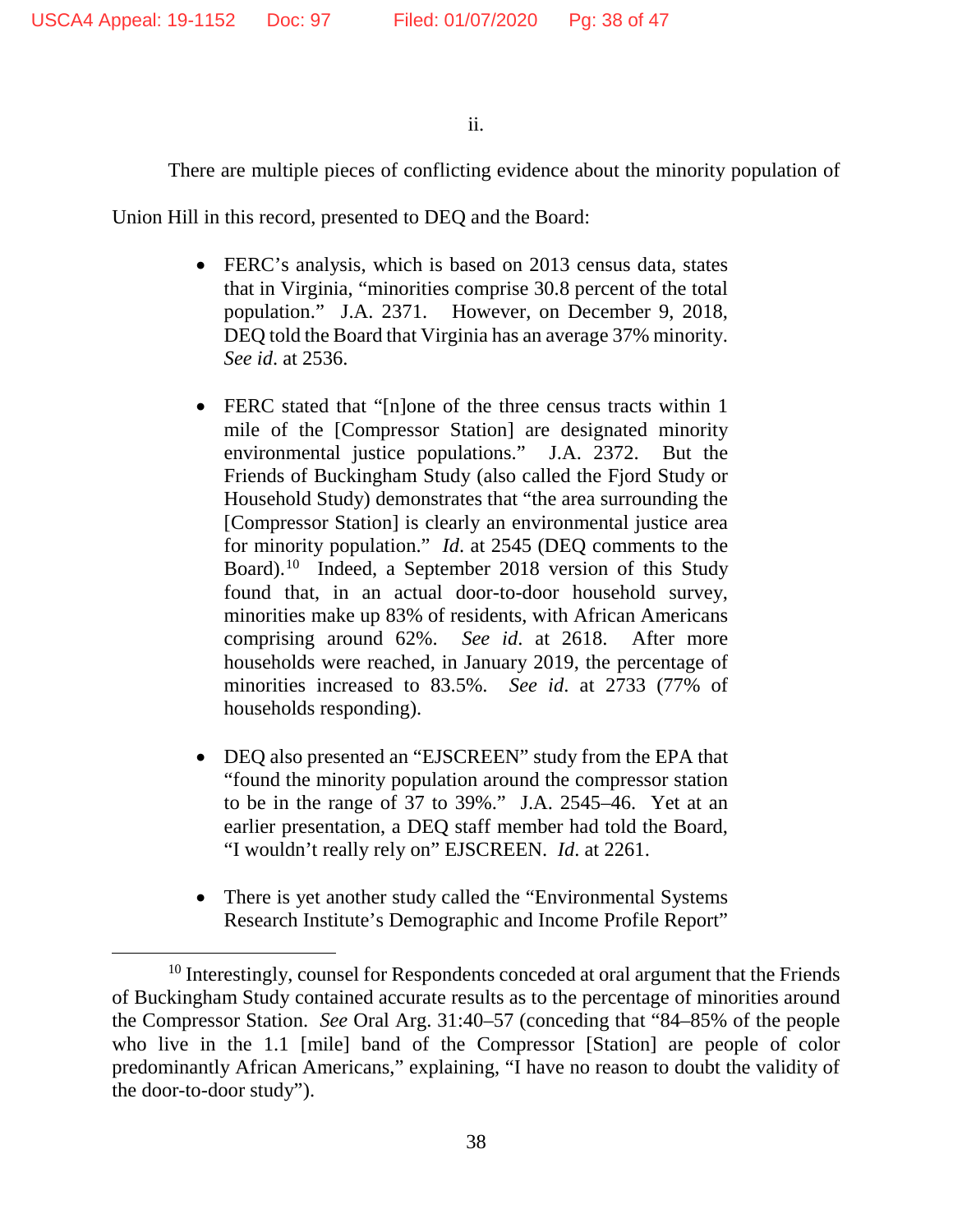(the "ESRI Report"), which ACP "recommended the [Board] utilize . . . as the best available information to determine the environmental justice components of the proposed Site." J.A. 2853. This study, however, finds that minorities make up only 22–30% of the population "surrounding the proposed Site" with African Americans composing between 22–25%, but it compares this to a *County* percentage of 38% and 34%, respectively. J.A. 2854.

DEQ's final permit analysis submission to the Board says nothing further about EJ. And of course, the Board's decision is only one page long, says nothing about EJ or which stud(ies) it relied on, and even adds a provision in handwriting, professing that "[T]he Board does not adopt any legal views expressed by DEQ regarding the Board's authority under Va. Code Ann. Section 10.1–1307.E," without further explanation. J.A. 2999.

The Board acted arbitrarily in failing to provide *any explanation* regarding the EJ issue, which makes its extensions of public comments and additional meetings ring hollow.

Moreover, under Virginia law, the Board's factfinding would fail under a substantial evidence standard of review because there is conflicting evidence in the record that the Board did not resolve. Virginia law is clear: "It is not unusual for there to be conflicting evidence in contested cases, and it is the job of the *agency*, as factfinder, to resolve those conflicts." *Virginia Ret. Sys. v. Blair*, 772 S.E.2d 26, 32 (Va. Ct. App. 2015) (emphasis in original); *see also Levine v. Arlington Med. Imaging, LLC*, No. 0145-18-4, 2018 WL 5259252, at \*5 (Va. Ct. App. Oct. 23, 2018) ("It is the job of the agency, as factfinder, to resolve th[e] conflicts [in the evidence]." (alterations and internal quotation marks omitted)); *cf*. *All. to Save the Mattaponi v. Dep't of Envtl. Quality ex rel. State Water Control Bd*., 621 S.E.2d 78, 91 (Va. 2005) ("When there are conflicting expert opinions,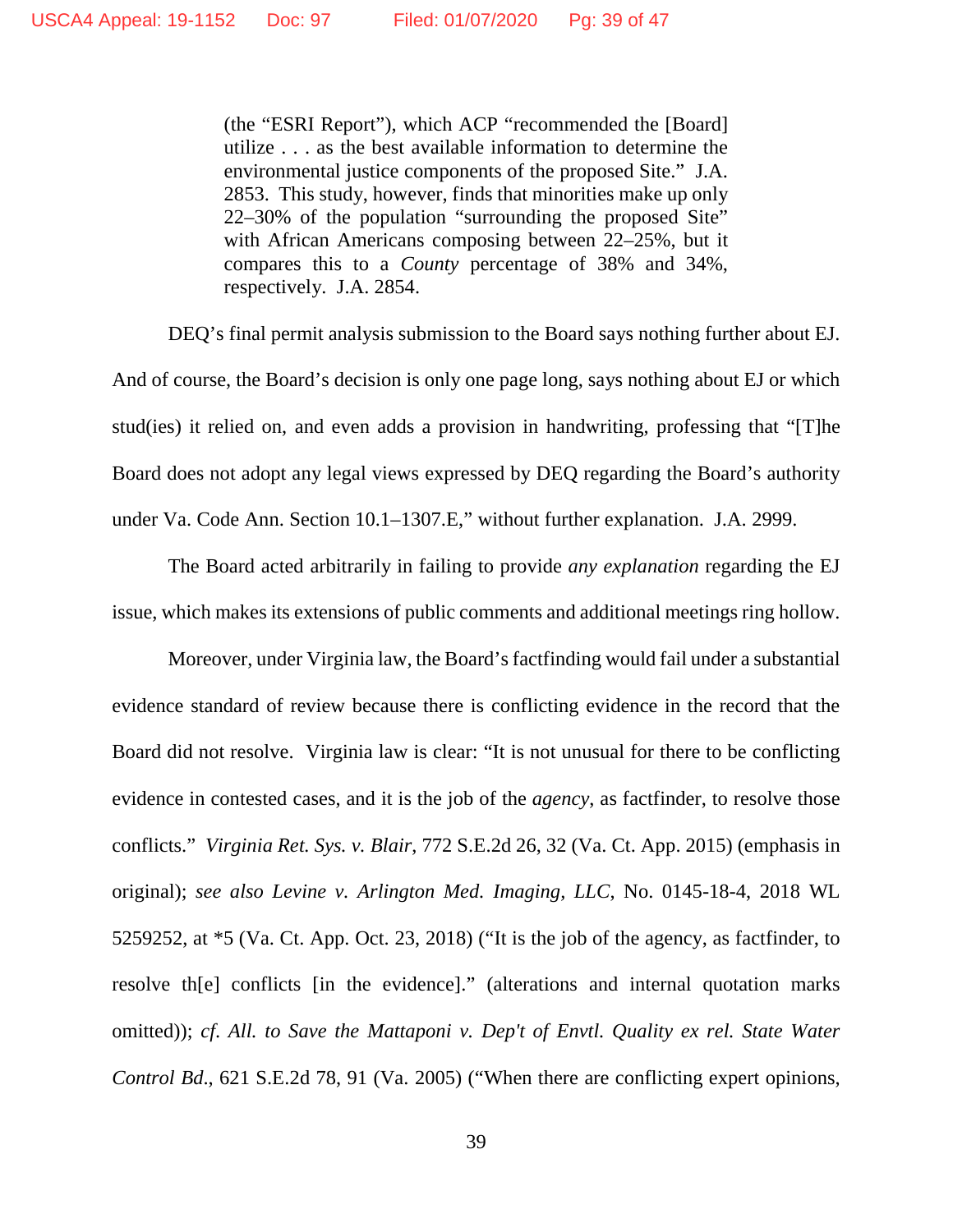the administrative agency, not the courts, must resolve the factual conflicts." (citing *Webb v. Gorsuch*, 699 F.2d 157, 160 (4th Cir. 1983)).

ACP responds to this deficiency in the Board's decision by downplaying the role of the Board, asserting that they must only provide a "*short, concise* statement in writing" in issuing the Permit. ACP Br. 3 (emphasis supplied). First of all, this is a misquote of Virginia Code section 10.1-1322.01(P), which provides, "When the decision of the Board is to adopt the recommendation of [DEQ], the Board shall provide in writing a *clear and concise*" -- not a "short, concise" -- "statement of the legal basis and justification for the decision reached." Va. Code Ann. § 10.1-1322.01(P) (emphasis supplied). A "short" statement is a far cry from a "clear" statement. In any event, here, to the extent the Board stated that it was not relying on DEQ, the Board was required to "provide a clear and concise statement explaining the reason for the variation [from DEQ] and *how the Board's decision is in compliance with applicable laws and regulations." Id.* (emphasis supplied).<sup>[11](#page-39-0)</sup> The Board failed to do so.

At bottom, there is no evidence the Board "considered the conflicting views presented" and "made a reasonable decision supported by substantial evidence."

<span id="page-39-0"></span><sup>&</sup>lt;sup>11</sup> We are bewildered by the handwritten notation in the Board's Decision Statement stating, "[T]he Board does not adopt any legal views expressed by DEQ regarding the Board's authority under Va. Code Section 10.1-1307.E." J.A. 2999. There was some intimation in briefing and oral argument that this was the Board's attempt to disavow DEQ's scant site suitability analysis described herein, in favor of more robust consideration of EJ. *See, e.g*., Oral Arg. at 28:25–52. Without more in this record, however, we cannot accept that suggestion. And even if we did, more explanation would be required of the Board pursuant to §10.1-1322.01(P).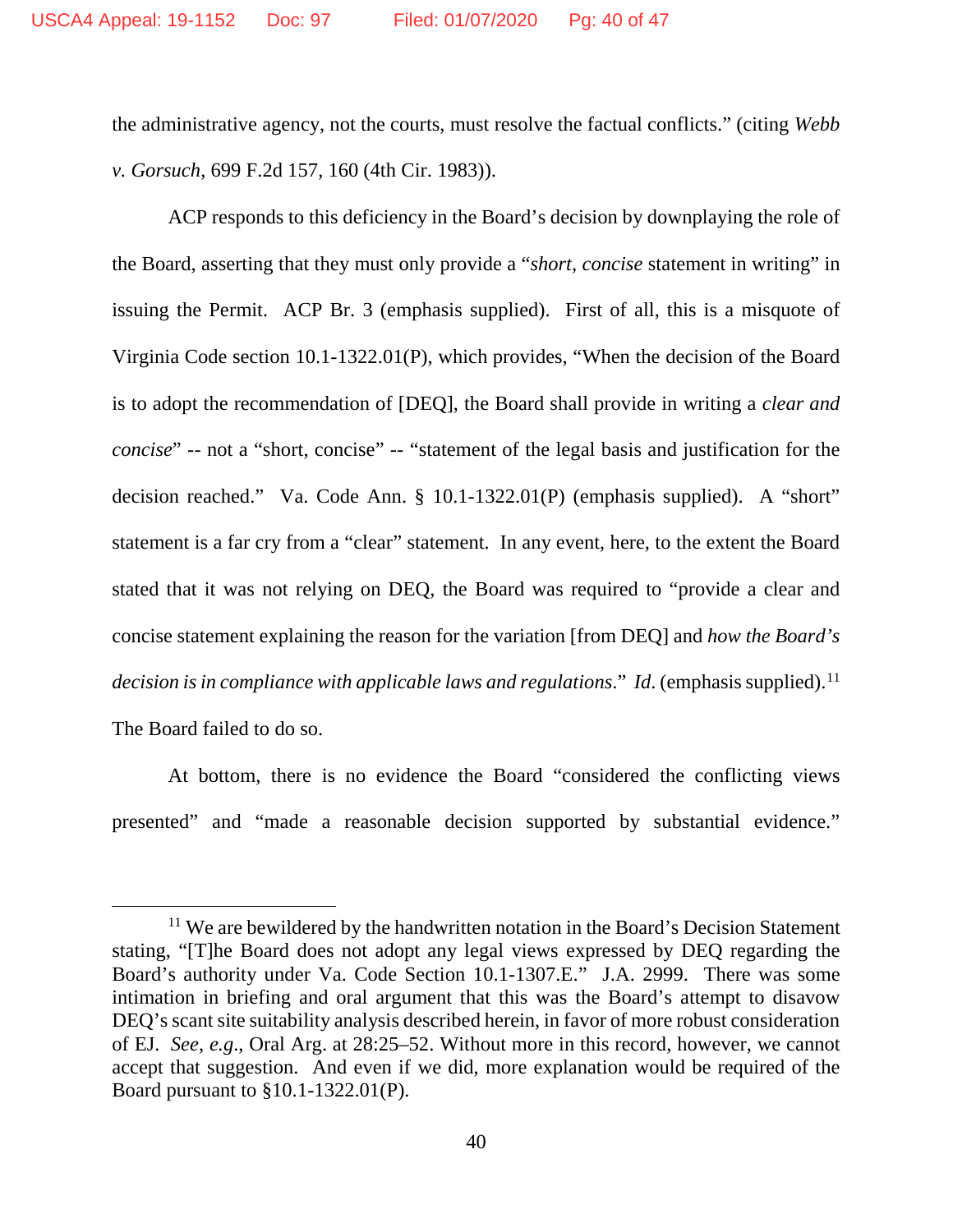*Mattaponi*, 621 S.E.2d at 91. ACP correctly states, "As long as the record contains substantial evidence that the Board took into account the relevant facts and circumstances, the Board's decision must be upheld." ACP Br. 41 (citing *Mattaponi*, 621 S.E.2d at 92- 93). Unfortunately, there is no such evidence in the record before us here.

#### iii.

Two of the Board members and DEQ assumed for the purpose of argument that Union Hill was an EJ community, and Respondents suggest we should impute that reasoning to the rest of the Board. *See* Resp'ts' Br. 30–31, 55–56; Oral Arg. at 25:30– 26:50. We decline to do so. *Cf. Flickinger v. Sch. Bd. of City of Norfolk, Va*., 799 F. Supp. 586, 594–95 (E.D. Va. 1992) (imputing motive of three school board members to the whole board improper). In any event, the Board cannot assume away what it is required to decide.

Even if the entire Board made this assumption, it did not properly carry this assumption through its analysis. *See* Va. Code Ann. § 10.1–1307(E) (requiring Board to consider "character and degree of injury to, or interference with, safety, health, or the reasonable use of property which is caused or threatened to be caused"); *id*. § 67-102 (Board must "ensur[e] that development of new" energy facilities "does not have a disproportionate adverse impact on economically disadvantaged or minority communities"). If the area around the Compressor Station is indeed an EJ minority community, the demographic and statistics change regarding whether this is a "especially sensitive" community for certain conditions. J.A. 2372. Rather than take this into account in its assumption, the Board merely falls back on NAAQS and state air quality standards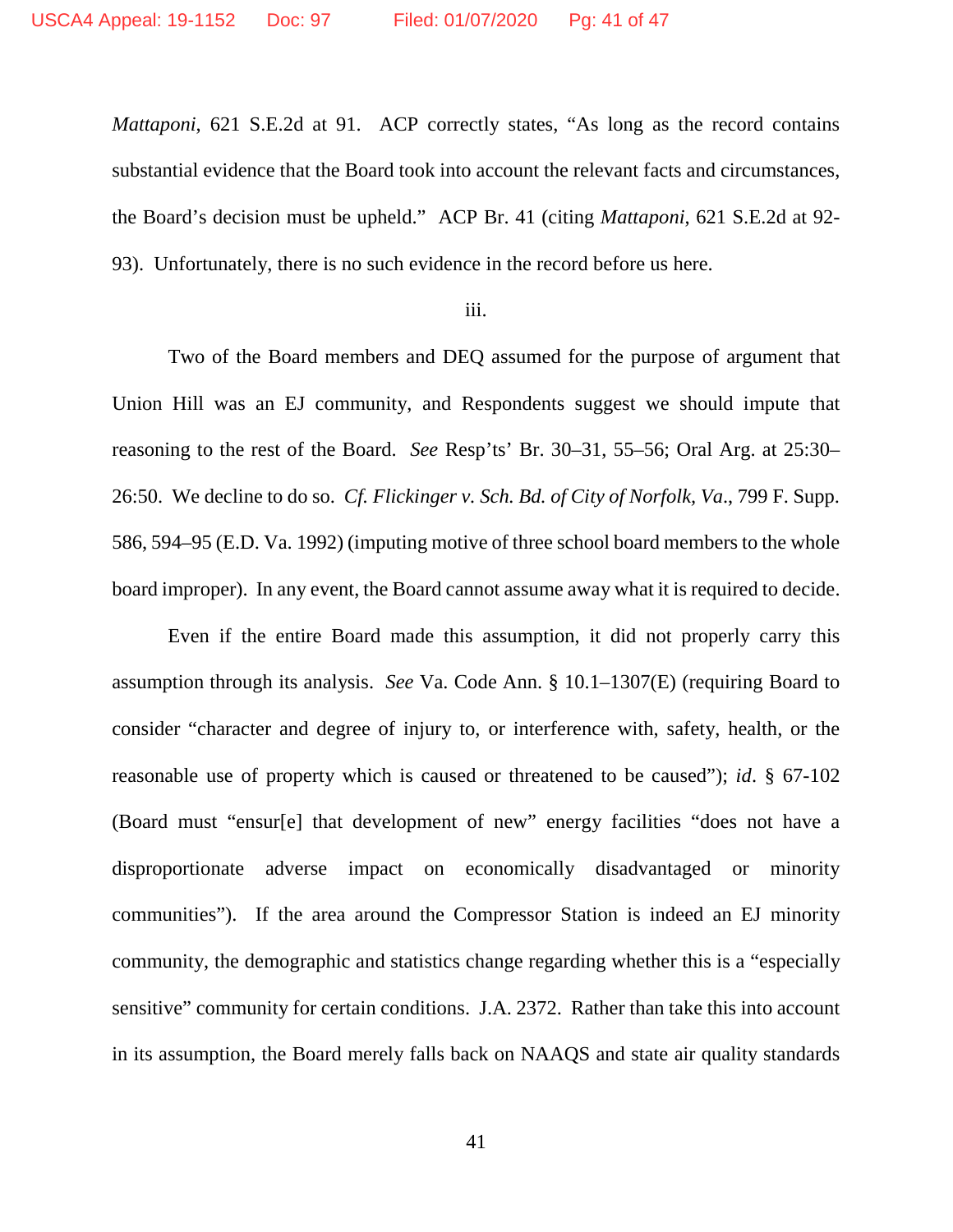not tailored to this specific EJ community. The record is replete with such reliance, up to

and including the very last Board meeting:

- DEQ draft permit approval submitted to the Board (October 2018) and final permit approval (January 9, 2019): As to site suitability, "[a]ir quality modeling results indicate compliance with all applicable ambient air quality standards. Therefore, the site is deemed suitable from an air quality perspective." J.A. 1794, 2993.
- DEQ response to comments (incorporated into the Decision Statement) (Oct. 24, 2018): "In reviewing the application for this draft permit, DEQ performed a comprehensive regulatory review with respect to Virginia and federal air quality regulations. This includes the health-based standards promulgated by the [EPA] as [NAAQS], as well as Virginia's own health-based standards for toxic pollutants. . . . [T]he draft air permit requirements are designed to ensure protection of public health and the environment in accordance with the state and federal ambient air quality standards and regulations." J.A. 2147.

In response to comments "stat[ing] concerns about the NAAQS and whether these standards were adequately protective of human health and the environment," DEQ stated that the CAA "requires EPA to set NAAQS for pollutants considered harmful to public health and the environment" and sets "limits to protect public health, including the health of 'sensitive' populations such as asthmatics, children, and the elderly." J.A. 2150–51.

• DEQ presentation to Board (Nov. 9, 2018): "[W] hat we strive to do and what we've done in this case, is to assure that pollution, air pollution from this source, does not harm public health.

And we do that by doing the modeling and making sure it complies with all health-based standards.

Our view is that if . . . all the health based standards are being complied with, then there really is no disproportionate impact,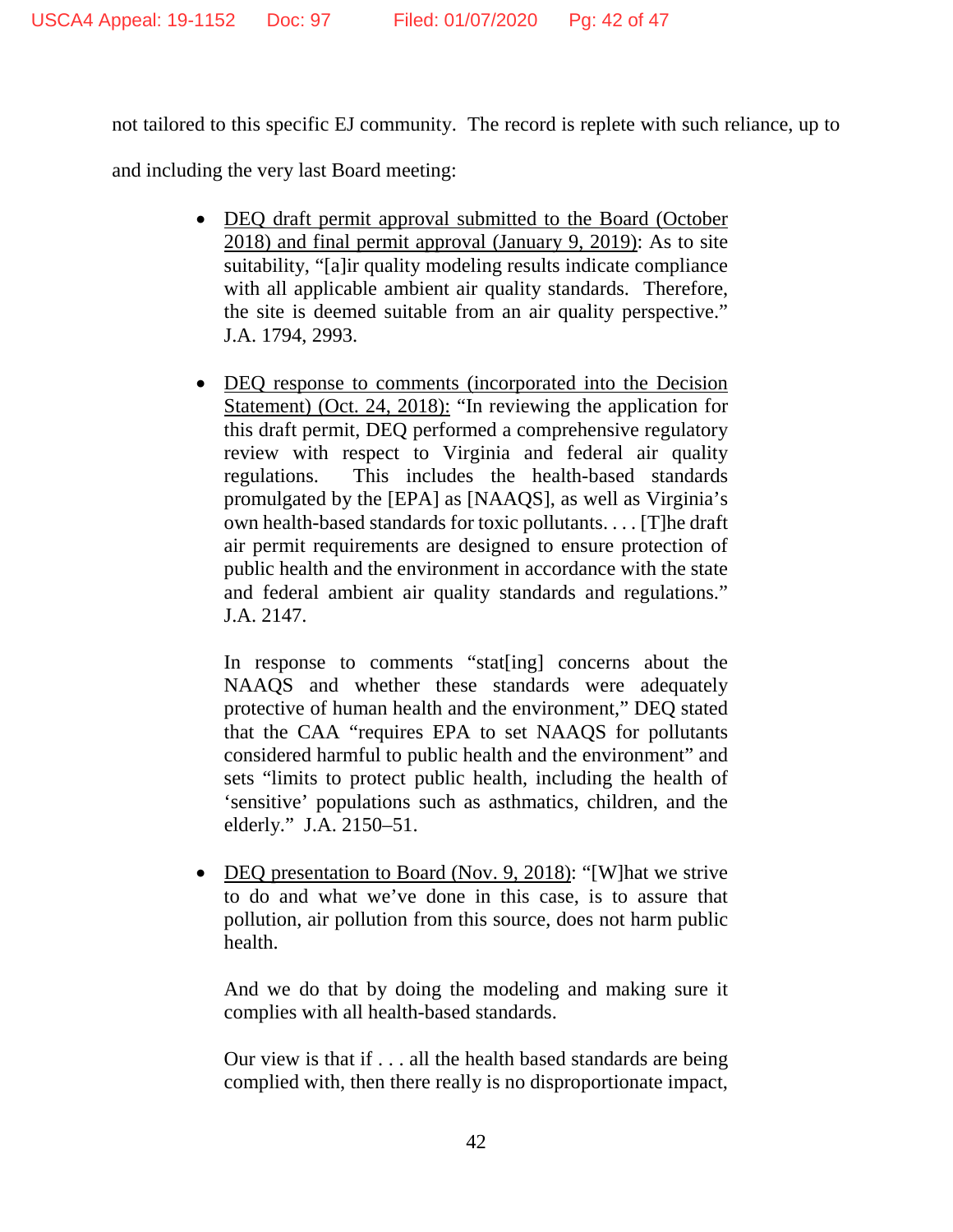because everyone is being subjected to the same air pollution but well below health-based standards." J.A. 2286.

When asked by the Board about the standard, DEQ official responded, "[T]he NAAQS protect human health including sensitive populations with an ample margin of safety." J.A. 2288.

- DEQ presentation to the Board (Jan. 8, 2019): "The air modeling shows that emissions from the Buckingham Compressor Station will not cause an exceedance . . . of any [NAAQS] and will not violate any Virginia State air toxic standards for formaldehyde and hexane." J.A. 2902.
- DEQ presentation to the Board (Jan. 8, 2019): "[T]he highest emission limits . . . allowed under the [P]ermit for the [C]ompressor [S]tation will result in highest concentrations of PM2.5 well below the [NAAQS]." J.A. 2912.
- Board Chairman before his vote on January 8, 2019: "The fence line maximum concentrations were below the [NAAQS] or the State toxic standard[s] as applicable.

The exposure to  $PM_{2.5}$  is considered safe by the EPA max, that's the [NAAQS], if concentrations in the ambient air are below those standards." J.A. 2927.

Then, recognizing that concentrations of  $PM_{2.5}$  at the fence line of the property will "increase by . . . 20 to 40%," and that there may be a sensitive population that will breathe the air, those concentrations are still "30 to 40% below that standard that was set to protect sensitive populations." J.A. 2928.

This "sensitive" standard, however, appears to simply be the NAAQS themselves. *See North Carolina v. TVA*, 615 F.3d 291, 310 (4th Cir. 2010) (explaining that NAAQS protect "sensitive citizens -- children, for example, or people with asthma, emphysema, or other conditions rendering them particularly vulnerable to air pollution." (internal quotation marks omitted)).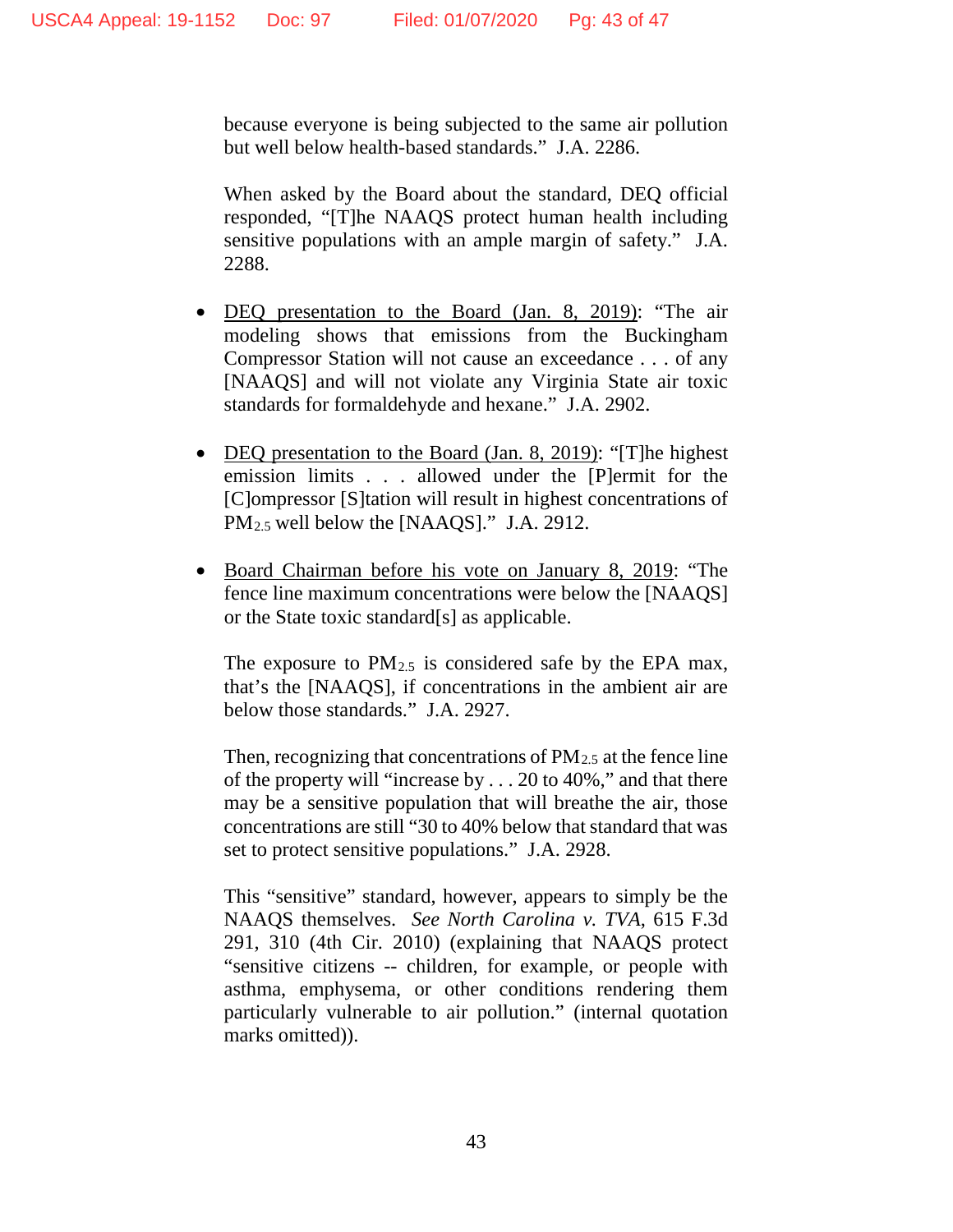The Board's reliance on air quality standards led it to dismiss EJ concerns. Even if all pollutants within the county remain below state and national air quality standards, the Board failed to grapple with the likelihood that those living closest to the Compressor Station -- an overwhelmingly minority population according to the Friends of Buckingham Survey -- will be affected more than those living in other parts of the same county. The Board rejected the idea of disproportionate impact on the basis that air quality standards were met. But environmental justice is not merely a box to be checked, and the Board's failure to consider the disproportionate impact on those closest to the Compressor Station resulted in a flawed analysis.

#### iv.

By all accounts,  $PM_{2.5}$  is the most harmful particulate matter to be emitted from the Compressor Station.[12](#page-43-0) A report in the record from George Thurston, a Doctor of Science and Director of the Program in Exposure Assessment and Human Health Effects at the NYU School of Medicine, explains that even short-term exposures to PM2.5 are causally connected to heart trouble and "increased risk of mortality." *See* J.A. 1454. A comment from Dr. Larysa Dyrszka stated that  $PM_{2.5}$  is one of the deadliest air pollutants in part due to its ability to "lodge deep in the lungs" and "pass easily into the blood stream." *Id*. at 1407. Indeed, any amount of PM2.5 in the system is harmful. *See Am. Trucking Ass'ns v. EPA*, 283 F.3d 355, 360 (D.C. Cir. 2002) (recognizing the "lack of a threshold

<span id="page-43-0"></span> $12$  PM<sub>2.5</sub> describes fine inhalable particles, with diameters that are generally 2.5 micrometers and smaller.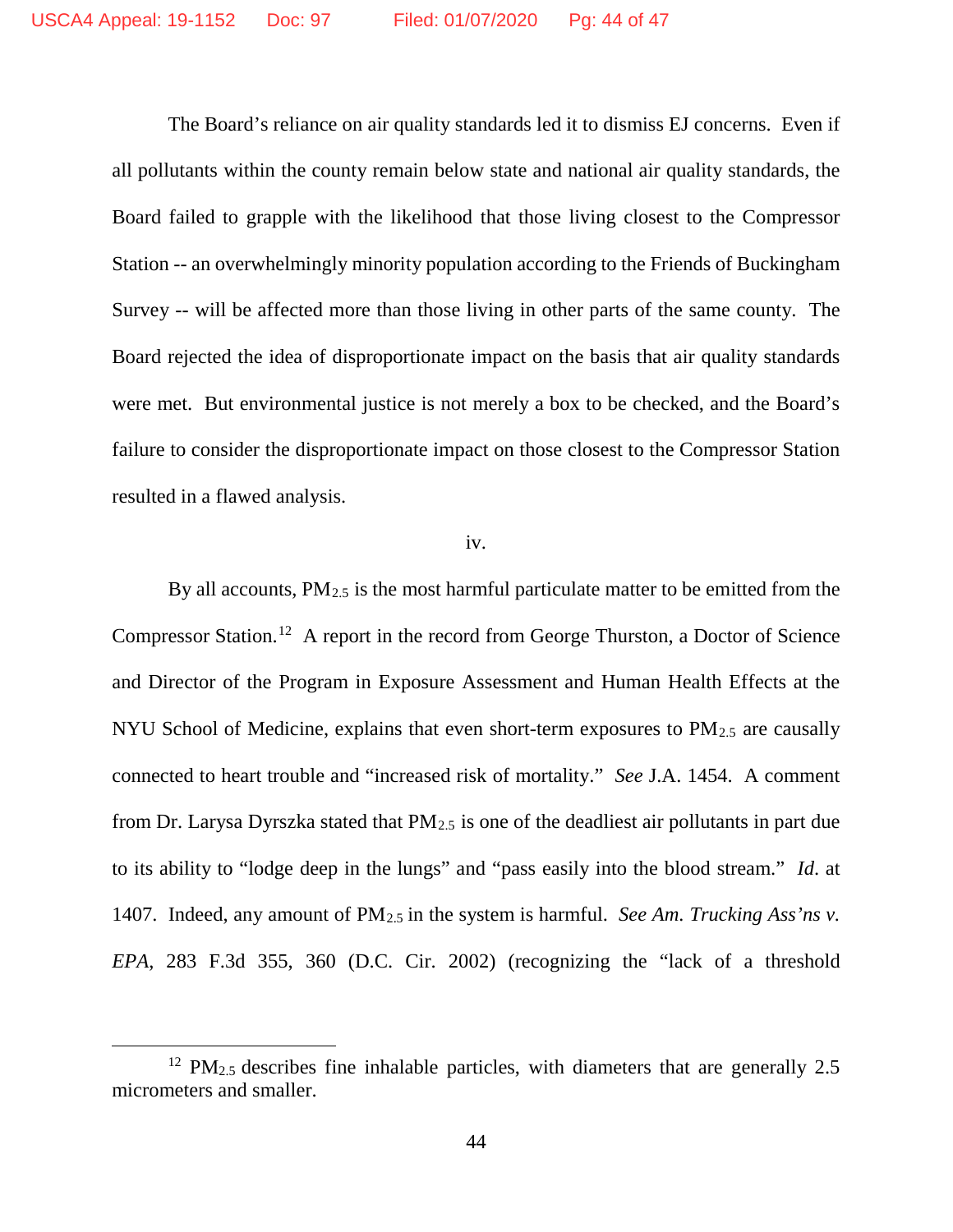concentration below which [particulate matter is] known to be harmless"). Thus, even when NAAQS are not violated as to this particulate matter, the record reflects that exposure to PM2.5 will increase the risk of asthma, heart attacks, and death. *See, e.g.*, J.A. 1454–62.

We have yet to find -- and the Board and ACP do not indicate -- where the Board analyzed the risk of PM2.5 emissions *to this specific EJ community*, without simply falling back on NAAQS. Even in the section of its brief responding to this issue, ACP merely noted, "PM2.5 is addressed by the NAAQS." ACP Br. 48; *see also* Resp'ts' Br. 24 (comparing PM2.5 "worst case" concentrations to NAAQS).

This strikingly limited analysis goes hand in hand with the EJ error analyzed above, making the health risk and site suitability analysis all the more important. Instead, the Board accepts without deciding that this area may be an EJ minority community with a high risk for asthma complications, and then does not properly recognize the localized risk of the *very particulate matter* that exacerbates asthma.

#### c.

#### Final Permit Analysis

Because the Board's written statement provides scant analysis, we look to "the comments and recommendation of [DEQ]," and "the agency files," which the Board is required to consider in making its permitting decision. Va. Code Ann. § 10.1-1322.01(P). But, in the final permit analysis, signed by DEQ officials on January 9, 2019, the only issues that DEQ considered as relevant to "Site Suitability" were: (1) an October 2017 site evaluation, which ignored the local residential population; (2) the SUP issued by Buckingham County; and (3) projected compliance with ambient air quality standards.J.A.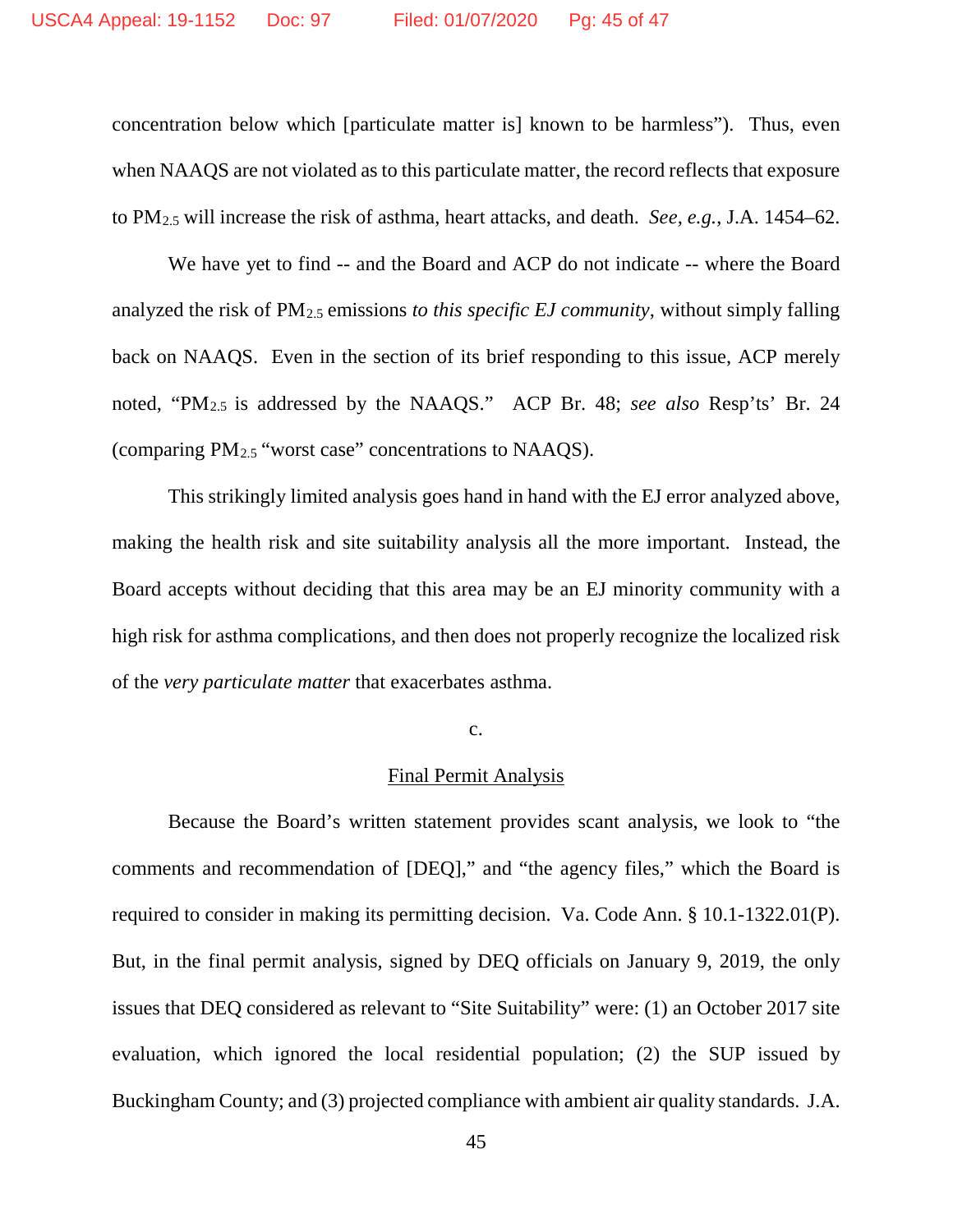2993. This evidence was incomplete, improper, and rendered unreasonable by subsequent evidence presented to the Board throughout the permitting process.

First, as the myriad studies and comments presented to the Board throughout the permitting process made clear, the single-page October 2017 site evaluation was woefully inadequate to represent the true nature of the area surrounding the Compressor Station. A DEQ environmental inspector deemed the site "Sparsely Populated" and checked only "Forest" (not "Residential") as a land use of the "area around the proposed site." J.A. 861. DEQ listed the approximate distance to the nearest "School" and "Hospital/Nursing Home," but left blank the space on the form for "Other Buildings" -- ignoring that there are around 60 homes within one mile of the proposed site boundary. *Id*.; *see id*. at 2396 (Dec. 7, 2018 SELC Comments Attach. B (map showing Union Hill residences)).

Second, it is improper to rely upon a SUP as a substitute for an independent determination of site suitability under section 10.1–1307(E). *See* 9 Va. Admin. Code § 5- 80-1230 "[C]ompliance [with zoning ordinances] does not relieve the board of its duty under . . .  $\S$  10.1-1307[( $|E|$ )] . . . to independently consider relevant facts and circumstances.").

And for the reasons mentioned above, *see supra* III.B.2.b.iii., blindly relying on ambient air standards is not a sufficiently searching analysis of air quality standards for an EJ community. Otherwise, § 10.1–1307(E) is rendered meaningless.

The Board's failure to expand on and correct this erroneous DEQ site suitability analysis -- which remained unchanged from October 2018 to January 2019 -- was arbitrary, capricious, and unsupported by substantial evidence in the record.